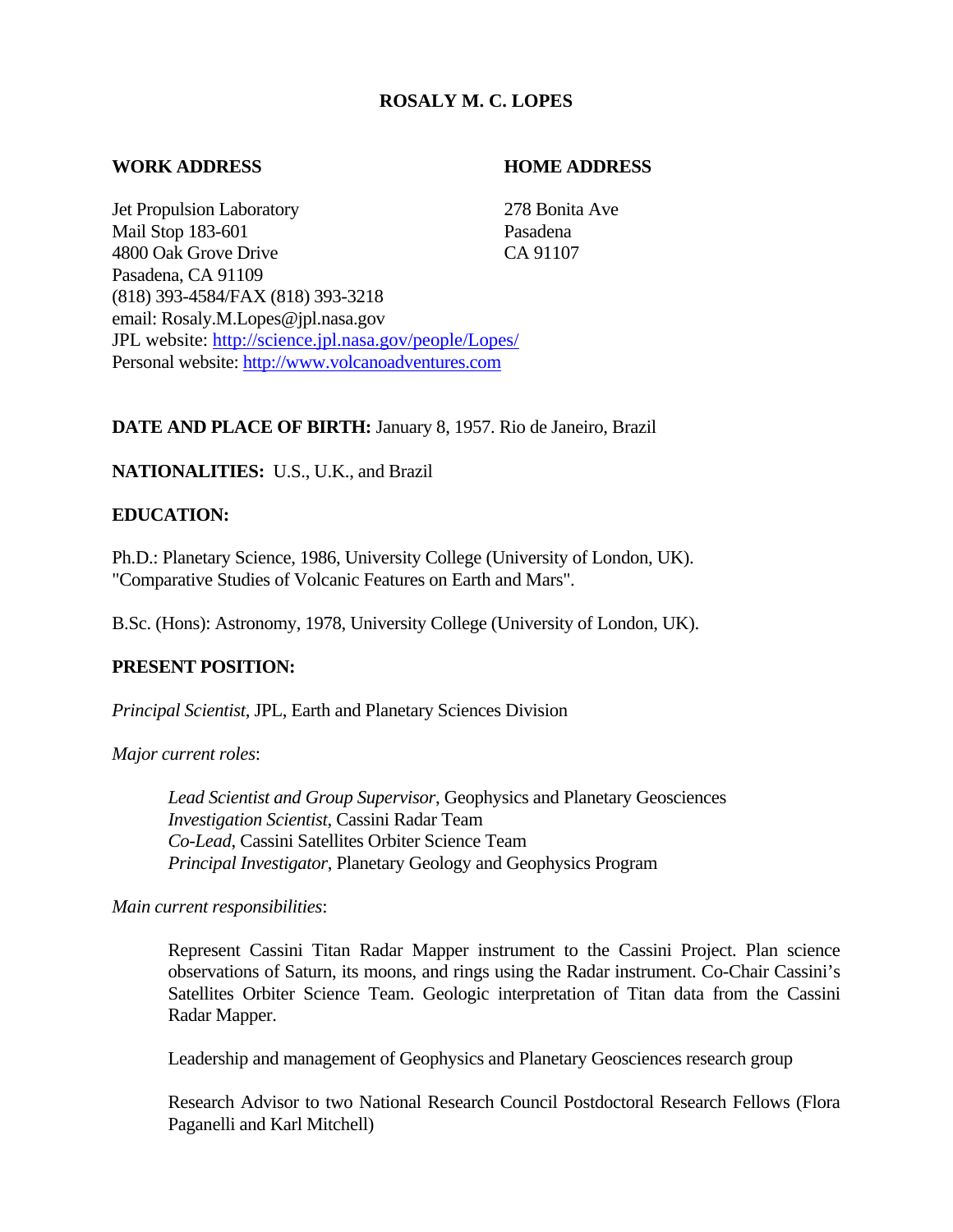Research on Io's volcanic activity using Galileo NIMS data and integration of science results with those from other Galileo investigations.

- *Main fields of expertise*: Planetary geology and volcanology, with particular expertise on Io and Titan. Flight projects (Galileo, Cassini, collaborator on New Horizons).
- *Approach to research*: Use of remote sensing data collected from spacecraft to further develop theoretical models of surface processes, in close collaboration with instrument investigations. Recent research efforts have been directed towards:
	- *(i)* Analysis of Io's infrared spectra obtained by Galileo's Near-Infrared Mapping Spectrometer (NIMS) and
	- *(ii)* Analysis of geologic features on Titan using the Cassini Radar Mapper, with particular emphasis on cryovolcanic features.

# **COMMITTEES AND RELATED EXPERIENCE:**

- Chair, Nominating Committee, American Astronomical Society's Division for Planetary Sciences, 2005-present (Member 2003-2005).
- Member, Outer Solar System Task Group (IAU Working Group for Planetary System Nomenclature), 2005-present
- Member, Program Committee, Demeter International Symposium, Toulouse, 14-16 June, 2006.
- Advisor to Local Organizing Committee, American Astronomical Society's Division for Planetary Sciences Annual Meeting, 2006.
- Member, Editorial Board, Praxis-Springer Publishing Company, 2004-present.
- Member, Subcommittee on Diversity, American Geophysical Union, 2001-2003
- Member, Steering Committee of the Commission for Large-Volume Basaltic Provinces, International Association of Volcanology and Chemistry of the Earth's Interior, 2000 present.
- Member, NASA Review Panel (Mars Data Analysis Program, 1998-2001)
- Member, Committee for Minorities and Women in Geosciences, Geological Society of America (1996-1999).
- Co-chair for Local Organizing Committee, American Astronomical Society Division for Planetary Sciences 2000 meeting

Research Advisor for the National Research Council's postdoctoral NASA Research Associateship Program 1994-present (currently has two postdocs).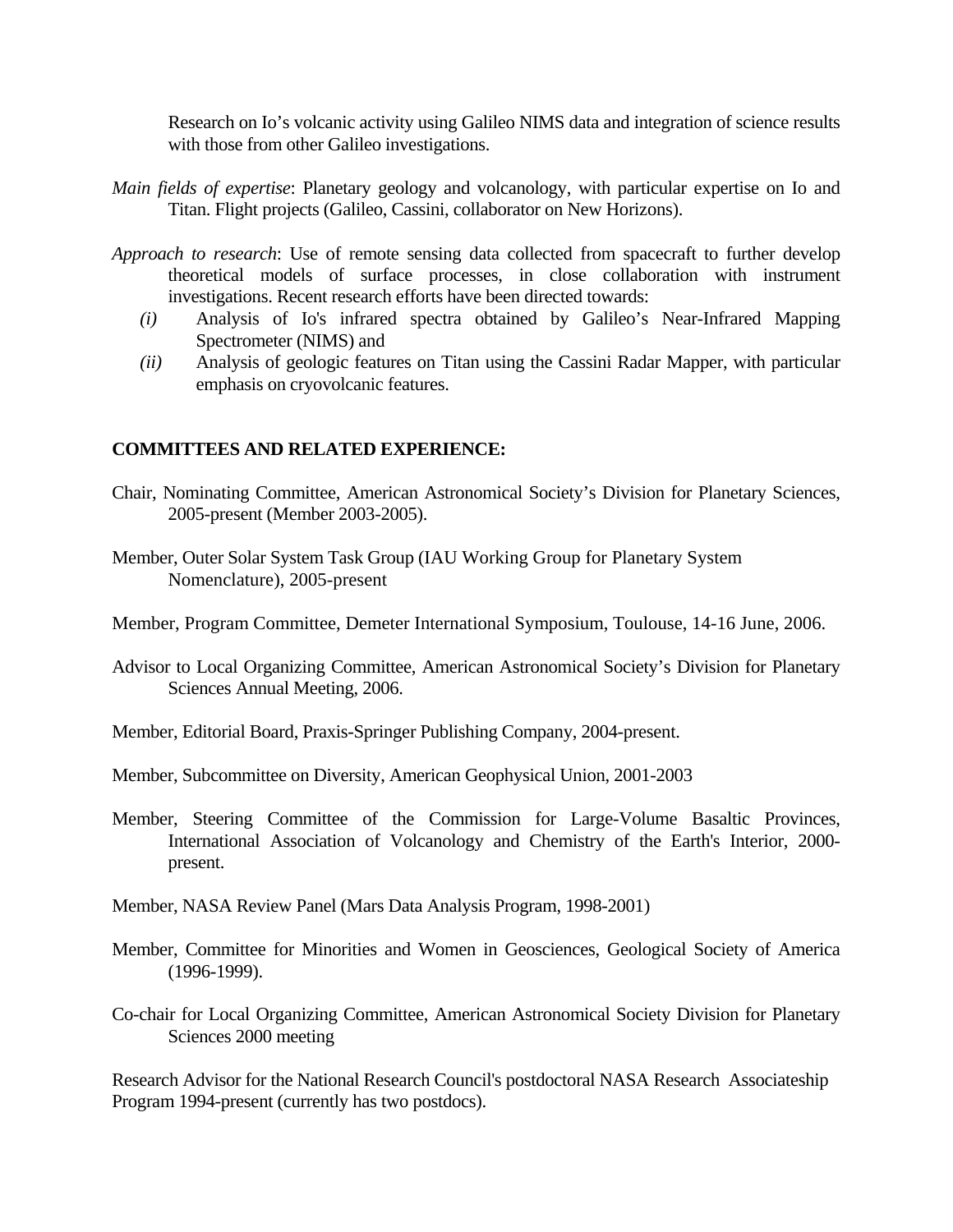- Chief organizer for Cassini-Huygens session at the American Association for the Advancement of Science meeting, Washington, DC, Februay 2005.
- Co-organizer, United Nations/European Space Agency workshops on Basic Space Science,1992 (San Jose, Costa Rica) and 1994 (Cairo, Egypt).
- Convener of meeting sessions, including American Geophysical Union (2000, 2002, 2005) and International Geological Congress (2000)

Member, JPL Director's Advisory Committee for Women, 1992-1994.

# **CAREER HISTORY:**

| Sept. 2004-present     | Principal Scientist, Earth and Space Sciences Division, JPL                                                                                                     |
|------------------------|-----------------------------------------------------------------------------------------------------------------------------------------------------------------|
| Sept. 2002-Sept. 2004: | Research Scientist, Senior A, Earth and Space Sciences Division,<br>JPL.                                                                                        |
| Sept. 1995-2002:       | Research Scientist, Earth and Space Sciences Division, JPL.                                                                                                     |
| July 1991-Sept.1995:   | Scientist, Earth and Space Sciences Division, JPL.                                                                                                              |
| July 1989-July 1991:   | National Research Council Resident Research Associate, JPL.                                                                                                     |
| Feb. 1989-July 1989:   | Visiting Researcher, Osservatorio Vesuviano, Naples, Italy.                                                                                                     |
| March 1988-Jan. 1989:  | Acting Curator of Astronomy and Acting Head of the Astronomy<br>Section, Old Royal Observatory, Greenwich, U.K.                                                 |
| June 1985-March 1988:  | Curator of Modern Astronomy and Deputy Head of Astronomy<br>Section, Old Royal Observatory, Greenwich, U.K.                                                     |
| Oct. 1978-Dec. 1984:   | Teaching and Research Assistant: University College London;<br>teaching Planetary Geology, Observational<br>Astronomy<br>and<br>Introductory Astronomy courses. |
|                        | Lecturer, University of London Extra-Mural Department (from<br>1980), teaching Astronomy.                                                                       |

## **PRIZES AND AWARDS:**

*From the American Astronomical Society, Division for Planetary Sciences:*  Carl Sagan Medal, 2005

*From the Guiness Book of World Records (2006 edition):*  Discoverer of the greatest number of active volcanoes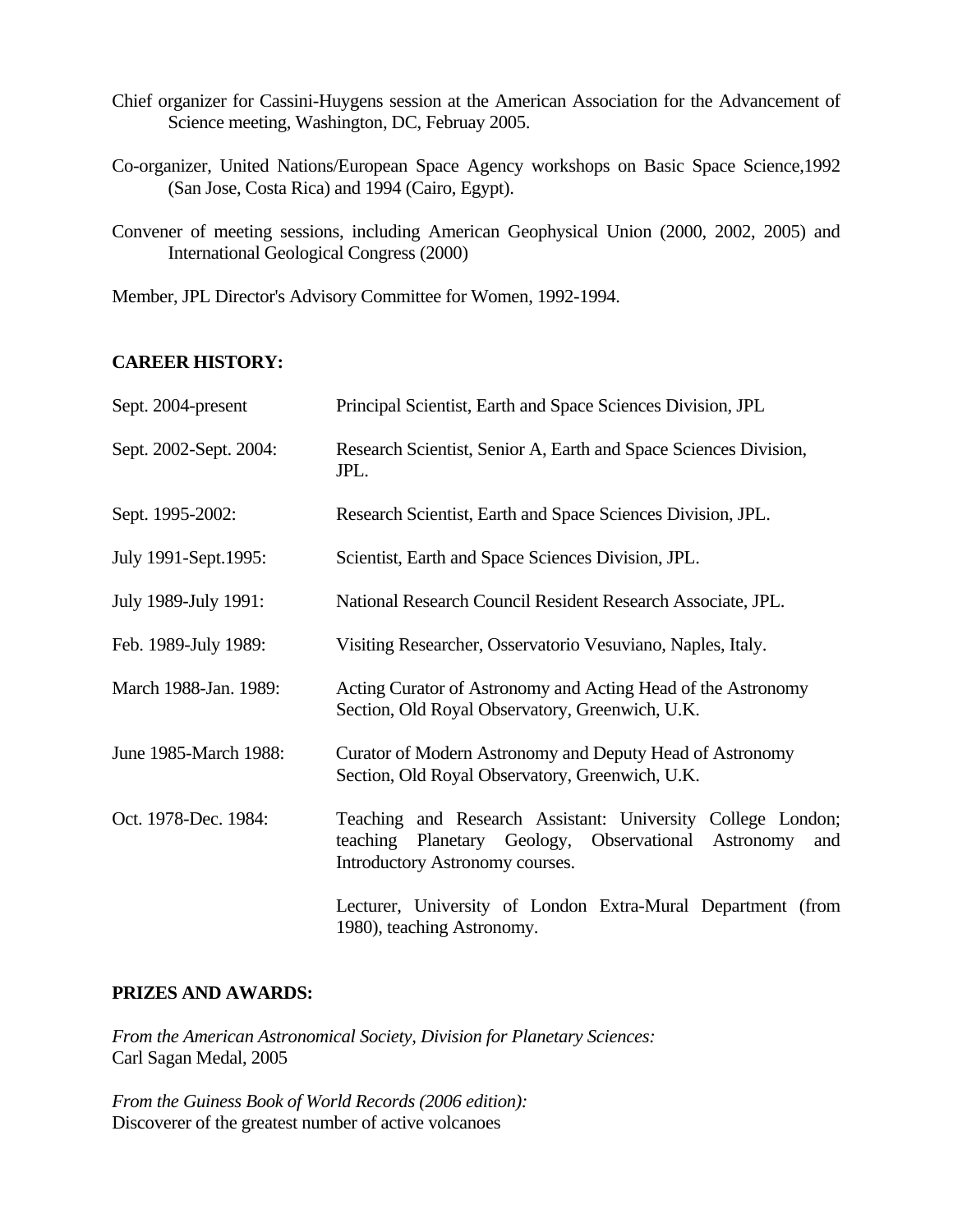*From GEMS Television, Miami:* GEMS Woman of the Year in Science and Technology, 1997

*From the Comision Feminil Mexicana Nacional:* Latinas in Science Award, 1990

*From the Jet Propulsion Laboratory:*

Bonus Award for Outstanding Accomplishment, Level B, 1999 Bonus Award for Outstanding Accomplishment, Level C, 2001 Bonus Award for Outstanding Accomplishment, Level C, 2002 Exceptional Technical Excellence, Galileo Science Planning and Operations Team, 2002 SPOT Award, Discovery Core Review Panel, 2004 Bonus Award, Cassini Science Planning Tour Integration Team, 2004 Team Bonus Award, Cassini Science Team, 2005

#### *From NASA:*

Group Achievement Award, Galileo Gaspra Encounter Team, 1993 Group Achievement Award, Project Galileo Team, 1996 Group Achievement Award, Galileo Ida Encounter/Dactyl Discovery Team, 1995 Group Achievement Award, Galileo Orbital Operations Recovery Team, 1997 Group Achievement Award, Galileo Project Team, 1998 Group Achievement Award, Galileo Orbital Operations Recovery Team, 2000 Group Achievement Award, Galileo Millenium Mission Operations Team, 2003 Group Achievement Award, Cassini Flight Team, 2005

#### **MEMBERSHIP OF PROFESSIONAL SOCIETIES:**

International Astronomical Union American Geophysical Union American Astronomical Society, Division for Planetary Sciences International Association of Volcanology and Chemistry of the Earth's Interior American Association for the Advancement of Science Fellow (member), Royal Geographical Society Fellow (elected), Explorers Club

#### **SELECTED INVITED TALKS:**

Geological Society of America annual meeting, Pardee Symposium, October 2005 European Geosciences Union meeting, April 2005 Jupiter After Galileo and Cassini, A Euroconference about the Giant Planets, Lisbon, June 2002 American Geophysical Union Fall Meeting, December 2001 Jupiter: Planet, Satellite & Magnetosphere Conference, Boulder, Colorado, June 2001 American Geophysical Union Fall Meeting, December 2000 Division for Planetary Sciences of the American Astronomical Society, October 2000 International Geological Congress, August 2000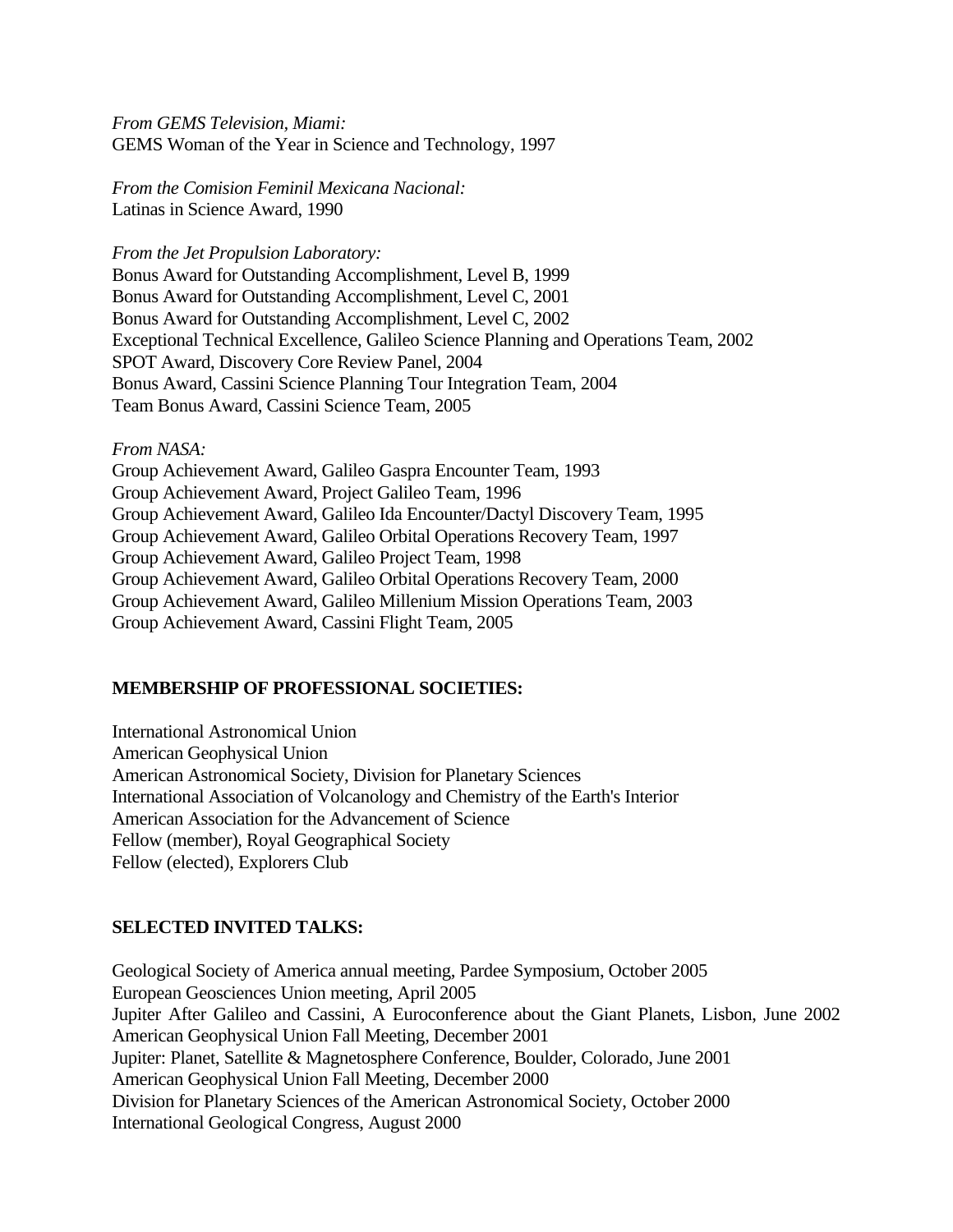American Geophysical Union Fall Meeting, December 1999 International Union of Geodesy and Geophysics, XXI General Assembly, July 1995

## **SELECTED SEMINARS:**

University of California, Santa Cruz (IGPP), April 2006 Walgreen Lecture, University of Illinois, March 2006 University of Nevada, Las Vegas, October 2005 University of California at Los Angeles (IGPP), June 2005 Jet Propulsion Laboratory, Division 31, Science System Engineering Group March 2005 Cassini Tour Science Talk, JPL, December 2004 California State University, Los Angeles, May 2004 California State University, Northridge, April 2004 Foothill College, San Francisco, December 2003 University of Southern California, November 2002 University of Coimbra, Portugal, June 2002 University of California at Berkeley, April 2002 Jet Propulsion Laboratory, Division 32, July 2001 University of Arizona, February 2001 Sonoma State University, January 2000

# **SELECTED OUTREACH ACTIVITIES:**

**Public lectures:** Over 100 (U.S., England, Brazil, Italy, Portugal, Mexico, and Morocco).

**Media Interviews:** Over 450 (U.S., England, Brazil, Portugal, Mexico, France, Italy), including press (e.g. New York Times, Los Angeles Times), radio (e.g. NPR's Science Friday), and TV (e.g. Nightline, evening news, talk shows, documentaries).

# **TV Documentaries:**

Discovery Channel's "Planet Storm" (2001) Discovery Channel's "96 Worlds and Counting" (2001) Nightline's "Galileo" (September 2003) National Geographic Television's "Hollywood Science: Forces of Nature" (April 2006).

# **Films/software:**

IEE (Institute of Electrical Engineers, UK) film, 2006 "*Starry Night"* Astronomy software, 2003 JPL/NASA's film "*40 Years of Space Exploration*", 2002 KCET Television in *Hispanic Heritage Month*, 1990-1992

# **Profiled in the following books:**

*"Women of Space"* by Laura S. Woodmansee (Apogee Books, 2003) *"Spotlight on Scientists"*, Curriculum Guide for Science Enrichment (grades 5-6) by J. Sinsel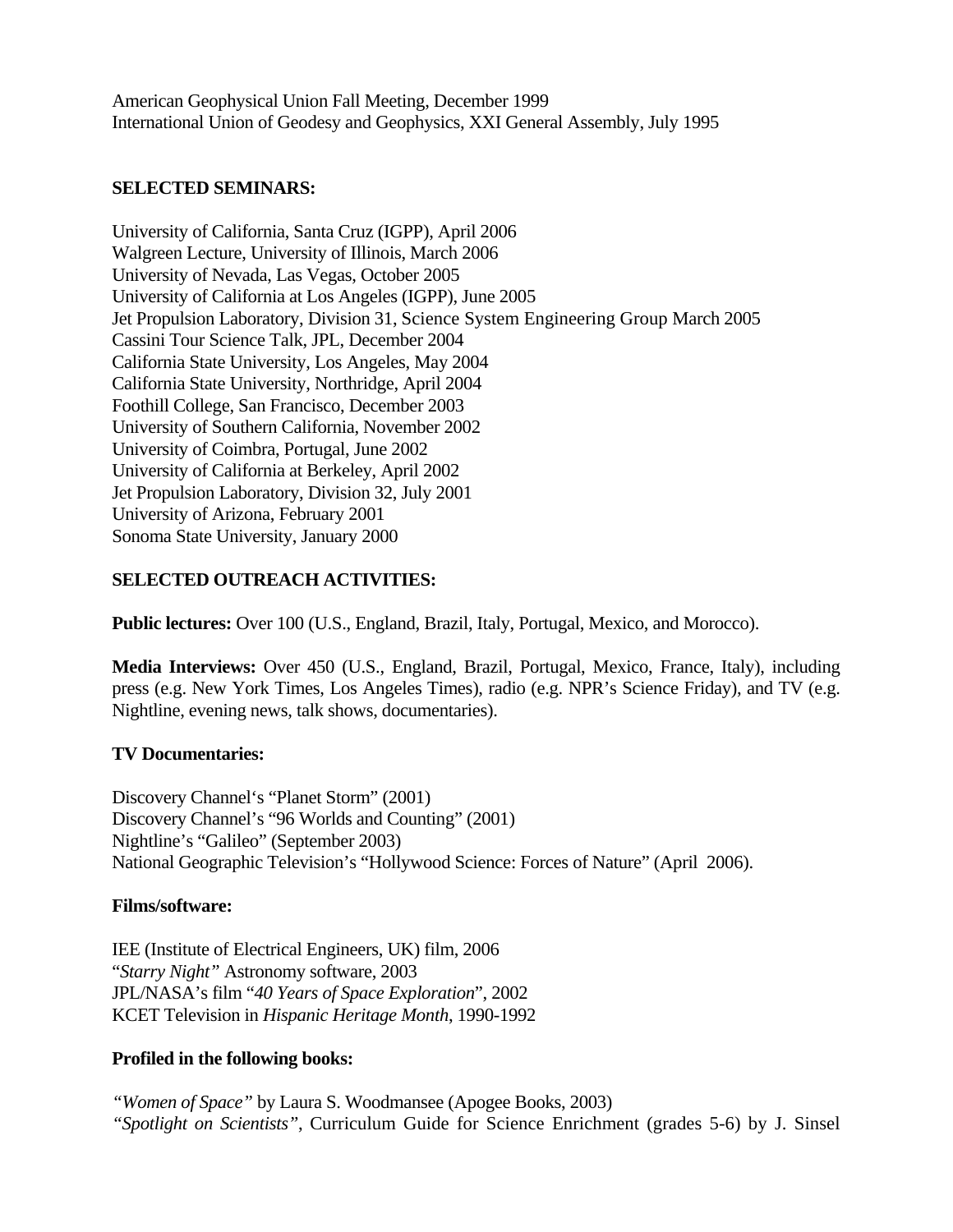(Carson-Dellosa, due out in 2006) "*Extreme Science Jobs*" (Scholastic Books, 2004) "*What do you Want to be?"* (The Sally Ride Science Club, 2004) NASA/Sally Ride Science poster (2005) "*Adventurous Dreams, Adventurous Lives: Today's Explorers Recall the Youthful Dream Launching their Remarkable Lives*" (Explorers Club, due out in 2006)

## **Profiled in numerous websites**, including:

Women of NASA:<http://quest.arc.nasa.gov/women/bios/rlg.html> NASA Solar System Exploration: <http://sse.jpl.nasa.gov/features/lopes.html> JPL: [http://www.jpl.nasa.gov/news/profiles/lopes/lopes\\_index.html](http://www.jpl.nasa.gov/news/profiles/lopes/lopes_index.html) Clypper Espacio (Argentina):<http://webs.satlink.com/usuarios/l/lujanbl/cielo.htm> Space Science Institute:<http://ssibroker.colorado.edu/broker/PROFILES/Rosaly.pdf>

# **Selected Outreach Talks:**

National Science Teachers' Association National Convention, Anaheim, April 2006, "*Planetary Volcanism Through the Eyes of a Scientist"*. Speaker, Bright STaRS Symposium, American Geophysical Union Fall Meeting, Dec 2005. Public talks in Morocco, sponsored by *Grove of Hope*, "*Volcanism in the Solar System"*, November 2005 Keynote speaker, Festival of Flight, California Science Center, October 2005. Speaker in public forum "*Saturn and its Moons: A Ring-side View from Cassini Huygens*". Geological Society of America, October 2005 Los Angeles Astronomical Society, July 2005 Explorers Club, Southern California Chapter, "*Volcanoes on Earth, Io, and Titan"*, May 2005 Caltech Prefreshmen Weekend, "*Cassini at Titan*", April 2005 Los Angeles Adventurers Club, "*Volcano Adventures on Earth and the Planets"*, April 2005 National Science Teachers' Association National Convention, "*The Cassini Mission to Saturn and Titan"* April 2005 JPL Advisory Council for Women, Science Career Panel Discussion, March 2005 Math-Science Conference for Eight Grade Young Women, University of Redlands, January 2005. Air Adventurers Club, January 2005 Society of Women Adventurers, Los Angeles, January 2005 Brenner Club lecture, Caltech, "*Volcanoes on Earth and the Solar System*", November 2004 Panel Discussion: Making a Difference at JPL, the Hispanic Contribution on MER and Cassini. JPL, September 2004 *Earth to Sky* NASA Explorer Institute (Professional Development for Park Service Rangers), NASA AMES, October 2004 Adventurers Club of Los Angeles, June 2004 California Association for the Gifted Conference, February 2004, Anaheim, California Von Karman Lecture Series, "*The Worlds of Jupiter*", JPL, September 2003 NASA TV's "*Goodbye Galileo*" science panel (with T.V. Johnson and A. Ingersoll), Sept. 2003 CSU-NASA Teacher-Scholar Summer Institute (TSSI) in Long Beach June 17-18, 2003 Mount Wilson Observatory Association, March 2003 Dinner Speaker, American Institute of Aeronautics and Astronautics, April 2004 Paul Revere Middle School, Brentwood, June 2004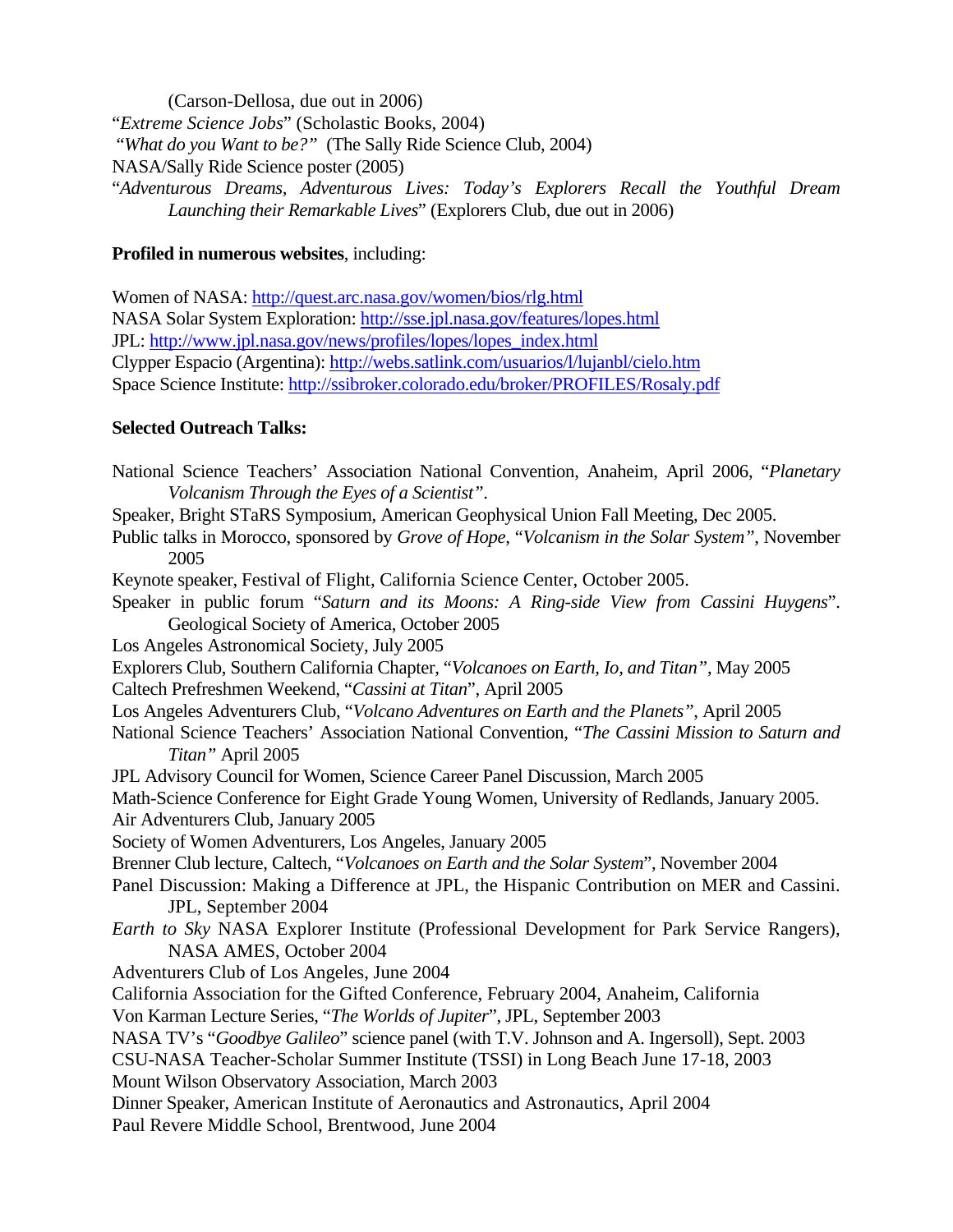Public Lecture in Coimbra, Portugal, June 2002 Von Karman Lecture Series, "*Io, a World of Great Volcanoes*", JPL, July 2002 Santa Monica College's John Drescher Planetarium, February 2002 Keynote Speaker, "*Expanding your Horizons Conference*", Visalia, California, 2002 Adventurers Club, Los Angeles, keynote speaker at Night of High Adventure, October 2001 Adventurers Club, Los Angeles, August 2001 Speaker at Adelante Mujer Latina conference, Pasadena, April 1995 Speaker for the Society of Women Engineers, USC, April 1995 Speaker at the Colima Astronomical Society, January 1994, Colima Mexico. Keynote speaker at the Escuela Normal Superior de Jalisco, April 1994 Speaker at the Colima Astronomical Society, January 1992, Colima Mexico.

# **Press conferences:**

Press Conference, Division for Planetary Sciences meeting, September 2005 Press Conference, European Geosciences Union Meeting, May 2005 Press Conference at DPS meeting, November 2001 Galileo Press Conference at AGU, December 2001 NASA Space Science Update (press conference), November 1999 Galileo Press Conference at AGU, December 1999 Galileo Press Conference at AGU, December 1996 Galileo Press Conference at AGU, May 2000 Press Conference at DPS meeting, October 2000

# **Other activities:**

Co-convener for American Geophysical Union session "Earth and Planetary Sciences Education and Public Outreach in Developing Countries: Local and International Initiatives", 2005

E/PO proposal PI, "Exploring Io", under the Jupiter System Data Analysis Program, 1999-2001, produced video with students of the College of the Sequoias, Tulare County, California.

Co-producer, "Solar System Explorers Wanted" video, NASA's Solar System Exploration E/PO Forum, 2000

Science Leader, Galileo Educator Fellow Training Workshop at Yellowstone, September 1999

Science Judge for National Science Bowl, L.A. County Regional Competition, 1990-1992

Popular-level writing: articles, two books (see publications list)

Lecturer in several Girl Scout Leader training workshops. Featured on cover of Girl Scout/NASA collaboration brochure.

Mentor/project advisor for Sarah Barker, sophomore at Oregon Episcopal School, Portland, 2003.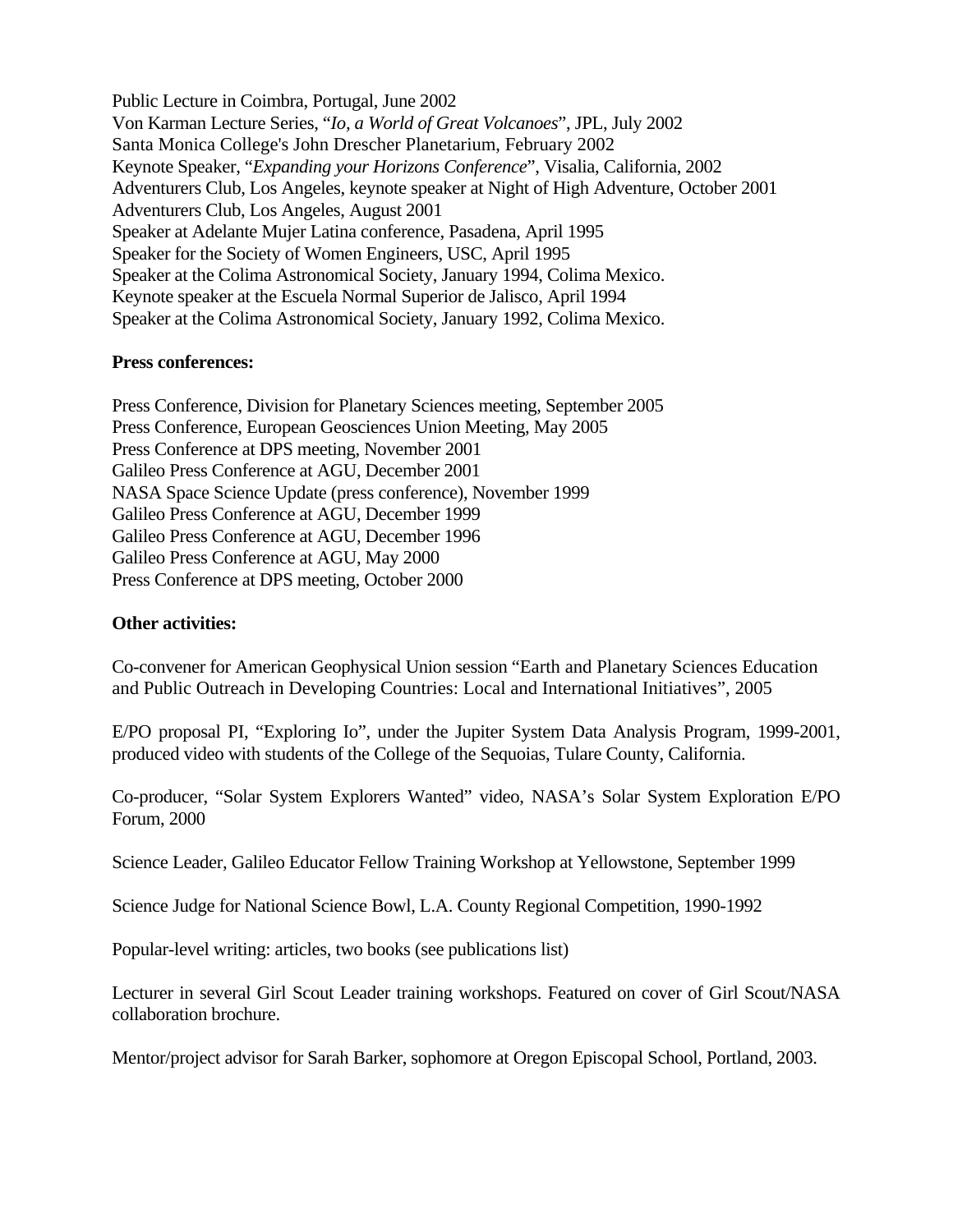# **MAIN PUBLICATIONS:**

## **1. Books:**

- Lopes, R.: *The Volcano Adventure Guide*. Cambridge University Press (published January 2005). A popular-level book about volcanoes on Earth and how best to visit and learn about them. The book includes an introduction to volcanology.
- Lopes, R. and T.K. Gregg (Eds): *Volcanic Worlds: Exploring the Solar System Volcanoes*. Foreword by Sally Ride. Praxis Publishing Company (Springer-Verlag, published September 2004). Undergraduate-level book reviewing volcanism in the Solar System in terms of bodies (e.g. Moon, Venus, Io) and processes (e.g. cryovolcanism, volcano/ice interactions). Authors of individual chapters are Rosaly Lopes, Tracy Gregg, Ellen Stofan, Joy Crisp, Susan Sakimoto, Mary Chapman, Gudrun Larsen, Kathy Cashman, Susan Kieffer, Lisa Gaddis, and Louise Prockter.
- Lopes, R. and J.R. Spencer (Eds): *Io After Galileo*. Praxis Publishing Company (Springer-Verlag), *in press*. Research-level book on Io focusing on results from the Galileo mission.
- Carroll, Michael and Rosaly Lopes: *Alien Volcanoes*. John Hopkins University Press, *in press*. Popular-level book about volcanoes on Earth and in the Solar System.
- Lopes, R. "Volcanoes: A Beginner's Guide". OneWorld Publications, Oxford, England. In preparation. Undergraduate-level book about volcanoes on Earth and the solar system.
- Fagents, S.A., T.K.P. Gregg, and R.M.C. Lopes (Editors). Modeling Volcanic Processes: The Physics and Mathematics of Volcanism. Cambridge University Press, in preparation. Graduate-level book on physical volcanology.

## **2. Referred papers, book chapters, and encyclopedia articles**

- Lopes, R.M.C., K.L. Mitchell, E.R. Stofan, J. I. Lunine, R. Lorenz, F. Paganelli, R. L. Kirk, C.A. Wood, S.D. Wall, L.E. Robshaw, A.D. Fortes, C.D. Neish, J. Radebaugh, E. Reffet, S. J. Ostro, C. Elachi, M. D. Allison, Y. Anderson, R. Boehmer, G. Boubin, P. Callahan, P. Encrenaz, E. Flamini, G. Francescetti, Y. Gim, G. Hamilton, S. Hensley, M. A. Janssen, W. T. K. Johnson, K. Kelleher, D. O. Muhleman, G. Ori, R. Orosei, G. Picardi, F. Posa, L. E. Roth, R. Seu, S. Shaffer, L. A. Soderblom, B. Stiles, S. Vetrella, R.D. West, L. Wye, and H. A. Zebker (2006). Cryovolcanic Features on Titan's Surface as Revealed by the Cassini Titan Radar Mapper. Submitted to *Icarus.*
- Howell, R.R., and R.M.C. Lopes (2006). The Nature of the Volcanic Activity at Loki: Insights from Galileo NIMS and PPR Data. Submitted to *Icarus*.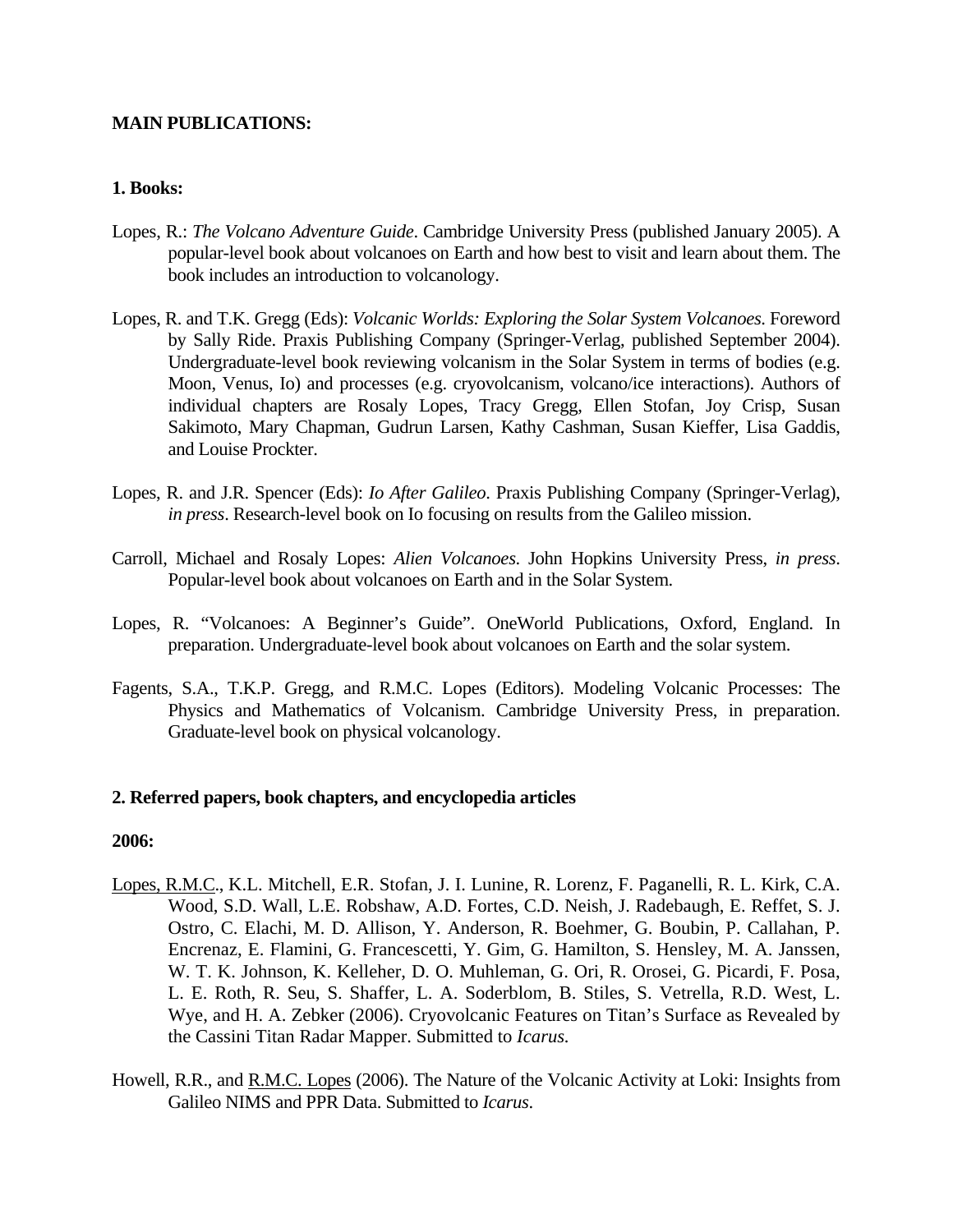- Lopes, R. (2006). Titan: Cassini Reveals a New World. In: "Space Exploration 2007", edited by B. Harvey, Praxis-Springer, *in press*.
- Stofan E.R., J.I. Lunine, R. Lopes, F. Paganelli, R.D. Lorenz, C.A. Wood, R. Kirk, S. Wall, C. Elachi, L.A. Soderblom, S. Ostro, M. Janssen, J. Radebaugh, L. Wye, H. Zebker, Y. Anderson, M. Allison, R. Boehmer, P. Callahan, P. Encrenaz, E. Flamini, G. Francescetti, Y. Gim, G. Hamilton, S. Hensley, W.T.K. Johnson, K. Kelleher, D. Muhleman, G. Picardi, F. Posa, L. Roth, R. Seu, S. Shaffer, B. Stiles, S. Vetrella, and R. West (2006). Mapping of Titan: Results from the First Two Titan Radar Passes. Submitted to *Icarus*.
- Lorenz, R.D., S. Wall, J. Radebaugh, G. Boubin, E. Reffet, M. Janssen, E. Stofan, R. Lopes, R. Kirk, C. Elachi, J. Lunine, F. Paganelli, L. Soderblom, C. Wood, L. Wye, H. Zebker, Y. Anderson, S. Ostro, M. Allison, R. Boehmer, P. Callahan, P. Encrenaz, G.G. Ori, G. Francescetti, Y. Gim, G. Hamilton, S. Hensley, W. Johnson, K. Kelleher, K. Mitchell, D. Muhleman, G. Picardi, F. Posa, L. Roth, R. Seu, S. Shaffer, B. Stiles, S. Vetrella, E. Flamini, and R. West. The Sand Seas of Titan: Cassini RADAR Observations of Equatorial Fields of Longitudinal Dunes. *Science, in press*.
- Ostro, S.J., R. D. West, M.A. Janssen, R.D. Lorenz, H.A. Zebker, G.J. Black, J.I. Lunine, L.C. Wye, R. M. Lopes-Gautier, S.D. Wall, C. Elachi, S. Hensley, K. Kelleher, G. A. Hamilton, Y. Gim, Y.Z. Anderson, R.A. Boehmer, W. T. K. Johnson, and the Cassini RADAR Team. Cassini RADAR Observations of Enceladus, Tethys, Dione, Rhea, Iapetus, Hyperion, and Phoebe. *Icarus, in press*.
- Lopes, R.M.C. (2005). Io, the Volcanic Moon. Submitted to *Encyclopedia of the Solar System,* (Editors: L. McFadden, P. Weissman, and T. Johnson), Academic Press.
- Elachi, C.; S. Wall, M. Janssen, E. Stofan, R. Lopes, R. Kirk, R. Lorenz, J. Lunine, F. Paganelli, L. Soderblom, C. Wood, L. Wye, H. Zebker, Y. Anderson, S. Ostro, M. Allison, R. Boehmer, P. Callahan, P. Encrenaz, E. Flameni, G. Francescetti, Y. Gim, G. Hamilton, S. Hensley, W. Johnson, K. Kelleher, D. Muhleman, G. Picardi, F. Posa, L. Roth, R. Seu, S. Schaffer, B. Stiles, S. Vetrella, and R. West. Titan Radar Mapper Observations from Cassini's Ta and T3 Fly-bys. *Nature, in press*.
- Spencer, J.R., J.C. Pearl, M. Segura, F.M. Flasar, A. Mamoutkine, P. Romani, B.J. Buratti, A.R. Hendrix, L.J. Spilker, R.M.C. Lopes. Cassini Finds Enceladus is Active: Background, and Composite Infrared Spectrometer (CIRS) Observations of a South Polar Hot Spot. *Science,*  vol. 311, pp. 1401-1405.
- Mitri, G., J.I. Lunine, A.P. Showman, and R. Lopes (2005). Resurfacing of Titan by Ammoniawater Cryomagma. Submitted to *Icarus*.

Elachi, C., M. Allison,Y. Anderson, R. Boehmer, P. Callahan, P. Encrenaz, E. Flameni, G. Francescetti, Y. Gim, G. Hamilton, S. Hensley, M. Janssen, W. Johnson, K. Kelleher, R. Kirk, R. Lopes, R. Lorenz, J. Lunine, D. Muhleman, S. Ostro, F. Paganelli, G. Picardi, F.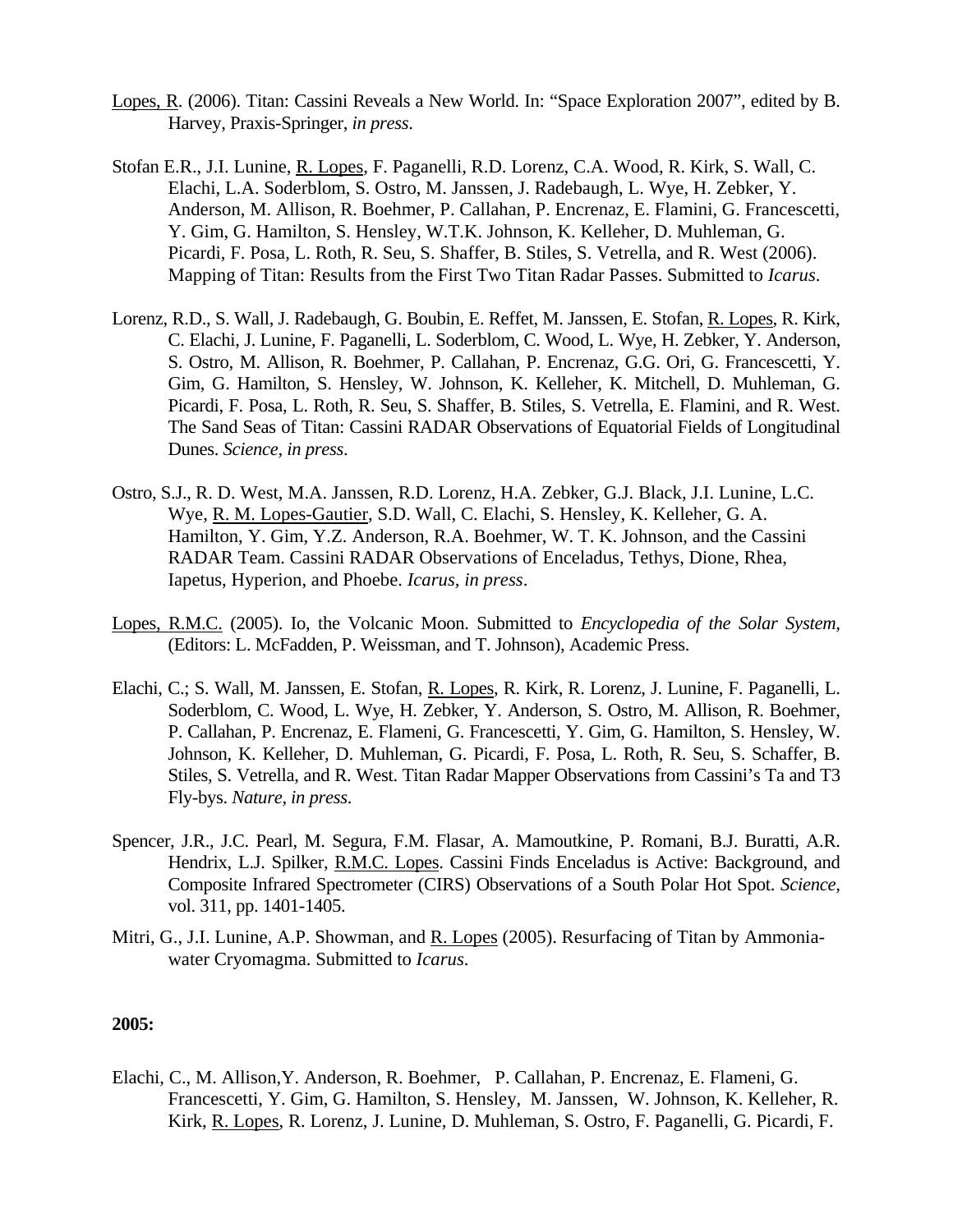Posa, L. Roth, R. Seu, S. Shaffer, L. Soderblom, B. Stiles, E. Stofan, S. Vetrella, S. Wall, R. West, C. Wood, L. Wye, and H. Zebker (2005): Cassini RADAR's First View of the Surface of Titan. *Science,* 13, 970-974.

- Lopes, R. and D. Williams: Io after Galileo. Invited review for *Reports on Progress in Physics*, Institute of Physics Publishing, 68, 303-340*.*
- Williams, D.A., L.P. Kezthelyi, P.M. Schenk, M.P. Milazzo, R.M.C. Lopes, J.A. Rathbun, and R. Greeley. The Zamama-Thor Region of Io: Insights from a Synthesis of Mapping, Topography, & Galileo Spacecraft Data. *Icarus*, 177, 69-88.

## **2004:**

- Lopes, R., L. W. Kamp, W.D. Smythe, P. Mouginis-Mark, J. Kargel, J. Radebaugh, E. P.Turtle, J. Perry, D.A. Williams, R.W. Carlson, S. Douté (2004). "Lava Lakes on Io. Observations of Io's Volcanic Activity from Galileo during the 2001 Fly-bys. *Icarus*, 169/1, pp. 140-174.
- McEwen, A.S. L. Kezthelyi, R. Lopes, P. Schenk, J. Spencer (2004). "The Lithosphere and Surface of Io". In: "*Jupiter: Planet, Satellites and Magnetosphere*" (Eds. F. Bagenal, W. McKinnon, T. Dowling), Cambridge University Press.
- Douté, S., R. Lopes, L.W. Kamp, R.W. Carlson, B. Schmitt, and the Galileo NIMS Team (2004). Geology and Activity around Volcanoes on Io from the analysis of NIMS Spectral Images*. Icarus*, 169/1, 175-196.
- Williams, D.A., E.P. Turtle, L.P. Kezthelyi, W.L. Jaeger, J. Radebaugh, M.P. Milazzo, A.S. McEwen, J.M. Moore, R.M.C. Lopes, and R. Greeley (2004). Geologic Mapping of the Culann-Tohil Region of Io from Galileo Imaging Data. *Icarus, 169/1*, pp. 80-97.

#### **2003**

Kargel, J.S., Carlson, R.W., Davies, A., Fegley Jr.B., Gillespie, A., Greeley, R., Howell, R.R., Jessup, K.L., Kamp, L., Keszthelyi, L., Lopes, R.M., MacIntyre, T.J., Marchis, F., McEwen, A.S., Milazzo, M., Perry, J., Radebaugh, J., Schaefer, L., Schmerr, N., Smythe, W.D., Spencer, J.R., Williams, D.A., Zhang, J., Zolotov, M.Y.: "Extreme Volcanism on Io: Latest Insights at the End of the *Galileo* Era". *EOS,* 84, no. 33, 2003.

- Lopes, R.: Io. In: International Astronomical Union Triennial Report, Commission 16 (Physical Studies of the Planets and Satellites), published by the *International Astronomical Union*, 2002.
- Douté S., R. Lopes, L.W. Kamp, R. Carlson. Dynamics and Evolution of SO2 Gas Condensation around Prometheus-like Volcanic Plumes on Io as seen by the Near-Infrared Mapping Spectrometer. *Icarus,* 158, 460-482, 2002.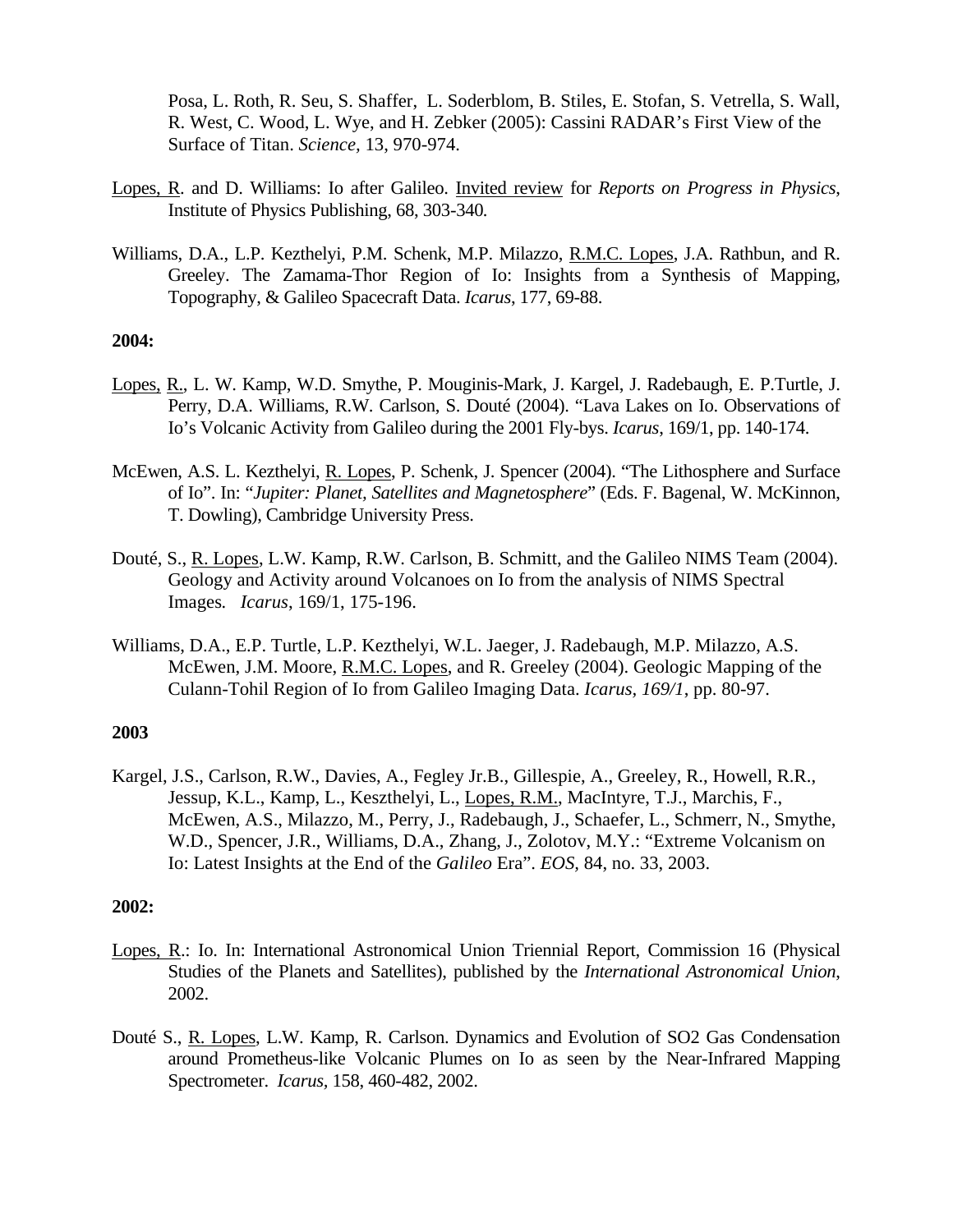- Williams, D., J. Radebaugh, L. Kezthelyi, A. McEwen, R. M.C. Lopes, S. Douté, R. Greeley. Geological Mapping of the Chaac-Camaxtli Region of Io from Galileo Imaging Data. *Journal Geophys. Res.* 107 (E9), 5068, doi:10.1029/2001JE001821, 2002
- Lopes, R. (2002) Jupiter. In: Planetary Science and Astronomy, Space Sciences, *The Macmillan Science Library* (Ed: P. Dasch), Macmillan reference USA, pp. 76-81.

- Lopes, R., L.W. Kamp, S. Douté, W.D. Smythe, R.W. Carlson, A.S. McEwen, P.E. Geissler, S.W. Kieffer, F.E. Leader, E. Barbinis, R. Mehlman, M. Segura, J. Shirley, L.A. Soderblom (2001). Io in the Near-Infrared: NIMS results from the Galileo fly-bys in 1999 and 2000. *J. Geophys. Res.,* vol. 106, no. E12, 33,053-33,078.
- Douté, S., R. Lopes-Gautier, R. Carlson, B. Schmitt, L. Soderblom, Galileo NIMS Team: Mapping the SO2 Frost on Io by the Modeling of NIMS Hyperspectral Images. *Icarus*, 149, 107-132, 2001.
- Geissler, P., A. McEwen, C. Phillips, D. Simonelli, R. Lopes-Gautier, S. Doute' (2001). Galileo Imaging of SO2 frosts on Io. *Journal Geophys. Res*., vol. 106, no. E12, 33,053-33,078.
- Williams, D.A., R. Greeley, R. Lopes-Gautier, S. Douté (2001): Evaluation of Sulfur Flow Emplacement on Io from Galileo data and numerical modeling. *Journal Geophys. Res*., vol. 106, no. E12, 33,161-33,174.
- Davies, A., L. Keszthelyi, D.Williams, C. Phillips, A. McEwen, R. Lopes, W. Smythe, L. Kamp, L. Soderblom, R. Carlson. Thermal signature, eruption style and eruption evolution at Pele and Pillan on Io. *Journal Geophys. Res*., 33,079-33,104, 2001.

- Lopes-Gautier, R., S. Douté, W.D. Smythe, L.W. Kamp, R.W. Carlson, A.G. Davies, F.E. Leader, A.S. McEwen, P.E. Geissler, S.W. Kieffer, L. Keszthelyi, E. Barbinis, R. Mehlman, M. Segura, J. Shirley, L.A. Soderblom: A Close-Up Look at Io in the Infrared: Results from Galileo's Near-Infrared Mapping Spectrometer. *Science*, 288, 1201-1204, 2000.
- Kieffer, S.W., R. Lopes-Gautier, A.S. McEwen, L. Keszthelyi, R. Carlson: Prometheus, the Wanderer. *Science*, 288, 1204-1208, 2000.
- McEwen, A.S., M.J.S. Belton, H.H. Breneman, S.A. Fagents, P. Geissler, R. Greeley, J.W. Head, W.L. Jaeger, T.V. Johnson, L. Keszthelyi, K.P. Klaasen, R. Lopes-Gautier, K.P. Magee, M.P. Milazzo, J.M. Moore, R.T. Pappalardo, C.B. Phillips, J. Radebaugh, G. Schubert, P. Schuster, D.P. Simonelli, R. Sullivan, P.C. Thomas, E.P. Turtle, D.A. Williams. High-Resolution Views of Jupiter's Moon Io. *Science*, 1193-1198, 2000.
- McEwen, A.S., R. Lopes-Gautier, L. Keszthelyi, and S.W. Kieffer. Extreme volcanism on Jupiter's moon Io. In: *Environmental Effects on Volcanic Eruptions: From Deep Oceans to Deep*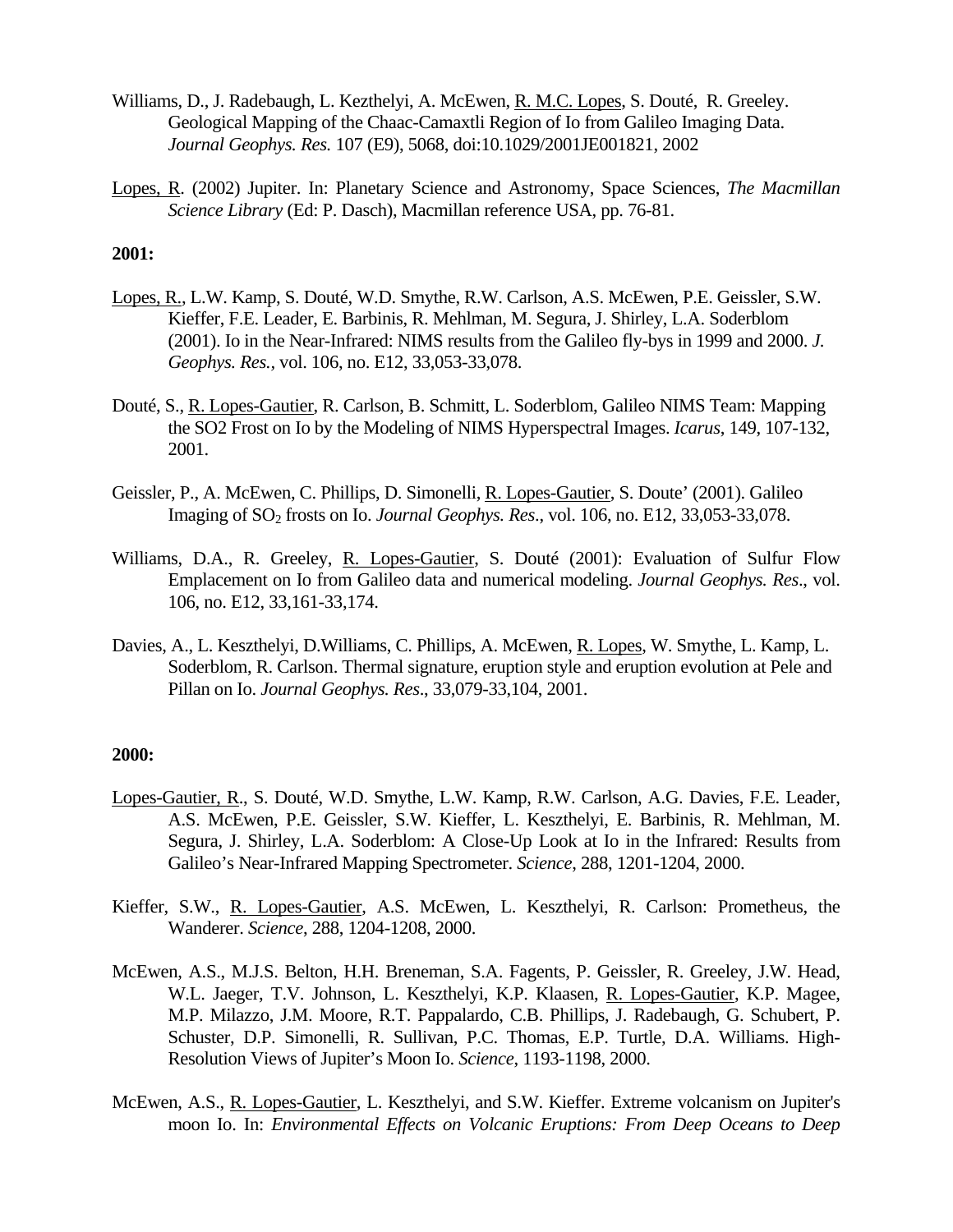*Space*, Eds: J. Zimbelman and T. Gregg. Plenum, pp.179-204, 2000.

Davies, A.G.; R. Lopes-Gautier, W. Smythe, and R. Carlson. Silicate cooling model fits to Galileo NIMS data of volcanism on Io. *Icarus*, 148, 211-225, 2000.

#### **1999:**

- Lopes-Gautier, R; A.S. McEwen, W. Smythe, P. Geissler, L. Kamp, A.G. Davies, J. R. Spencer, R. Carlson, F.E. Leader, R. Mehlman, L. Soderblom, and the Galileo NIMS and SSI Teams. Hot Spots on Io: Global Distribution and Variations in Activity. *Icarus*, vol.140, no. 2, pp. 243-264, 1999.
- Lopes-Gautier, R. Volcanism on Io. *Encyclopedia of Volcanoes*, Edited by H. Sigurdsson et. al., Academic Press, pp. 709-726, 1999.
- Sigurdsson, H., and R. Lopes-Gautier. Volcanoes and Tourism. *Encyclopedia of Volcanoes*, Edited by H. Sigurdsson et. al., Academic Press, pp.1283-1299, 1999.
- Sigurdsson, H., and R. Lopes-Gautier. Volcanoes in Literature and Film. *Encyclopedia of Volcanoes*, Edited by H. Sigurdsson et. al., Academic Press, pp. 1339-1359, 1999.
- Geissler, P.E., A.S. McEwen, L. Keszthelyi, R. Lopes-Gautier, J. Granahan, D.P. Simonelli. Global Color Variations on Io. *Icarus*, vol. 140, no. 2, pp. 265-281, 1999.

## **1998 and earlier:**

- A.S. McEwen, L. Keszthelyi, J.R. Spencer, G. Schubert, D.L. Matson, R. Lopes-Gautier, K.P. Klaasen, T.V. Johnson, J.W. Head, P. Geissler, S. Fagents, A.G. Davies, M.H. Carr, H.H. Breneman, M.J.S. Belton: Very High Temperature Volcanism on Jupiter's Moon Io. *Science,*  281, 87-90, 1998.
- Lopes-Gautier, R.; Davies, A.G.; Carlson, R.; Smythe, W.; Kamp, L.; Soderblom, L.; Leader, F.E.; Mehlman, R.; and the Galileo NIMS Team: Hot Spots on Io: Initial Results From Galileo's Near Infrared Mapping Spectrometer. *Geophys. Res. Lett.*, vol. 24, no. 20, pp. 2439-2442, 1997.
- Davies, A.G.; McEwen, A.; Lopes-Gautier, R.; Kesztheli. L., Carlson, R., and Smythe, W.: Temperature and Area Constraints of the South Volund Volcano on Io from the NIMS and SSI Instruments during the Galileo G1 Orbit. *Geophys. Res. Lett.*, vol. 24, no. 20, pp. 2447- 2450, 1997.
- Carlson, R.; Smythe, W.; Lopes-Gautier, R.; et al. The Distribution of Sulfur Dioxide and Other Infrared Absorbers on the Surface of Io in 1997. *Geophys. Res. Lett.*, vol. 24, no. 20, pp. 2474-2482, 1997.
- Carlson, R.; Smythe, W.; Baines, K.; Barbinis, E.; Becker, K.; Burns, R.; Calcutt, S.; Calvin, W.; Clark, R.; Danielson, G.; Davies, A.; Drossart, P.; Encrenaz, T.; Fanale, F.; Granahan, J.; Hansen, G.; Herrera, P.; Hibbits, C.; Hui, J.; Irwin, P.; Johnson, T.; Kamp, L.; Kieffer, H.;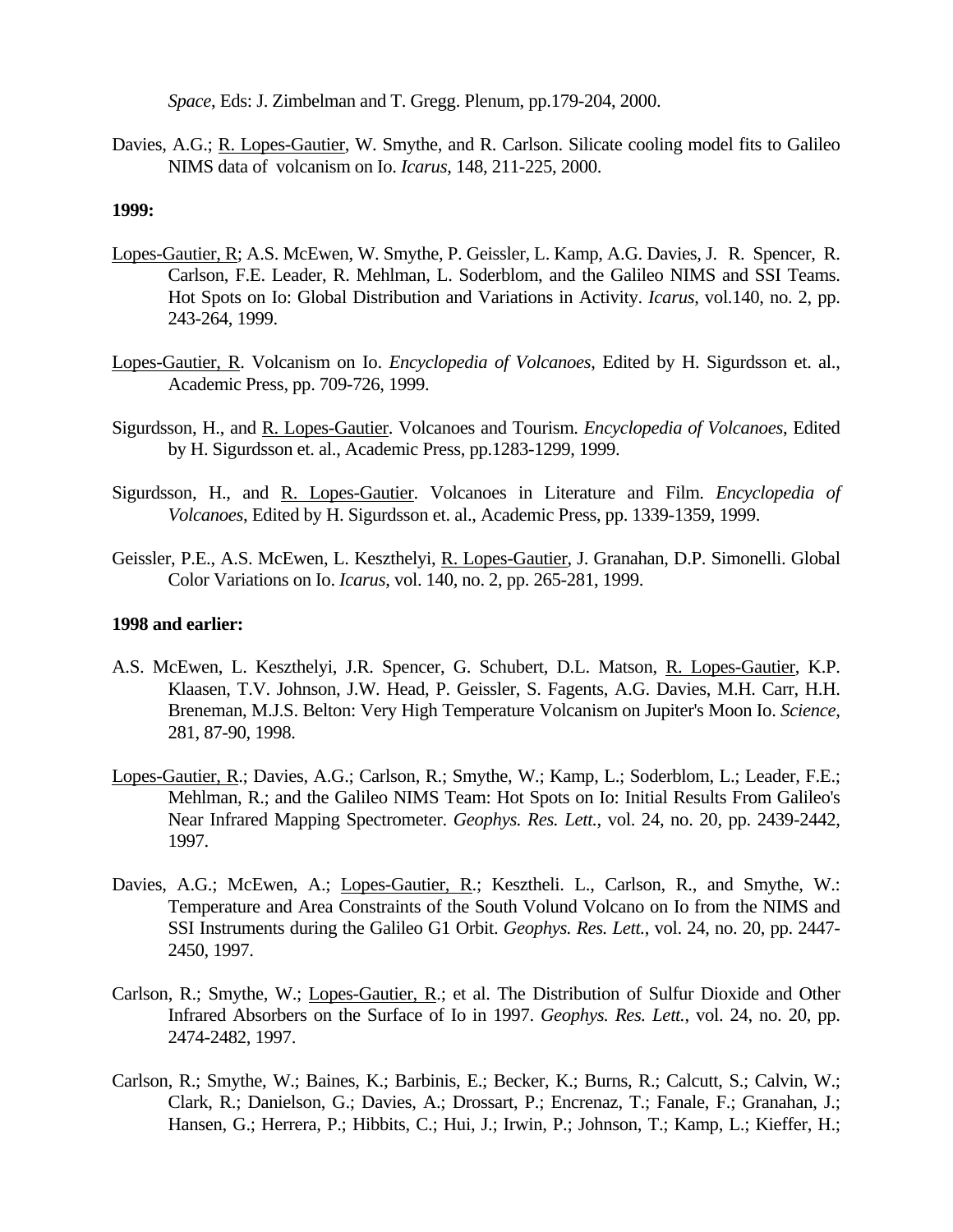Leader, F.; Lellouch, E.; Lopes-Gautier, R.; Matson, D.; McCord, T.; Melhman, R.; Ocampo, A.; Orton, G.; Roos-Serote, M.; Segura, M.; Shirley, J.; Soderblom, L.; Stevenson, A.; Taylor, F.; Torson, J.; Weir, A.; and Weissman, P.: Near-Infrared Spectroscopy and Spectral Mapping of Jupiter and the Galilean Satellites: Results from Galileo's Initial Orbit. *Science*, vol. 274, pp. 385-388, 1996.

Lopes-Gautier, R.: "Planetary Volcanism". *MacMillan Encyclopedia of Earth Sciences*, 1996.

- Smythe, W.; Lopes-Gautier, R.; Ocampo, A.; Hui, J.; Segura, M.; Soderblom, L.A.; Matson, D.L.; Kieffer, H.H.; McCord, T.B.; Fanale, F.P.; Calvin, W.M., Sunshine, J., Barbinis, E., Carlson, R.W.; and Weissman, P.R.: Galilean Satellite Observation Plans for the Near Infrared Mapping Spectrometer Experiment on the Galileo Spacecraft. *Journal of Geophysical Research*, vol. 100, no. E9, pp. 18,957-18,972, 1995.
- McCord, T.B., Soderblom, L.A., Carlson, R.W., Fanale, F.P., Lopes-Gautier, R., Ocampo, A.C., Forsythe, J., Campbell, B., Granahan, J.C., Smythe, W.D., Weissman, P.R., Becker, K.J., Edwards, K., Kamp, L., Lo, J., Mehlman, R., Torson, J., Danielson, G.E., Matson, D.L., Kieffer, H.H., and Johnson, T.V.: "Galileo Infrared Imaging Spectroscopy Measurements at the Moon", *Journal of Geophysical Research*, 99, pp. 5587-5600, 1994.
- Lopes-Gautier, R. M. C.: "Extraterrestrial Lava Flows", in *Active Lavas: Monitoring and Control* (Eds: C. R.J. Kilburn and G. Luongo), University College Press, London, England, pp. 103- 139, 1993.
- Kilburn, C. R. J., and Lopes, R. M. C., "General Patterns of Flow Field Growth: Aa and blocky lavas", *Journal of Geophysical Research*, 96, No. B12, pp. 19,721-19,732, 1991.
- Wadge, G., and Lopes, R. M. C., "The Lobes of Lava Flows on Earth and Olympus Mons, Mars"; *Bulletin of Volcanology*, 54, 10-24, 1991.
- Lopes, R. M. C., and Kilburn, C. R. J., "Emplacement of Lava Flows Fields: Application of Terrestrial Studies to Alba Patera, Mars", *Journal of Geophysical Research*, 95, No. B9, pp. 14,383-14, 397, 1990.
- Lopes, R. M. C., Malin, S. R. C., Mazzarella, A., and Palumbo, A., "Lunar and Solar Triggering of Earthquakes", *Physics of the Earth and Planetary Interiors*, 59, 127-129, 1990.
- Kilburn, C. R. J., and Lopes, R. M. C., "Growth of Aa Flow-Fields on Mount Etna, Sicily", *Journal of Geophysical Research*, 93, 14759-14772, 1988.
- Lopes, R. M. C., Guest, J. E., Hiller, K. and Neukum, G., "Further Evidence for a Mass Movement Origin for the Olympus Mons Aureole", *Journal of Geophysical Research*, 87, No. B12, 1982, 9917-9928.
- Hiller, K., Janle, P., Neukum, G., Guest, J. E. and Lopes, R. M. C., "Mars: Stratigraphy and Gravimetry of Olympus Mons and its Aureole", *Journal of Geophysical Research*, 87, No. B12, 1982, 9905-9915.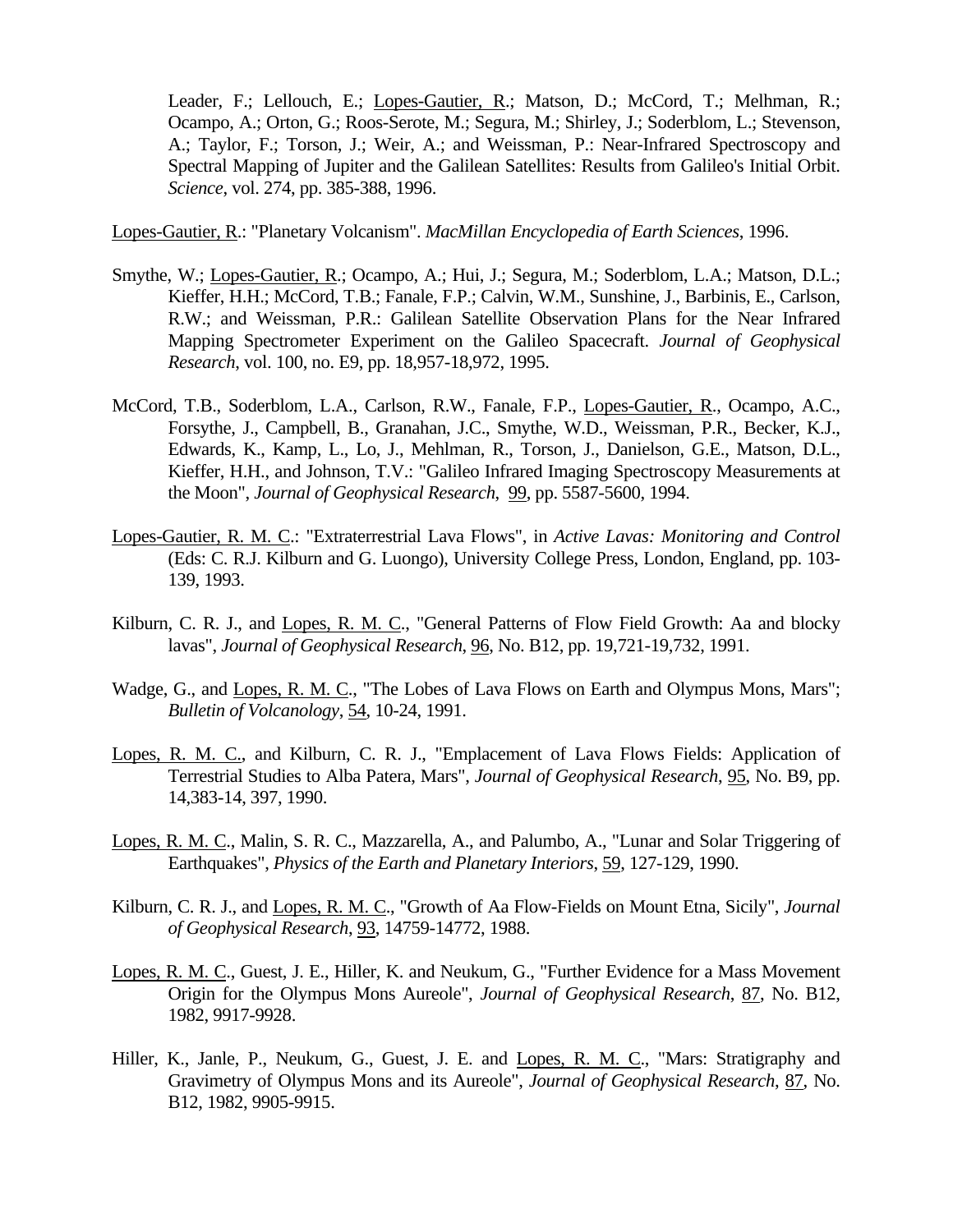- Lopes, R. M. C., and Guest, J. E., "Lava Flows on Mount Etna, a Morphometric Study", in: *The Comparative Study of the Planets* (eds. Coradini, A., and Fulchignoni, M.), Reidel Pub. Co., 1982, 441-458.
- Lopes, R. M. C. and Lewis, A. S., "The Moon", "Mars" and "Mercury", entries for the Micropaedia of the *Encyclopaedia Britannica*, 1983.
- Lopes, R. M. C., Guest, J. E. and Wilson, C. J., "Origin of the Olympus Mons Scarp and Aureole", *The Moon and The Planets (Proceedings of the European Planetary Geology Consortium, CNR Workshop on Planetary Science*); 22, 1980 (a), 221-234.
- Guest, J. E.; Murray, J. B.; Kilburn, C. R. J. and Lopes, R. M. C.: " The Bocca Nuova Explosion of 12th September 1979", *United Kingdom Research on Mount Etna*, 1977-1979', *The Royal Society*, 1980 (a), 44-46.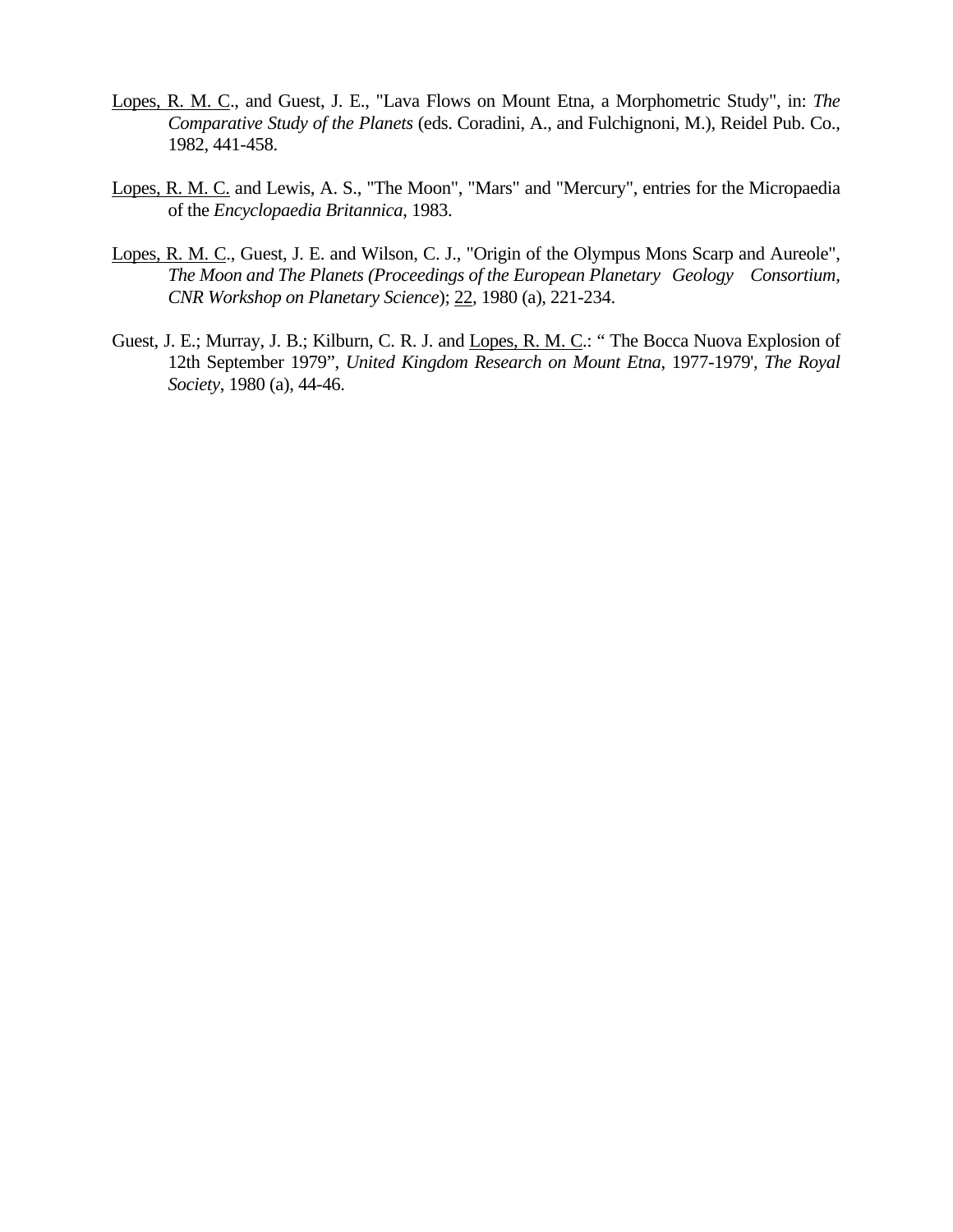#### **NON-REFEREED PUBLICATIONS**

Stofan, E. and R. Lopes: Cassini RADAR Data Analysis Plan, 2004.

- Lopes-Gautier, R.: "Os Satelites Jovianos: Novos resultados da missao Galileo". In: *O Observatorio*, published by the Lisbon Astronomical Observatory, Lisbon, Portugal, 1998.
- Lopes-Gautier, R.: "Volcanology in the Space Age". *International Association of Volcanology and Chemistry of the Earth's Interior (IAVCEI) News*, 2, 1997.
- Lopes-Gautier, R.M.C., "Spacecraft Data on Extra-Terrestrial Volcanoes", *The Lip Reader Newsletter of IAVCEI's Commission on Large-Volume Basaltic Provinces*, no. 6, November 1995.
- Helin, H.; Roman, B.; Lawrence, K. and Lopes, R.: "Post-perihelion positions of Comet Austin"; *I.A.U. Circular No. 5001*, April 27, 1990.
- Baloga, S.; Crisp, J.; Plescia, J. and Lopes, R. M. C.: "Time and Space Dependent Two-Component Thermal Model for Lava Flows", *Reports of the NASA Planetary Geology and Geophysics Program 1989*, NASA Technical Mem. 4210, 1990, pp.416-418.
- Guest, J. E., Kilburn, C. R. J., Lopes, R. M. C., Murray, J. B., Pinkerton, H., Sanderson, T.J.O., and Scott, S. C., "Etna Erupts Again: a Volcanic Eruption Surveillance Team Report of the March 1981 Eruption of Mount Etna", *Earthquake Information Bulletin*, 13, 1981, 134-139.
- Lopes, R. M. C., Guest, J. E., and Wilson, C. J., "Origin of the Olympus Mons Aureole and Perimeter Scarp", in *Reports of the Planetary Geology Program*, NASA Technical Mem. 81776, 1980 (b), 176-179.
- Hiller, K., Lopes, R. M. C., Guest, J. E., and Neukum, G., "Relative Ages of the Olympus Mons Aureole Material", in *Reports of the Planetary Geology Program 1980*, NASA Technical Mem. 82385, 1981, 509-511.
- Guest, J. E., Murray, J. B., Kilburn, C. R. J., and Lopes, R. M. C., "Eruptions on Mount Etna During 1979", *Earthquake Information Bulletin*, 12, 1980 (b), 154-160.
- Blamont, J.; Borderies, N.; Coradini, M.; Dubois, J.; Fulchignoni, M.; Guest, J.E.; Hiller, K.; Lopes, R. M. C.; Masson, P. and Wanke, H.: *Mars Ball Project Preliminary Scientific Report for the European Space Agency, European Space Agency*, 1980.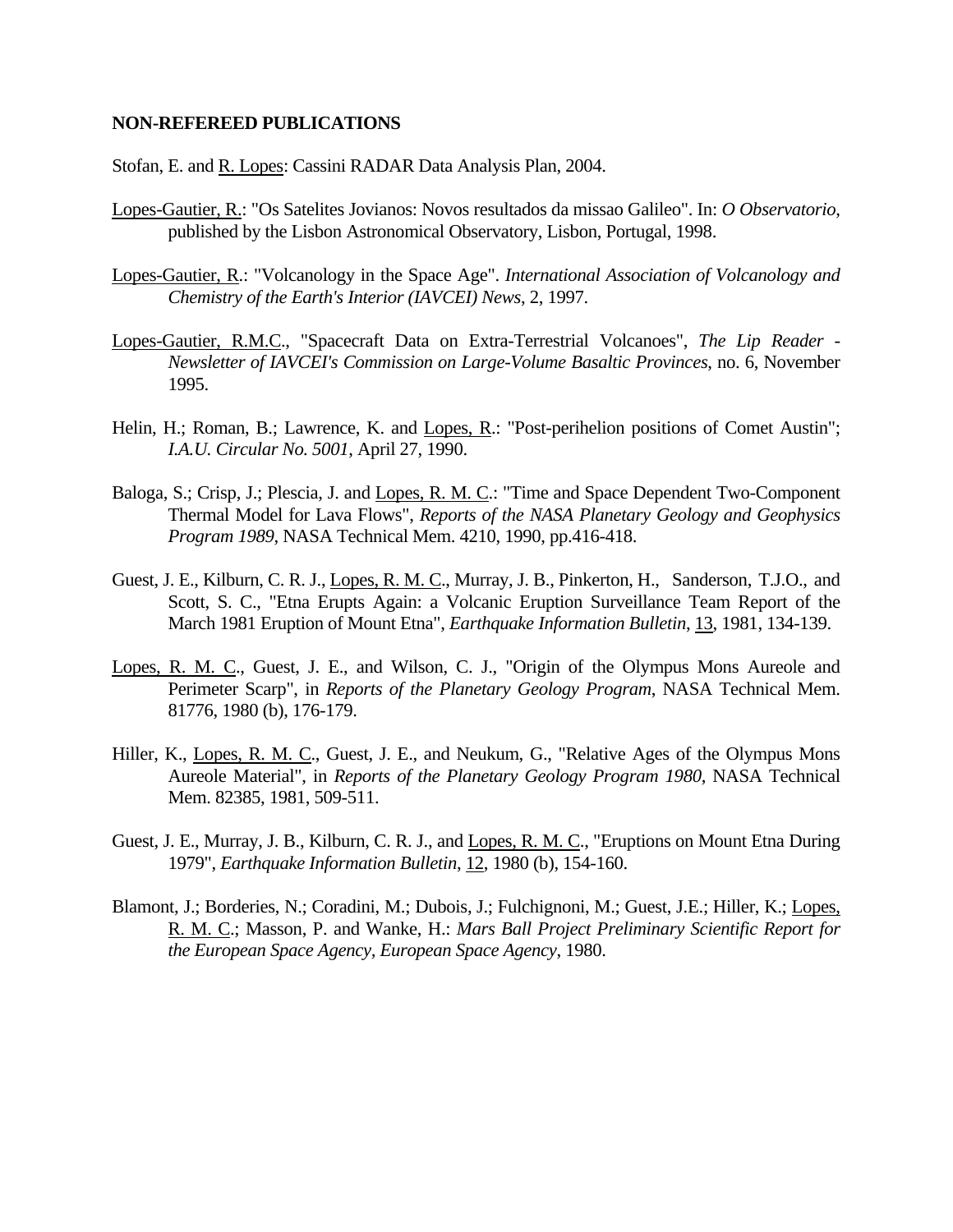#### **POPULAR-LEVEL ARTICLES:**

- Lopes, R.: Io's Active Volcanoes. *The Planetary Report*, vol. XXIII, no. 5, p. 18, 2003.
- Lopes, R.: The Rampant Volcanoes of Io. *The Planetary Report*, vol. XXII, number 2, pp. 6-11, 2002.
- Lopes-Gautier, R., Galileo Encounters Jupiter's Moons. *Modern Astronomer* (UK), vol. 1, no.2, 1997.
- Lopes, R., Is an Astronomy Degree Useful? *Sky & Telescope* (Focal Point column), vol. 78, no.3, 1989.
- Lopes, R., The Geology of the Red Planet. *Geographical Magazine* (UK), vol.61, no.3, 1989.
- Lopes, R., Galaxies and Constellations. *World Magazine* (UK), vol.1, no. 12, 1988.
- Lopes, R., Comets: Hairy Stars or Dirty Snowballs? *World Magazine* (UK), vol.1, no.11, 1988.
- Lopes, R., Discovering New Worlds. *World Magazine* (UK), vol.1, no. 10, 1988.
- Lopes, R., The Solar Family. *World Magazine* (UK), vol.1, no. 9, 1988.
- Lopes, R., What was the Star of the Bethlehem? *World Magazine* (UK), vol.1, no.8, 1987.
- Lopes, R., and Crawford, I., The Future of Space Exploration. *World Magazine* (UK), vol.1, no.7, 1987.
- Lopes, R., and Crawford, I., Space Exploration: Is It Worth the Price? *World Magazine* (UK), vol. 1, no.6, 1987.
- Lopes, R., Volcanism on Io. *Astronomy Now* (UK), vol. 2, no. 10, 14-19, 1988.
- Lopes, R., Voyage to the Green Planet. *World Magazine* (UK), vol.1, no.4, 1987.
- Lopes, R., Return to the Red Planet. *World Magazine* (UK), vol.1, no.3, 1987.
- Lopes, R., Volcanoes in the Solar System. *Popular Astronomy* (UK), vol. 34, no.3, 1987, 22-25.
- Lopes, R., Cratered Worlds. *World Magazine* (UK), vol. 1, no.2, 1987.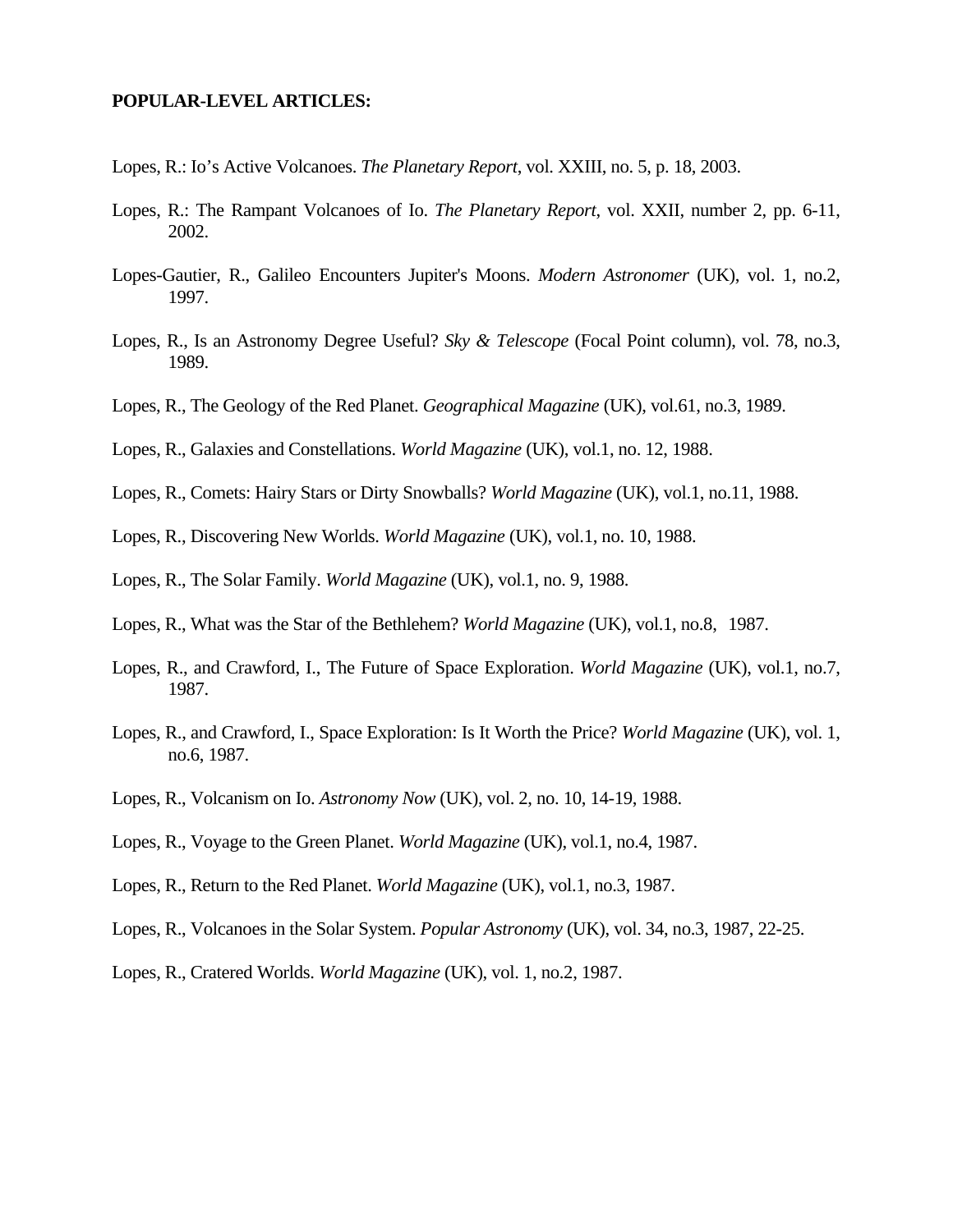#### **ABSTRACTS**

- Lopes, R., T. K. P. Gregg, and J. A. Lougen. Lava Lakes on Io. Invited talk, AOGS meeting, Singapore, July 2006.
- Lopes, R., K.L. Mitchell, E Stofan, J. Lunine, Cassini RADAR Team. Cryovolcanic Features on Titan's Surface as Revealed by the Cassini RADAR. Invited talk, AOGS meeting, Singapore, July 2006.
- Petford, N., K. L. Mitchell, and R. M. C. Lopes. Flow Rheology of Congested Ammonia-Water Cyromagmas on Titan. Royal Astronomical Society Titan meeting, February 2006.
- Lopes, R.M., E. R. Stofan, F. Paganelli, K. L. Mitchell, R. Kirk, R. Lorenz, J. Lunine, LA. Soderblom, S.D. Wall, C. Wood, J. Radebaugh, L.E. Robshaw, C. Elachi, and the Cassini RADAR Team. Geologic Features on Titan's Surface as Revealed by the Cassini Titan Radar Mapper. Lunar Planet. Sci. Conf. XXXVII, Abstract # 1347.
- Lougen, J.A., Gregg, T.K.P., and Lopes, R. Behavior of Loki Patera, Io, Revealed Through Mathematical and Laboratory Modeling. Lunar Planet. Sci. Conf. XXXVII, Abstract # 2179.
- Paganelli, F., M.A. Janssen, R. M. Lopes, E. Stofan, B. Stiles, R. West, L. Roth, S.D. Wall, R.D. Lorenz, J.L. Lunine, R.L. Kirk, L. Soderblom, C. Elachi, and the Radar Team. A Look at Titan's Surface from the Cassini RADAR SAR and Radiometry Data. Lunar Planet. Sci. Conf. XXXVII, Abstract # 1497.
- F. Paganelli, J. van Zyl, M.A. Janssen, B. Stiles, R. West, R. M. Lopes, E. Stofan, P. Callahan, L. Roth, S.D. Wall, T.G. Farr, C. Elachi, R.D. Lorenz, L. Soderblom, and the Radar Team (2006). Titan electromagnetic response and surface roughness imaged by Cassini RADAR. In /Lunar and Planetary Science XXXVII, Abstract #1501.
- Elachi, C., S. D. Wall, M. D. Allison, Y.Anderson, R. Boehmer, P. Callahan, P. Encrenaz, E. Flamini, G. Francescetti, Y. Gim, G. Hamilton, S.Hensley, M. A. Janssen, W. T. K. Johnson, K. Kelleher, R. L. Kirk, R. M. Lopes, J. I. Lunine, K. Mitchell, D. O. Muhleman, G. Ori, R. Orosei, S. J. Ostro, F. Paganelli, G. Picardi, F. Posa, L. E. Roth, R. Seu, S. Shaffer, L. A. Soderblom, B. Stiles, E. Stofan, S. Vetrella, R. West, C. A. Wood, L. Wye, and H. A. Zebker. Cassini RADAR's Third and Fourth Looks at Titan. Lunar Planet. Sci. Conf. XXXVII, Abstract #1249.
- Mitchell, K.L., R. M. C. Lopes, L. E. Robshaw, J. S. Kargel, J. Lunine, R. Lorenz, N. Petford, L. Wilson and the Cassini Radar Science Team, Ascent and Eruption of Cryomagmas on Titan 2: Eruption Styles and Landforms. Lunar Planet. Sci. Conf. XXXVII, Abstract # 2425.
- Mitchell, K.L., J. S. Kargel, R. M. C. Lopes, J. Lunine, N. Petford, L. Wilson and the Cassini Radar Science Team, Ascent and Eruption of Cryomagmas on Titan 1: Crystallisation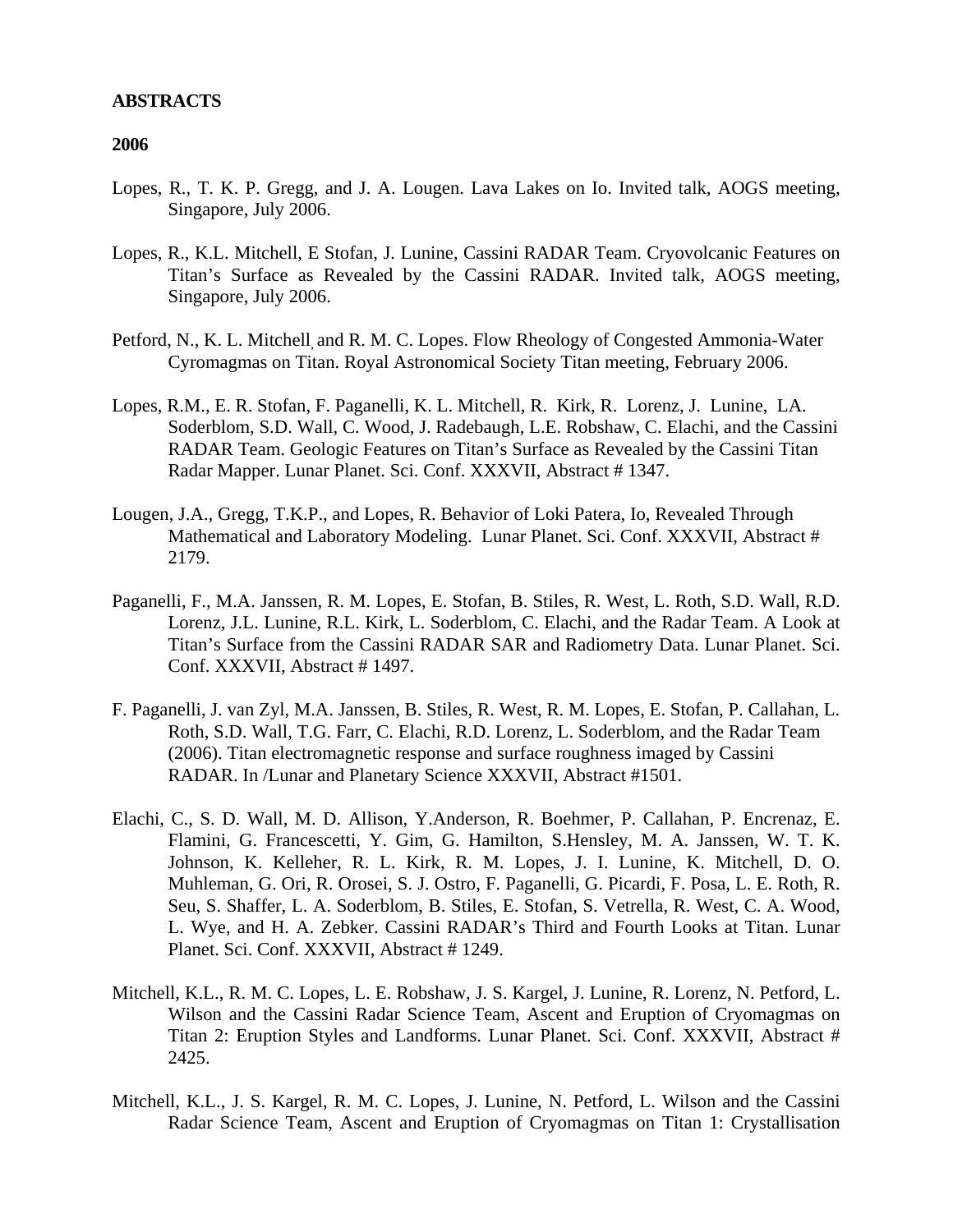and Cooling. Lunar Planet. Sci. Conf. XXXVII, Abstract # 2355.

- Mitri, G., A. P. Showman, J. I. Lunine, R. Lopes, Resurfacing of Titan by Ammonia-Water Cryomagma. Lunar Planet. Sci. Conf. XXXVII, Abstract # 1994.
- Lorenz, R., S. D. Wall, E. Reffet, G. Boubin, J. Radebaugh, C. Elachi, M. D. Allison, Y.Anderson, R. Boehmer, P. Callahan, P. Encrenaz, E. Flamini, G. Francescetti, Y. Gim, G. Hamilton, S.Hensley, M. A. Janssen, W. T. K. Johnson, K. Kelleher, R. L. Kirk, R. M. Lopes, J. I. Lunine, K. Mitchell, D. O. Muhleman, G. Ori, R. Orosei, S. J. Ostro, F. Paganelli, G. Picardi, F. Posa, L. E. Roth, R. Seu, S. Shaffer, L. A. Soderblom, B. Stiles, E. Stofan, S. Vetrella, R. West, C. A. Wood, L. Wye, and H. A. Zebker, Radar Imaging of Giant Londitudinal Dunes: Namib Desert (Earth) and the Belet Sand Sea (Titan). Lunar Planet. Sci. Conf. XXXVII, Abstract # 1249.
- Paganelli, F., M.A. Janssen, R. M. Lopes, E. Stofan, B. Stiles, R. West, L. Roth, S.D. Wall, R.D. Lorenz, J.I. Lunine, R.L. Kirk, L. Soderblom, C. Elachi, and the Cassini Radar Team. Titan's Surface from the Cassini Radar SAR and Radiometry Data. European Geosciences Union meeting, April 2006.

- Lopes, R.M., Stofan, E., Elachi, C., Kirk, R., Lorenz, R., Lunine, J., Mitchell, K.L., Ori, G.G., Paganelli, F., Soderblom, L., Wall, S., Wood, C., Cassini RADAR Team. Geologic Features on Titan's Surface as Revealed by the Cassini Radar Mapper. Eos Trans. AGU, 85(52), Fall Meet., Suppl., Abstract P44A-02
- Paganelli, F., Janssen, M.A., Lopes, R.M., Kirk, R.L., Lorenz, R.D., Cassini RADAR Team. Titan's Surface from Combined SAR and radiometry using the Cassini RADAR. Eos Trans. AGU, 85(52), Fall Meet., Suppl., Abstract P44A-04.
- Ostro, S.J., West, R.D., Janssen, M.A., Zebker, H.A., Wye, L.C., Lunine, J.I., Lopes, R.M., Kelleher, K., Hamilton, G.A., Gim, Y., Anderson, Y.Z., Boehmer, R.A., Lorenz, R.D., Cassini RADAR Team. Cassini RADAR Observations of Phoebe, Iapetus, Enceladus, and Rhea. Eos Trans. AGU, 85(52), Fall Meet., Suppl., Abstract P22A-01.
- Turtle, E.P., Barnes, J., Buratti, B., Collins, G., Fussner, S., Lopes, R., Lorenz, R.D., Lunine, J.I., McCord, T.B., McEwen, A.S., Nelson, R., Perry, J., Porco, C.C., Soderblom, L., Sotin, C., Wall, S.D. Exploring the Surface of Titan with Cassini-Huygens. Eos Trans. AGU, 85(52), Fall Meet., Suppl., Abstract P44A-01.
- Mitri, G., A.P. Showman, J.I. Lunine, R. Lopes. Resurfacing of Titan by Ammonia-Water Cryomagma. Eos Trans. AGU, 85(52), Fall Meet., Suppl., Abstract P44A-07
- Lopes, R., E. Stofan, F. Paganelli, K. Mitchell, C. Wood, R. Kirk, R. Lorenz, J. Lunine, S. Wall, C. Elachi. Geologic Features on Titan's Surface as Revealed by the Cassini RADAR. Geological Society of America, 2005 Annual Meeting, abstract #102-6.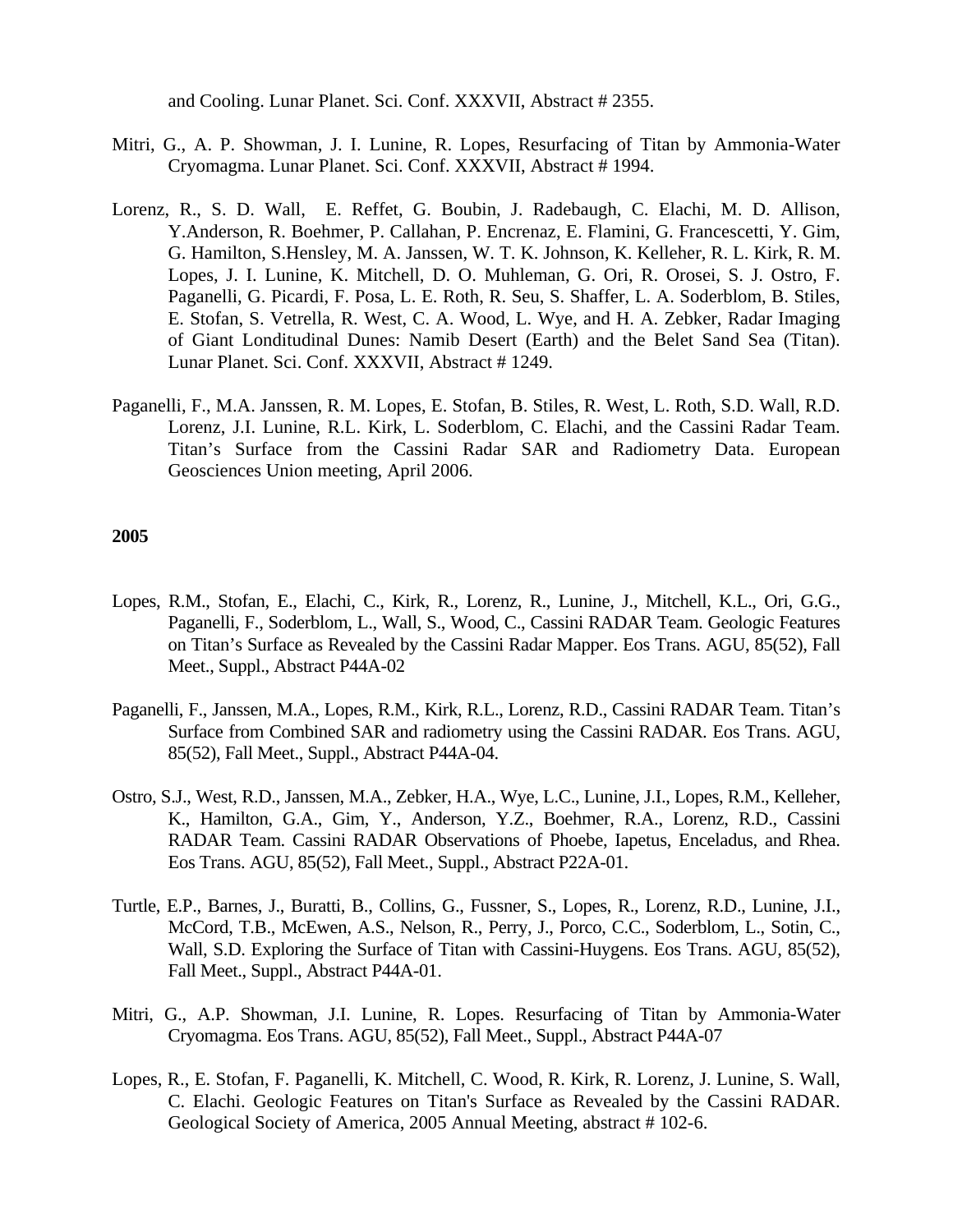- R.M.C. Lopes, C. Elachi, F. Paganelli, K. Mitchell, E. Stofan, C. Wood, R. Kirk, R. Lorenz, J. Lunine, S. Wall, Cassini RADAR Team. Flows on the Surface of Titan as Revealed by the Cassini RADAR. American Astronomical Society Division for Planetary Sciences meeting, Cambridge, England, September 2005
- Howell, R.R., and R.M. Lopes. The Possible Role of Volatiles at Loki Patera. American Astronomical Society Division for Planetary Sciences meeting, Cambridge, England, September 2005
- M. A. Janssen, F. Paganelli, R. M. Lopes, R. D. Lorenz, R. L. Kirk, Cassini RADAR Team. Titan's Surface Properties from the Cassini RADAR Radiometer. American Astronomical Society Division for Planetary Sciences meeting, Cambridge, England, September 2005
- K L Mitchell, R M Lopes, R L Kirk, Cassini Radar Team. Preliminary Analysis of the Rheological Properties of a Probable Cryovolcanic Flow on Titan, by Radarclinometric Analysis of Cassini RADAR Data American Astronomical Society Division for Planetary Sciences meeting, Cambridge, England, September 2005
- E. G. Reffet, G. M. Boubin, J. Lunine, J. Radebaugh, R. M. Lopes, Cassini Radar Team Cryovolcanic Features on Titan: Interpretation of Cassini Radar Data American Astronomical Society Division for Planetary Sciences meeting, Cambridge, England, September 2005
- G. M. Boubin, E. G. Reffet, J. Lunine, J. Radebaugh, R. M. Lopes, Cassini Radar Team. Mapping and Characterization of ``Cat Scratches" on Titan. American Astronomical Society Division for Planetary Sciences meeting, Cambridge, England, September 2005
- Paganelli, F.; C. Elachi, R.M. Lopes, R. West, B. Stiles, M.A. Janssen, E.R. Stofan, C.A. Wood, R.D. Lorenz, J.L. Lunine, R.L. Kirk, L.E. Roth, S.D. Wall, L.A. Soderblom, and the Cassini RADAR Science Team. Channels and Fan-Like Features on Titan's Surface Imaged by the Cassini RADAR. European Geosciences Union meeting, April 2005.
- Lopes, R.M., C. Elachi, E. Stofan, F. Paganelli, C. Wood, R. Kirk, R. Lorenz, A.D. Fortes, J. Lunine, L.A. Soderblom, S.D. Wall, and the Cassini RADAR Team. Cryovolcanic Features on Titan's Surface as Revealed by the Cassini RADAR. European Geosciences Union meeting, April 2005 (Solicited talk).
- Wall, S., C. Elachi, L. Soderblom, E. Stofan, R. Lopes and the Cassini RADAR Team. The Surface of titan as seen by Cassini RADAR. European Geosciences Union meeting, April 2005 (Solicited talk).
- Lorenz, R., Elachi, C., Stiles, B., West, R., Janssen, M., Lopes, R., Stofan, E., Paganelli, F., Wood, C., Kirk, R., Cassini RADAR Team. Dark Spots on Titan: Cassini TA and T3 Observations. European Geosciences Union Meeting, April 2005 (Solicited talk).
- Lopes, R.M., C. Elachi, E. Stofan, F. Paganelli, C. Wood, R. Kirk, R. Lorenz, A.D. Fortes, J. Lunine, S.D. Wall, and the Cassini RADAR Team (2005).Cryovolcanic features on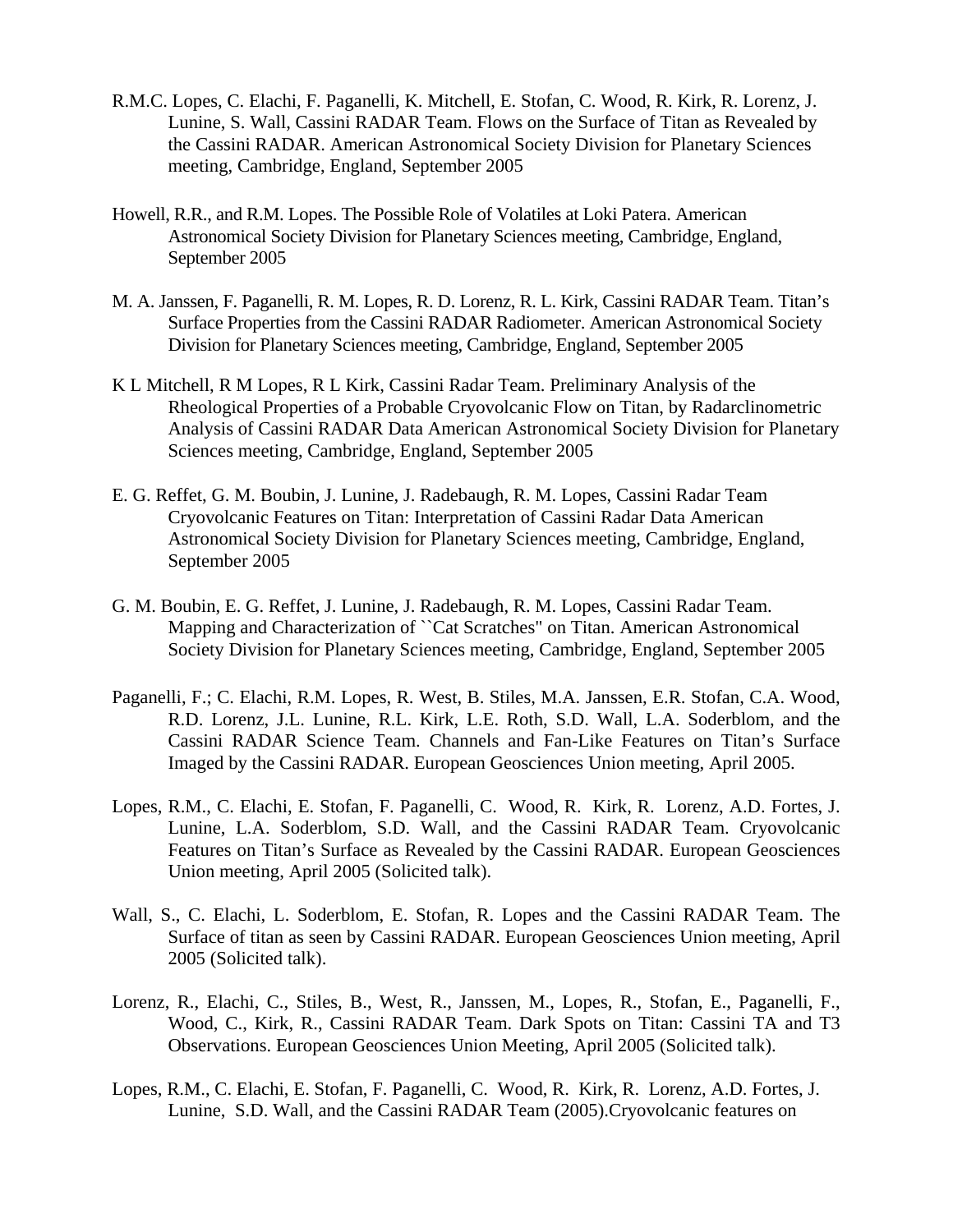Titan's Surface as Revealed by the Cassini RADAR. Lunar and Planet. Sci. Conf. XXXVI. Abstract # 1885.

- Paganelli, F., C. Elachi, R. M. Lopes, E. Stofan, C. A. Wood, M.A. Janssen, B. Stiles, R. West, L. Roth, S.D. Wall, R.D. Lorenz, J.L. Lunine, R.L. Kirk,L. Soderblom, and the Radar Team. Channels and Fan-Like features on Titan's Surface Imaged by the Cassini RADAR. Lunar and Planet. Sci. Conf. XXXVI. Abstract # 2150.
- Stofan, E.R., C. Elachi, R. Lopes, R. Lorenz, R.L. Kirk, F. Paganelli, C.A. Wood, S.D. Wall, J. Lunine, L. Soderblom, and the RADAR Science Team. Mappping of Titan: First Results from the Cassini RADAR. Lunar and Planet. Sci. Conf. XXXVI. Abstract # 1714.
- Kirk, R.L., P. Callahan, R. Seu, R.D. Lorenz, F. Paganelli, R. Lopes, C. Elachi, and the Cassini RADAR Science Team. RADAR Reveals Titan's Topography. Lunar and Planet. Sci. Conf. XXXVI. Abstract # 2227.
- Lorenz, R.D., C. Elachi, B. Stiles, R. West, M. Janssen, R. Lopes, E. Stofan, F. Paganelli, C. Wood, R. Kirk, J. Lunine, S. Wall and the Cassini RADAR Team. Lunar and Planet. Sci. Conf. XXXVI. Abstract # 1682.
- Elachi, C., S.D. Wall, M.D. Allison, Y. Anderson, R. Boehmer, P. Callahan, P. Encrenaz, E. Flamini, G. Francescetti, Y. Gim, G. Hamilton, S. Hensley, M.A. Janssen, W.T.K. Johnson, K. Kelleher, R.L. Kirk, R.M. Lopes, R.D. Lorenz, J.I. Lunine, D.O. Muhleman, S.J. Ostro, F. Paganelli, G. Picardi, F. Posa, L.E. Roth, R. Seu, S. Shaffer, L.A. Soderblom, B. Stiles, E. Stofan, S. Vetrella, R. West, C.A. Wood, L. Wye, and H.A. Zebker. Cassini RADAR's First Look at Titan. Lunar and Planet. Sci. Conf. XXXVI. Abstract # 2294.
- Wood, C., R. Lopes, E.R. Stofan, F. Paganelli, C. Elachi, and the Cassini RADAR Science Team. Impact Craters on Titan? Cassini RADAR View. Lunar and Planet. Sci. Conf. XXXVI. Abstract # 1117.
- Smythe, W.D., R. M. C. Lopes, D.C. Pieri, J.L. Hall. An Approach to In-situ observations of volcanic plumes. Lunar and Planet. Sci. Conf. XXXVI. Abstract # 2296.

- Lopes, R.M., and T.K. Gregg (2004): Lava Lakes on Jupiter's Moon Io. Eos Trans. AGU, 85(47), Fall Suppl., Abstract V32A-06
- Paganelli, F., R.M. Lopes, E.P. Turtle, and D.A. Williams. Olympus Mass Movement Study from Mars Global Surveyor and Comparison with Io's Volcanoes and Mountains from Galileo Mission. Eos Trans. AGU, 85(47), Fall Suppl., Abstract V33C-1482.
- C. Elachi, R. Lorenz, Y. Anderson, R. Boehmer, P. Callahan, G. Hamilton, M. Janssen, W. T. K. Johnson, K. Kelleher, R. Lopes, S. Ostro, L. Roth, S. Wall, R. West, S. Hensley, Y. Gim, B. Stiles, S. Schaffer, J. Shimada, M. Allison, L. Soderblom, C. Wood, F. Posa, E. Stofan, H.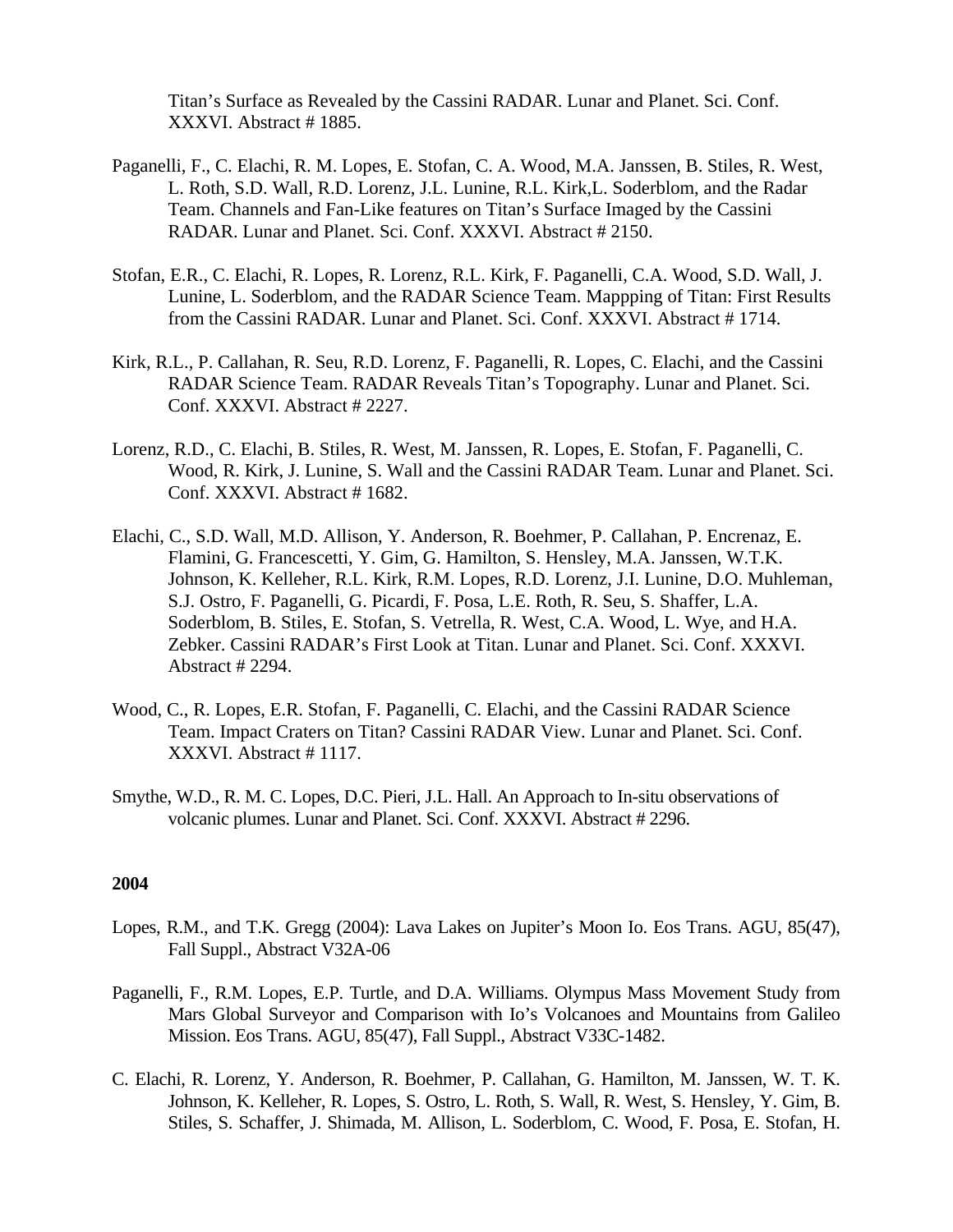Zebker, J. Lunine, G. Francescetti, G. Picardi, R. Seu, D. Muhleman, P. Encrenaz, R. Kirk. First Cassini RADAR Observations of Titan. Eos Trans. AGU, 85(47), Fall Suppl., Abstract P41B-02.

- Ostro, S.J., C. Elachi, Y. Anderson, R. Boehmer, P. Callahan, G. Hamilton, M. Janssen, W. Johnson, K. Kelleher, R. Lopes, L. Roth, S. Wall, R. West, M. Allison, R. Kirk, C. Wood, F. Posa, E. Stofan, H. Zebker, R. Lorenz, J. Lunine, G. Francescetti, G. Picardi, R. Seu, D. Muhleman, P. Encrenaz. Cassini RADAR Observations of Phoebe. Eos Trans. AGU, 85(47), Fall Suppl., Abstract P43B-05.
- Janssen, M.A., R.D. Lorenz, Y. Anderson, R. Boehmer, P. Callahan, K. Kelleher, R. Lopes, L. Roth, S. Wall, R. West. Early Results at Titan with the Cassini RADAR Radiometer. AGU, 85(47), Fall Suppl., Abstract P41B-03
- Gregg, T.K., and R. M. Lopes (2004): Gender Diversity in Planetary Volcanology: Encouraging Equality. Eos Trans. AGU, 85(47), Fall Suppl., Abstract ED31B-0744.
- Marchis, F., A.G. Davies, S.G. Gibbard, D. Le Mignant, R.M. Lopes, B. Macintosh, I. de Pater (2004): Volcanic Activity of Io Monitored with Keck-10m AO in 2003-2004. Eos Trans. AGU, 85(47), Fall Suppl., Abstract V33C-1483.
- Lowes, L., and R. Lopes (2004): The Extremes of Volcanic Activity: Earth and Jupiter's Moon Io. Eos Trans. AGU, 85(47), Fall Suppl., Abstract ED13D-0743.
- C. Elachi, Y. Anderson, R. Boehmer, P. Callahan, G. Hamilton, M. Janssen, W. T. K. Johnson, K. Kelleher, R. Lopes, S. Ostro, L. Roth, S. Wall, R. West, M. Allison, C. Wood, F. Posa, E. Stofan , H. Zebker, R. Lorenz, J. Lunine, G. Francescetti, G. Picardi, R. Seu, D. Muhleman, P. Encrenaz, R. Kirk. Cassini RADAR: First Encounter with Titan. AAS Division for Planetary Sciences Meeting, Louiville, Kentucky, Nov. 2004.
- R. D. Lorenz, R. M. Lopes, Cassini RADAR Team. Cassini RADAR: Observation Plans. . AAS Division for Planetary Sciences Meeting, Louiville, Kentucky, Nov. 2004.
- S. J. Ostro, C. Elachi, Y. Anderson, R. Boehmer, P. Callahan, G. Hamilton, M. Janssen, W. Johnson, K. Kelleher, R. Lopes, L. Roth, S. Wall, R. West, M. Allison, R. Kirk, C. Wood, F. Posa, E. Stofan, H. Zebker, R. Lorenz, J. Lunine, G. Francescetti, G. Picardi, R. Seu, D. Muhleman, P. Encrenaz. Cassini RADAR Science and Instrument Operations Teams. Cassini RADAR Observations of Phoebe. AAS Division for Planetary Sciences Meeting, Louiville, Kentucky, Nov. 2004.
- M. A. Janssen, R. Lorenz, C. Elachi, Y. Z. Anderson, R. A. Boehmer, Y. Gim, W. T. K. Johnson, K. D. Kelleher, R. M. Lopes, L. E. Roth, S. D. Wall, R. D. West. First Mapping of Titan with the Cassini RADAR radiometer. AAS Division for Planetary Sciences Meeting, Louiville, Kentucky, Nov. 2004.
- Lopes, R.M., and T.K. Gregg: Lava Lakes on Jupiter's Moon Io. International Association of Volcanology and Chemistry of the Earth's Interior conference, Pucon, Chile, November 2004.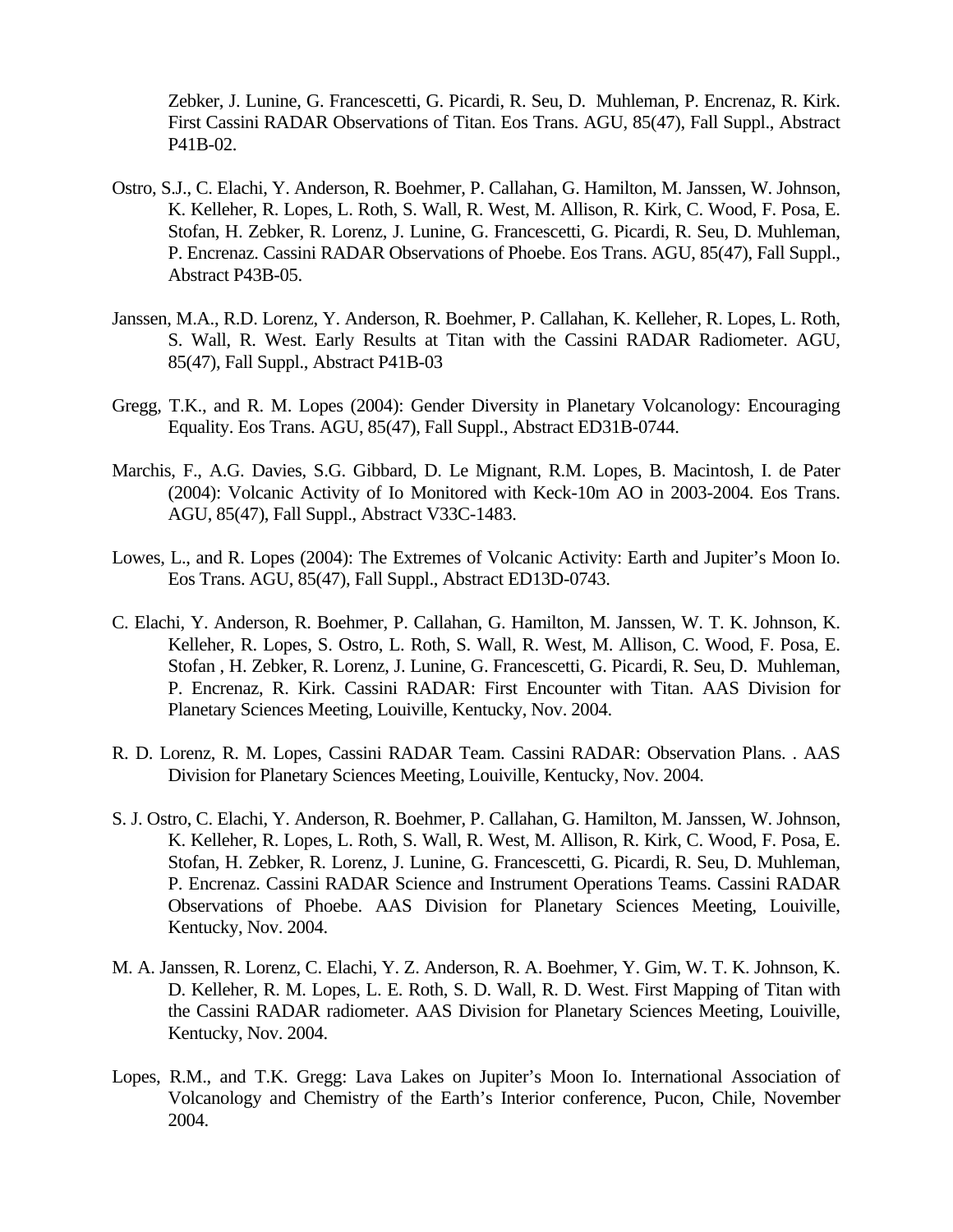- Smythe, W., R. Lopes, In-situ Observations of Volcanic Plumes. International Association of Volcanology and Chemistry of the Earth's Interior conference, Pucon, Chile, November 2004.
- Paganelli, F., R. Lopes. Olympus Mons Mass Movement Study and Comparison with Io's Mountains. International Association of Volcanology and Chemistry of the Earth's In terior conference, Pucon, Chile, November 2004.
- Janssen, M.A., Lorenz, R.D., Lopes, R.M., and Roth, L.E. Mapping Titan with the Cassini RADAR Radiometer. EOS Trans. AGU 85(28), West. Pac. Geophys. Meet. Suppl., Abstract P14A-04.
- Lopes, R.M.C., L.W. Kamp, W.D. Smythe, J. Radebaugh, E. Turtle, J. Perry, and B. Bruno. Global Distribution of Active Volcanism on Io as known at the End of the Galileo Mission. Lunar and Planetary Science Conference XXXV, Houston, TX, March 2004.
- Gregg, T.K.P., and R. M. Lopes. Lava Lakes on Io: New Perspectives from Modeling. Lunar and Planetary Science Conference XXXV, Houston, TX, March 2004.
- Howell, R.R. and R.M. Lopes. Characterization of Activity at Loki from Galileo and Ground-based Observations. Lunar and Planetary Science Conference XXXV, Houston, TX, March 2004.
- Radebaugh, J., W.L. Jaeger, L.P. Kezthelyi, E.P. Turtle, M. P. Milazzo, J. Perry, A.S. McEwen, R. Lopes, A. Davies, and P. Geissler. Relationship Between Paterae, Mountains, and Hotspots on Io from a Global Database. Lunar and Planetary Science Conference XXXV, Houston, TX, March 2004.

- Lopes, R., L. Kamp, W.D. Smythe, R. Carlson, J. Radebaugh, and T. Gregg. Paterae on Io: Volcanic Activity Observed by Galileo NIMS and SSI. Lunar and Planetary Science Conference XXXIV, Houston, TX, March 2003.
- Smythe, W.D., L.A. Soderblom, and R,M.C. Lopes. Io's Thermal Regions and non-SO2 Spectral Features. Lunar and Planetary Science Conference XXXIV, Houston, TX, March 2003.
- Perry, J., J. Radebaugh, R. Lopes, A. McEwen, L. Kezthelyi. Gish Bar patera, Io: Geology and Volcanic Activity. Lunar and Planetary Science Conference XXXIV, Houston, TX, March 2003.
- Williams, D.A., E.P. Turtle, L.P. Kezthelyi, W.L. Jaeger, J. Radebaugh, M.P. Milazzo, A.S. McEwen, J.M. Moore, P.M. Schenk, R.M.C. Lopes, and R. Greeley. Mapping of the Culann-Tohil Region of Io. Lunar and Planetary Science Conference XXXIV, Houston, TX, March 2003.
- Smythe, W.D., R.Lopes, J. Spencer. Io Science Opportunities with JIMO: Observing in the Infrared.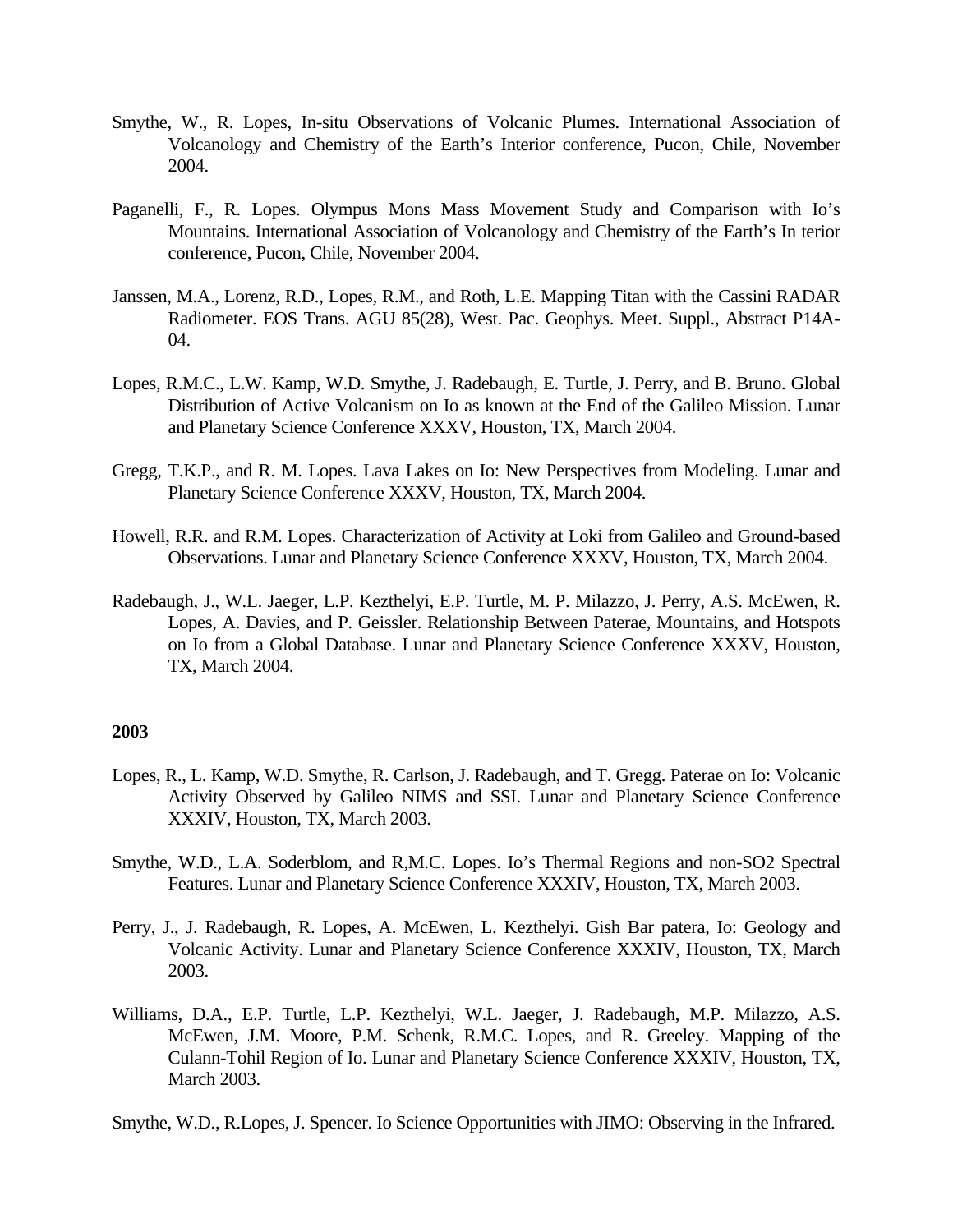Forum on Concepts and Approaches for Jupiter Icy Moons Orbiter, Lunar and Planetary Science Institute, Houston, Texas, June 12-14, 2003, Abstract 9052.

- Spencer, J.R., R. Lopes, W.D. Smythe. Io Science Opportunities with JIMO: Ultraviolet and Visible. Forum on Concepts and Approaches for Jupiter Icy Moons Orbiter, Lunar and Planetary Science Institute, Houston, Texas, June 12-14, 2003, Abstract 9032.
- Lopes, R.M., W.D. Smythe, L.W. Kamp, R.W. Carlson. Calderas (Paterae) on Io. XXIII General Assembly of the International Union of Geology and Geophysics Meeting, Sapporo, Japan, 2003, Abstract V08/02P/A02-003.
- Smythe, W.D., R.M.C. Lopes, R.W. Carlson, S. Doute, NIMS Team. Baldur A Cold Caldera on Io. XXIII General Assembly of the International Union of Geology and Geophysics Meeting, Sapporo, Japan, 2003, Abstract V08/02P/A02-004.
- Lopes, R.M.C., L.W. Kamp, W.D. Smythe, R. Howell, P. Mouginis-Mark, J.S. Kargel, J. Radebaugh, E. Turtle, J. Perry, D.A. Williams, R.W. Carlson, S. Doute. Lava Lakes on Io? Bull. American Astron. Soc. 35, no. 4, p. 910 ( $35<sup>th</sup>$  Meeting of the American Astronomical Society Division for Planetary Sciences, Monterey, California, September 2003).
- Williams, D.A., R. Greeley, L.P. Kezthelyi, E.P. Turtle, J. Radebaugh, W.L. jaeger, M.P. Milazzo, A.S. McEwen, J.M. Moore, P.M. Schenk, R.M.C. Lopes. Regional Geological Mapping of Io using Galileo Spacecraft Data. Bull. American Astron. Soc. 35, no. 4, p. 911 (35<sup>th</sup>) Meeting of the American Astronomical Society Division for Planetary Sciences, Monterey, California, September 2003).
- Lopes, R., P. Davis, and L. Lowes. Extreme Space: The Solar System Exploration and Public Outreach Forum's theme for showcasing space exploration in 2003-2006. Eos, Trans. American Geophysical Union 84 (46), Fall Meeting Supplement, Abstract ED51C-1201, 2003.
- Smythe, W.D., R. Lopes, J. Spencer. Io in the Infrared Science Opportunities with the JIMO Mission. Eos, Trans. American Geophysical Union 84 (46), Fall Meeting Supplement, Abstract P12A-1048, 2003.
- Spencer, J.R., R. Lopes, W.D. Smythe. Io Science Opportunities with JIMO. Eos, Trans. American Geophysical Union 84 (46), Fall Meeting Supplement, Abstract P12A-1047, 2003.

#### **2002**

Lopes, R.M.C., L.W. Kamp, A. Davies, W.D. Smythe, R. W. Carlson, S. Douté, A. McEwen, E. Turtle, F. Leader, R. Mehlman, J. Shirley, M. Segura, and the Galileo NIMS Team. Galileo's Last Fly-bys of Io: NIMS Observations of Loki, Tupan, and Emakong Calderas. Lunar and Planetary Science Conference XXXIII Houston, TX, March 2002.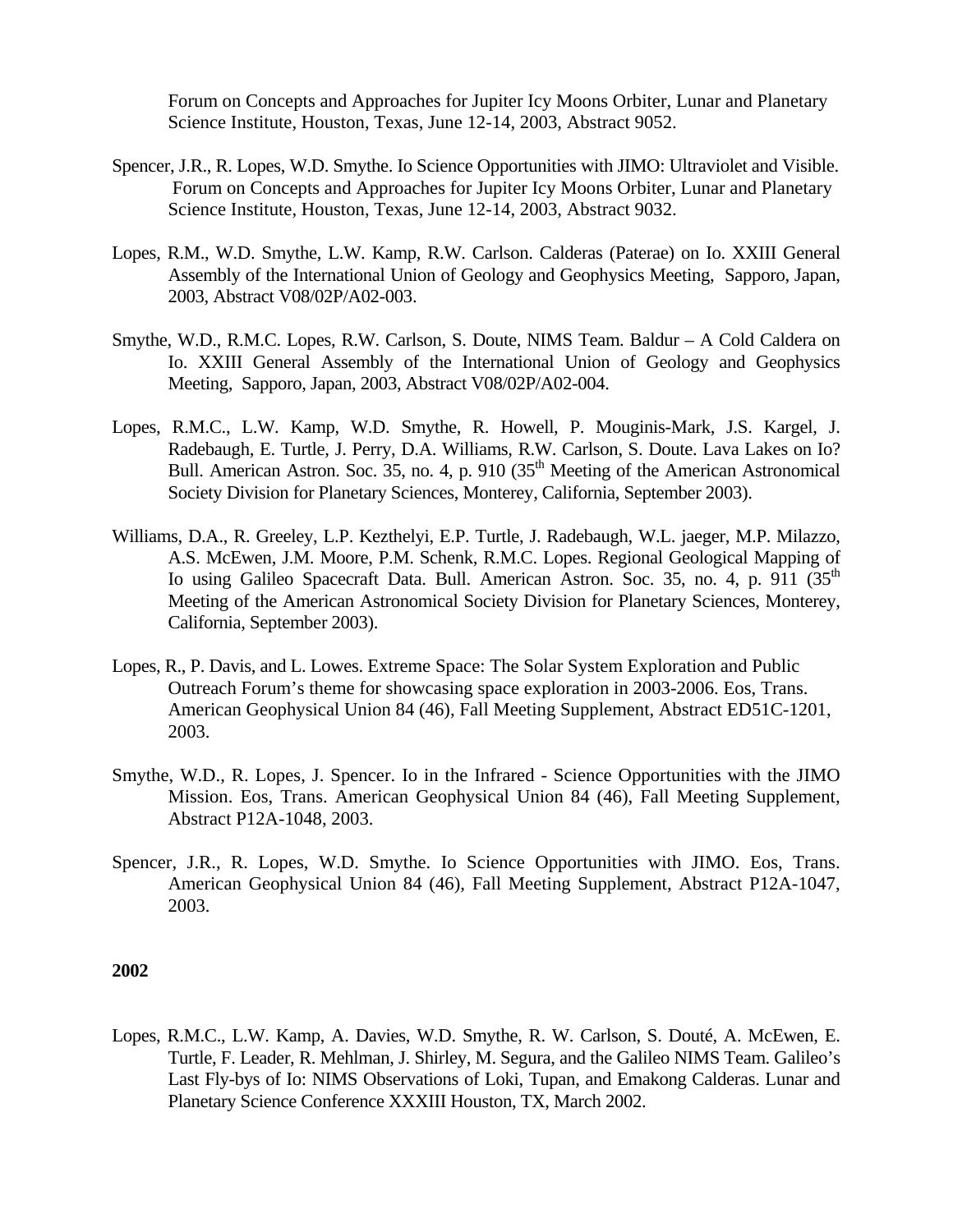- Smythe, W.D., R.M.C. Lopes, L.W. Kamp, F. Leader, R.W. Carlson, Galileo NIMS Team. Night Time Observations of Io's Thermal Output from the Galileo NIMS Near Infrared Mapping Spectrometer. Lunar and Planetary Science Conference XXXIII, Houston, TX, March 2002.
- Davies, A.G., Radebaugh, J., L.W. Kamp, L.P. Kezthelyi, R. Lopes, P. Geissler, A.S. McEwen, J.R. Spencer, D. Williams, F. Leader, W.D. Smythe, R.W. Carlson, Galileo NIMS, SSI, and PPR Teams. Lunar and Planetary Science Conference XXXIII, Houston, TX, March 2002.
- Lopes, R., L. Kamp, W. Smythe, R. Carlson, A. Davies, S. Doute, A, McEwen, P. Geissler, F. Leader, R. Mehlman, L. Soderblom, S. Kieffer, and the Galileo NIMS Team. Jupiter After Galileo and Cassini, A Euroconference about the Giant Planets, Lisbon, Portugal, June 2002.
- Lopes, R.M. Io's Volcanism: A Last Look by Galileo's Near-Infrared Mapping Spectrometer. American Geophysical Union Spring Meeting, Washington DC, May 2002.
- Kivelson, M., K.K. Khurana, R. Lopes, and E. Turtle. Polar Passes by Io: Limits on the Internal Field and Sources of Field-Aligned Currents in the Polar cap. American Geophysical Union Spring Meeting, Washington DC, May 2002.
- Douté, S., R. Lopes, B. Schmitt, R. Carlson, L. Kamp, Galileo NIMS Team. Distribution of SO2 and Other Compounds on Io's Surface from Regional and Local NIMS Observations: Links with Volcanoes. American Geophysical Union Spring Meeting, Washington DC, May 2002.
- Smythe, W.D., L. Soderblom, R. Lopes, J.H. Shirley, R.W. Carlson. The Relationship Between Io's Thermal Regimes and Non-SO2 Surface Constituents. American Geophysical Union Spring Meeting, Washington DC, May 2002.
- Lopes, R., L.W. Kamp, W.D. Smythe, Galileo NIMS Team. Lava Lakes on Io. *Eos Trans. AGU, 83*(47), Fall Meet. Suppl., Abstract P71B-0459, 2002.

- Lopes, R., A.S. McEwen, J. Spencer, L.W. Kamp, S. Douté, W. Smythe, R. Carlson, S.W. Kieffer, P. Geissler, L. Kezthelyi, D. Williams, and the Galileo NIMS and SSI Teams (2001). Active Volcanism on Io (Invited Review). Jupiter: Planet, Satellites & Magnetosphere Conference, June 25-30, Boulder, Colorado, pp. 67-68.
- Smythe, W.D., R. Lopes-Gautier, L.W. Kamp, R.W. Carlson, and the Galileo NIMS Team (2001). Thermal Output of Io Measured in the 1-5 micron Region by the Galileo Near-Infrared Mapping Spectrometer. Jupiter: Planet, Satellites & Magnetosphere Conference, June 25-30, Boulder, Colorado, pp. 104-105.
- Douté, S., P. Geissler, R. Lopes-Gautier, R. Carlson, and the Galileo NIMS Team (2001). Spatial Distribution and Chemical Nature of the 1.0 um Absorber on Io's Surface Inferred by the Near-Infrared mapping Spectrometer and the Solid State Imager of Galileo. Jupiter: Planet, Satellites & Magnetosphere Conference, June 25-30, Boulder, Colorado, pp. 32-33.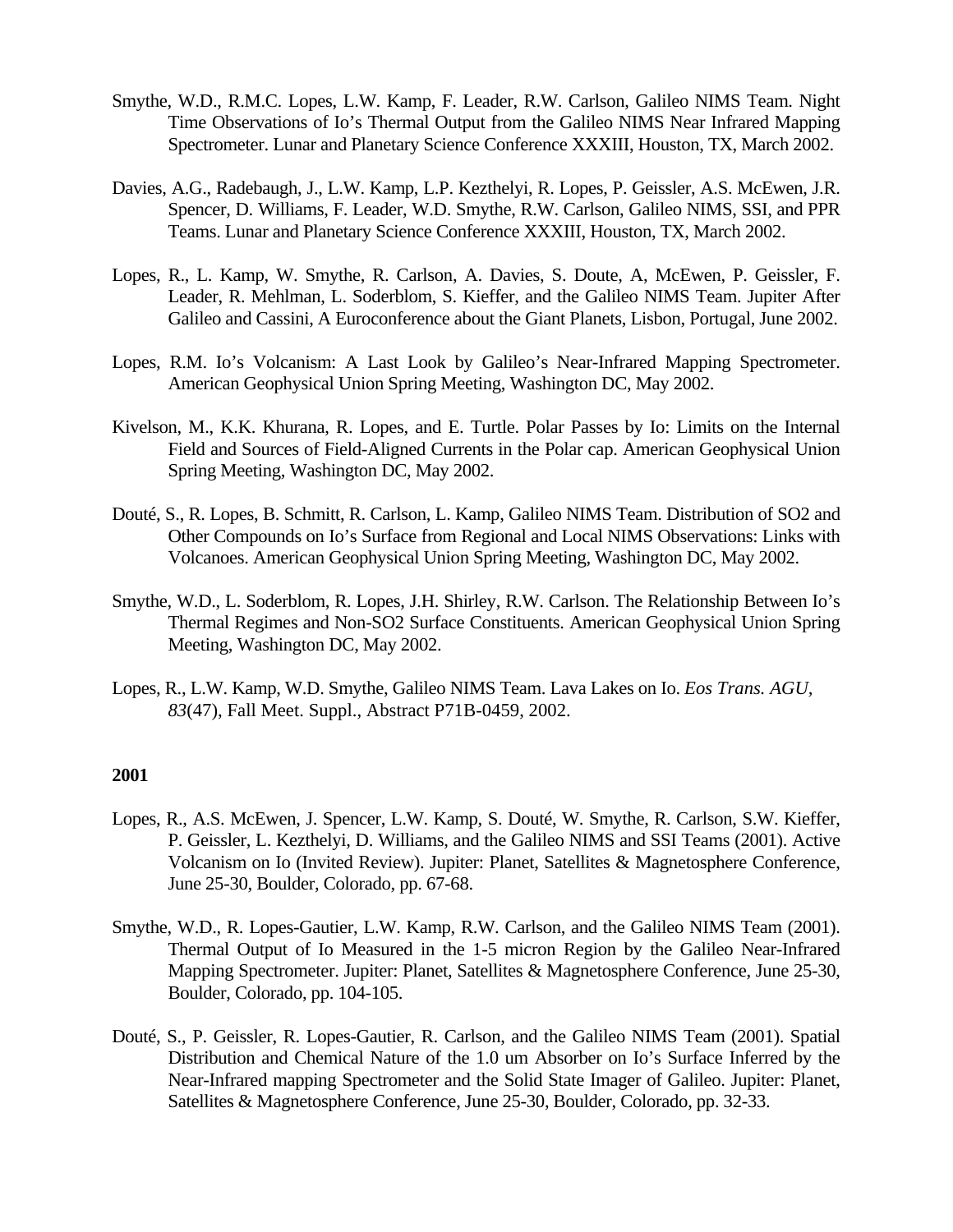- Williams, D., A.S. McEwen, R.M.C. Lopes-Gautier, A. Davies, L. Kezthelyi, R. Greeley, and the Galileo SSI and NIMS Teams. Investigation of Potential Ultrabasic Eruptions on Io: Latest Galileo Results. Jupiter: Planet, Satellites & Magnetosphere Conference, June 25-30, Boulder, Colorado, pp. 123-124.
- Lopes, R.M.C., L.W. Kamp, R.W. Carlson, W.D. Smythe, S. Doute', Galileo NIMS Team. Io's Volcanic Activity: New Results from Galileo's Near-Infrared Mapping Spectrometer (NIMS). AGU Fall Meeting, 2001 (abstract available on CD-ROM).
- Smythe, W.D., R. Lopes, S. Doute', S.W. Kieffer, R.W. Carlson, L. Kamp, F.E. Leader. Evidence for a topographically controlled sulfur dioxide deposit at Chaac caldera, Io. AGU Fall Meeting, 2001 (abstract available on CD-ROM).
- Lopes, R.M.C., L.W. Kamp, S. Doute', R.W. Carlson, W.D. Smythe, Galileo NIMS Team. Io's Active Volcanism: New Results from Galileo's Near-Infrared Mapping Spectrometer (NIMS). Bull. Amer. Astron. Soc. 33, no.3, p. 1029.
- Lopes, R.M.C., L. Lebofsky, E. Miner, L. Lowes. Reaching out to the Community: a DPS Speakers' Bureau. Bull. Amer. Astron. Soc. 33, no.3, p. 1050.
- Smythe, W.D., R. Lopes, L.W. Kamp, R.W. Carlson, Galileo NIMS Team. Thermal Output of Io from Galileo NIMS low and high spatial resolution measurements. Bull. Amer. Astron. Soc. 33, no.3, p. 1083.
- A. McEwen, P. Geissler, E. Turtle, L. Keszthelyi, M. Belton, C. Porco, J. Klemaszewski, D. Williams, J. Spencer, R. Lopes, R. Pappalardo, GLL Team. Recent Galileo and Cassini Observations of the Galilean Satellites. Bull. Amer. Astron. Soc. 33, no.3, p. 1024.
- Douté, S., R. Lopes, B. Schmitt, R. Carlson, L.W. Kamp, Galileo NIMS Team. Distribution of SO2 and other compounds on Io surface from regional and local NIMS observations. Bull. Amer. Astron. Soc. 33, no.3, p. 1035.
- Lopes, R.M.C., L. Kamp, W.D. Smythe, R. Carlson, S. Doute', and the Galileo NIMS Team: Io's Diverse Styles of Volcanic Activity: Results from Galileo NIMS. Lunar Planetary Sci. Conf. XXXII. [Available on CD-ROM].
- Douté, S., R. Lopes-Gautier, W.D. Smythe, L.W. Kamp, R.W. Carlson, Galileo NIMS Team (2001): Dynamics and evolution of the  $SO<sub>2</sub>$  gas condensation around Prometheus-like volcanic plumes on Io as seen by the Near Infrared Mapping Spectrometer. Lunar Planetary Sci. Conf. XXXII. [Available on CD-ROM].
- Smythe, W.D., Kieffer, S.W., Lopes-Gautier, R. Plume Models and pyroclastic flows on Io. Lunar Planetary Sci. Conf. XXXII. [Available on CD-ROM].
- Williams, D.A., Radebaugh, J., Keszthelyi., L., Simonelli, D., McEwen, A., Lopes-Gautier, R., Greeley, R., Galileo SSI Team. Mapping of Chaac-Camaxtli region on Io. Lunar Planetary Sci. Conf. XXXII. [Available on CD-ROM].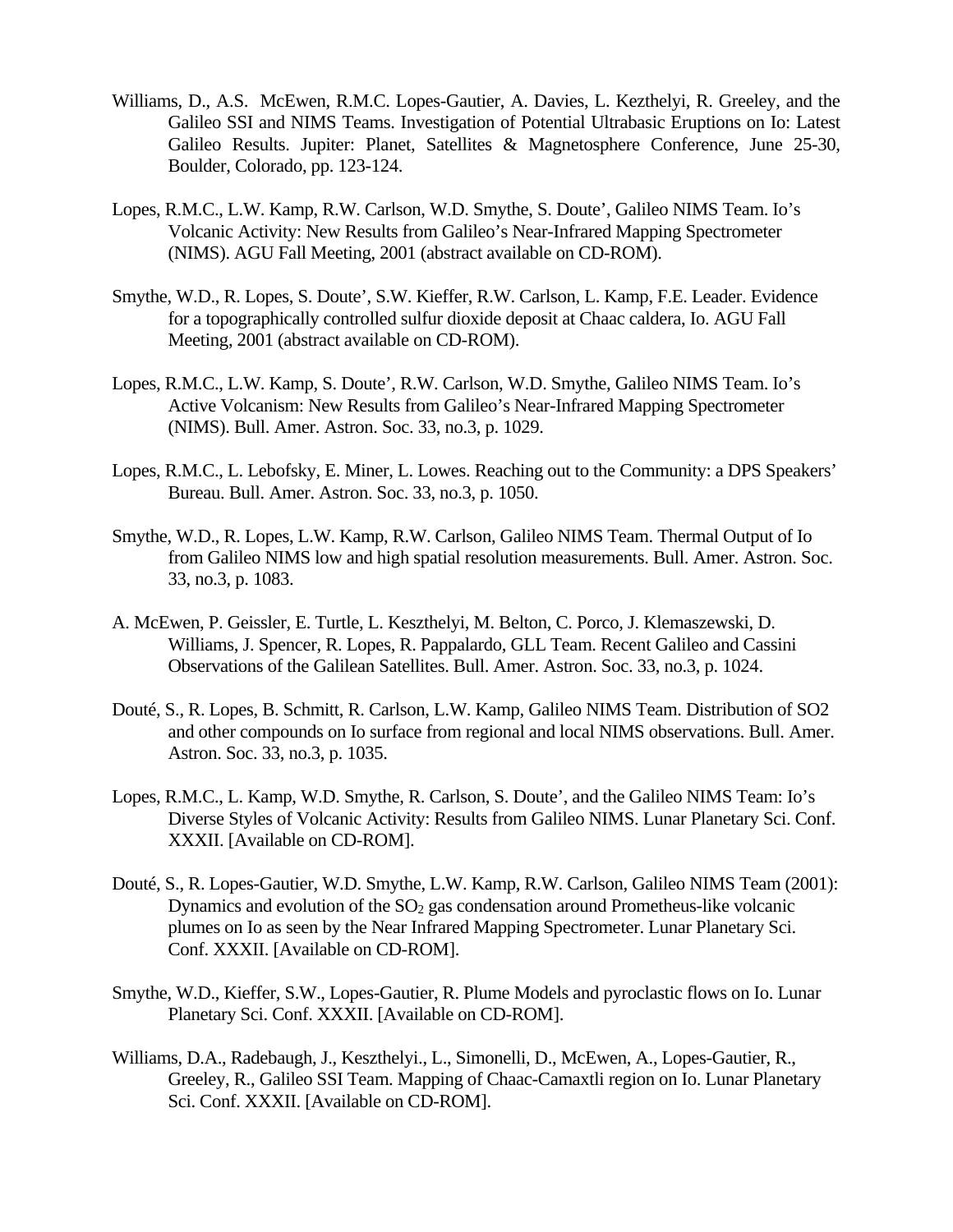Smythe, W.D., R. Lopes-Gautier, L. Kamp. Thermal output in the 1-5 micron region by the Galileo Near Infrared Mapping Spectrometer. European Geophysical Union meeting, Nice, France, 2001.

- Lopes-Gautier, R., L.W. Kamp, W.D. Smythe, S. Doute', R.W. Carlson, et al.: Galileo at Io: Results from the Near-Infrared Mapping Spectrometer. 31<sup>st</sup> International Geological Congress, Rio de Janeiro, Brazil. (abstracts available on CD-ROM).
- Lopes-Gautier, R., W.D. Smythe, R.W.Carlson, A.G. Davies, S. Doute', P.E. Geissler, L.W. Kamp, S.W. Kieffer, F.E. Leader, A.S. McEwen, R. Mehlman, L. Soderblom, Galileo NIMS Team: A Close-up View of Io in the Infrared: NIMS Results from the Galileo Fly-Bys. Lunar Planetary Sci. Conf. XXXI. [Available on CD-ROM].
- Smythe, W.D., R. Lopes-Gautier, L. Kamp, A.G. Davies, R.W. Carlson, Galileo NIMS Team. The Thermal Structure of Loki seen in Galileo's Near-Infrared Mapping Spectrometer (NIMS) data from the I24 Orbit. Lunar Planetary Sci. Conf. XXXI. [Available on CD-ROM].
- Douté, S., R. Lopes-Gautier, R.W. Carlson, B. Schmitt, L.A. Soderblom, Galileo NIMS Team: The SO2 Cycle on Io as Seen by the Near Infrared Mapping Spectrometer. Lunar Planetary Sci. Conf. XXXI. [Available on CD-ROM].
- Davies, A.G., L. Keszthelyi, R. Lopes-Gautier, W.D. Smythe, L. Kamp, R.W. Carlson, Galileo NIMS and SSI Teams. Eruption Evolution of Major Volcanoes on Io: Galileo Takes a Closer Look. Lunar Planetary Sci. Conf. XXXI. [Available on CD-ROM].
- McEwen, A.S., M.J.S. Belton, H.H. Breneman, G. Collins, P. Geissler, J.W. Head, T.V. Johnson, L. Keszthelyi, K.P. Klaasen, R. Lopes-Gautier, K.P. Magee, M.P. Milazzo, J.M. Moore, R.T. Pappalardo, C.B. Phillips, J. Radebaugh, P. Schuster, D.P. Simonelli, E.P. Turtle, D.A. Williams. High Resolution Images of Io From Galileo SSI. Lunar Planetary Sci. Conf. XXXI. [Available on CD-ROM].
- Geissler, P.E., A.S. McEwen, C. Phillips, L. Keszthelyi, E. Turtle, M. Milazzo, R. Lopes-Gautier, D.P. Simonelli, D.A. Williams. New Results on Io's Color and Composition. Lunar Planetary Sci. Conf. XXXI. [Available on CD-ROM].
- Lopes-Gautier, R., L.W. Kamp, W. Smythe, S. Doute, R. Carlson, A. Davies, A. McEwen, P. Geissler, S. Kieffer, F. Leader. A Close Look at Io's Volcanism: Results from Galileo's Near-Infrared Mapping Spectrometer. American Geophysical Union Spring Meeting, EOS vol. 81, n.19, p. S288, 2000.
- Keszthelyi, L., A. McEwen, R. Lopes-Gautier, A. Davies, Galileo SSI and NIMS teams. Continental Flood Basalt Eruptions: Lessons from Jupiter's Moon Io. American Geophysical Union Spring Meeting, EOS vol. 81, n.19, p. S287, 2000.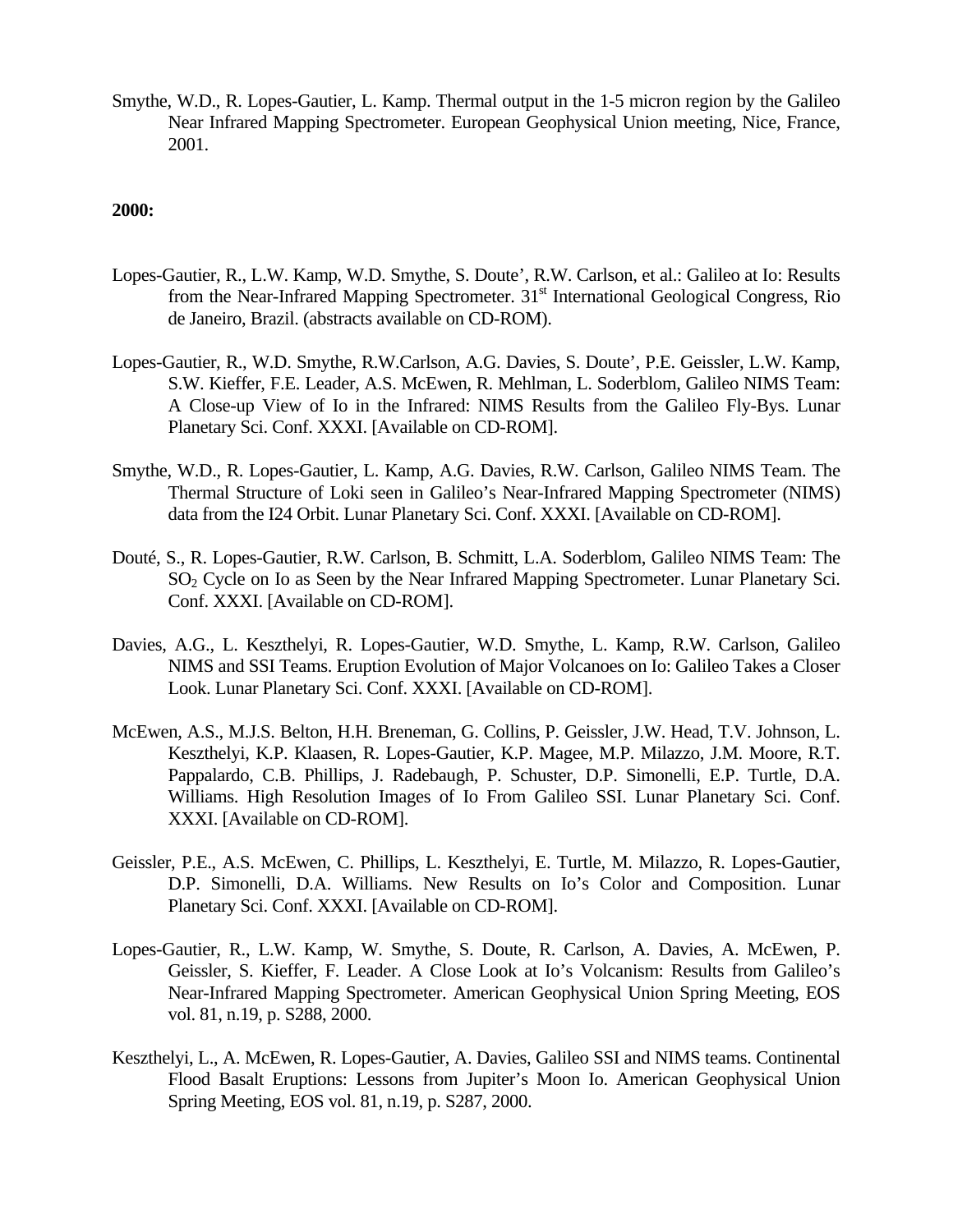- McEwen, A.S., L. Keszthelyi, E. Turtle, R. Lopes-Gautier, A. Davies, D. Williams, Galileo SSI and NIMS teams. Is Io an Ultramafic World? American Geophysical Union Spring Meeting, EOS vol. 81, n.19, p. S288, 2000.
- Smythe, W.D., S. Kieffer, L. Kamp, R. Lopes, S. Doute, R. Carlson, Galileo NIMS team. Models of Volcanic Plumes on Io: results and observations. American Geophysical Union Spring Meeting, EOS vol. 81, n.19, p. S288, 2000.
- Douté, S., R. Lopes-Gautier, R. Carlson, B. Schmitt. The Distribution of Sulfur Dioxide and other compounds on the surface of Io as seen by the Near Infrared Mapping Spectrometer. American Geophysical Union Spring Meeting, EOS vol. 81, n.19, p. S289, 2000.
- Geissler, P., A. McEwen, C. Phillips, D. Simmonelli, R. Lopes-Gautier, S. Doute. Global Mapping of Frosts on Io from Galileo Multispectral Imaging. American Geophysical Union Spring Meeting, EOS vol. 81, n.19, p. S289, 2000.
- Lopes-Gautier, R., W. Smythe, L.W. Kamp, S. Douté, R. Carlson, A. Davies, A. McEwen, P. Geissler, S. Kieffer, F. Leader, R. Mehlman, Galileo NIMS Team. Io's Volcanic Activity as Seen by the Near-Infrared Mapping Spectrometer on Galileo. Bull. American Astron. Soc., 32nd DPS meeting, vol. 32, no. 3, p. 1045.
- Douté, S., R. Lopes-Gautier, B. Schmitt, R. Carlson, P.E. Geissler, Galileo NIMS Team. The Distribution of Sulfur Dioxide and Other Compounds on the Surface of Io as seen by the Near-Infrared Mapping Spectrometer. Bull. American Astron. Soc., 32nd DPS meeting, vol. 32, no. 3, p. 1045.
- Douté, S., R. Lopes-Gautier, W.D. Smythe, L.W. Kamp, R. Carlson. Galileo NIMS Team. Dynamics and Evolution of SO2 gas condensation around Prometheus-like volcanic plumes on Io as seen by the Near-Infrared Mapping Spectrometer. Bull. American Astron. Soc., 32nd DPS meeting, vol. 32, no. 3, late paper 65.17.
- Geissler, P.E., A.S. McEwen, C. Phillips, D.P. Simonelli, R. Lopes-Gautier, S. Doute'. Photometric mapping of Io. Bull. American Astron. Soc., 32nd DPS meeting, vol. 32, no. 3, p. 1048.
- Smythe, W.D., R. Lopes-Gautier, S. Doute', S.W. Kieffer, R.W. Carlson, L. Kamp, F.E. Leader. Evidence for Massive Sulfur Dioxide Deposit on Io. Bull. American Astron. Soc., 32nd DPS meeting, vol. 32, no. 3, p. 1047.
- Lopes-Gautier, R., S. Doute', L. Kamp, W. Smythe, R. Carlson, A. Davies, A. McEwen, P. Geissler, S. Kieffer, F. Leader, R. Mehlman, and the Galileo NIMS Team. Galileo at Io: New Results from the Near-Infrared Mapping Spectrometer. Eos, Transactions, American Geophysical Union, vol. 81, no. 48, pp. F788, 2000.
- Smythe, W.D., R. Lopes-Gautier, S.W. Kieffer. The Effect of Volatile Content on Volcanic Plumes and Flows on Io. Eos, Transactions, American Geophysical Union, vol. 81, no. 48, pp. F794, 2000.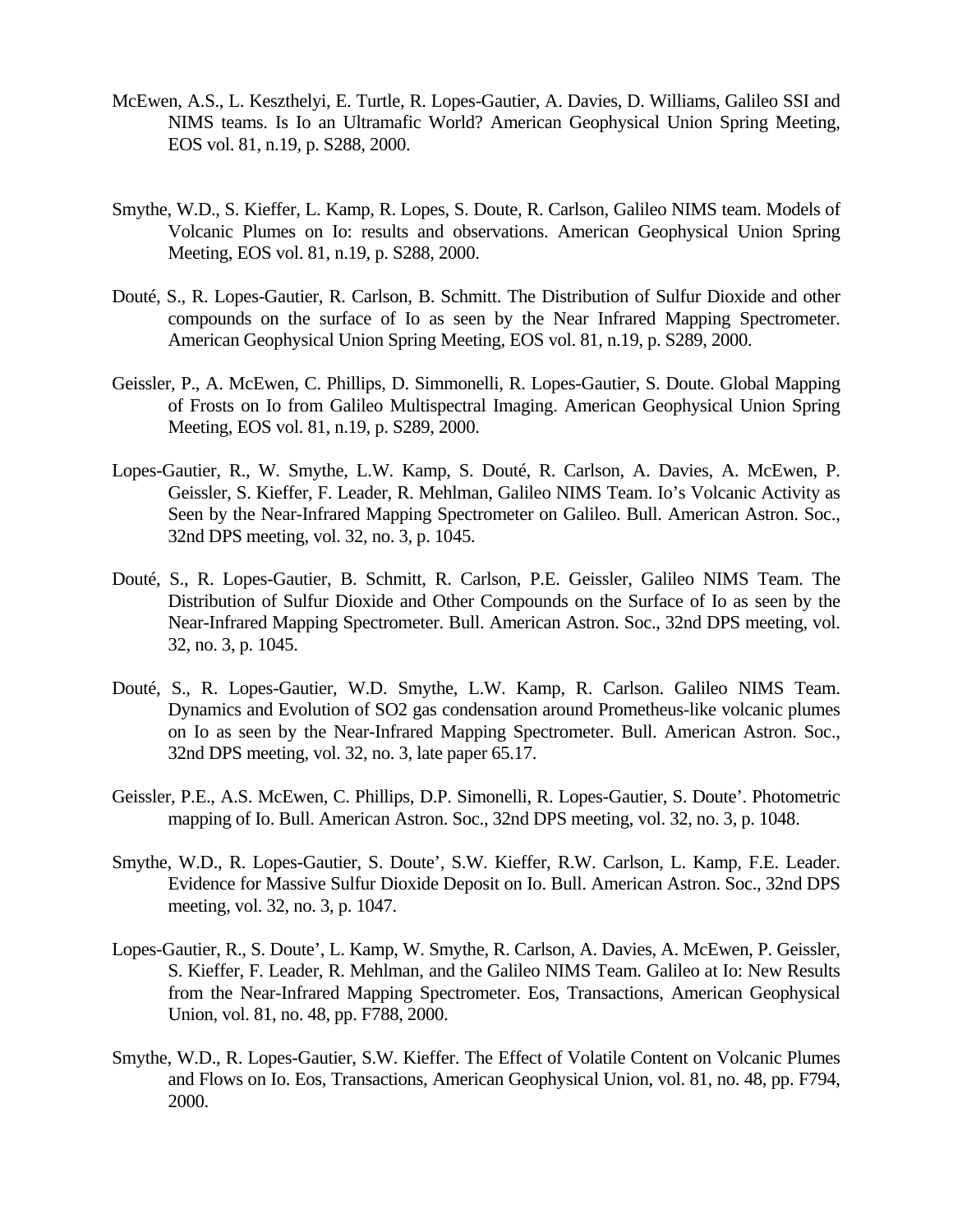Geissler, P., A. McEwen, C. Phillips, D. Simonelli, R. Lopes-Gautier, S. Doute. Galileo Imaging of SO2 Frosts on Io. Eos, Transactions, American Geophysical Union, vol. 81, no. 48, pp. F794, 2000.

- McEwen, A.S., P. Geissler, R. Lopes-Gautier, L. Keszthelyi, M. Carr, and the Galileo SSI and NIMS Teams. The Volcanic World of Io is Being Revealed by Galileo. *European Geophysical Society meeting*.
- Lopes-Gautier, R., W.D. Smythe, A.S. McEwen, P.E. Geissler, A.G. Davies, L. Kamp, L.A. Soderblom, R.W. Carlson, L. Keszthelyi, J.R. Spencer, and the Galileo NIMS Team. The Temporal Activity of Io's Hot Spots. *Lunar Planet. Sci. Conf. XXX* (available on CD-Rom).
- Smythe, W.D., R. Lopes-Gautier, L. Kamp, A.G. Davies, R.W. Carlson, L.A. Soderblom, and the Galileo NIMS Team. Io Thermal Output Distribution Maps from Galileo's Near-Infrared Mapping Spectrometer (NIMS). *Lunar Planet. Sci. Conf. XXX* (available on CD-Rom).
- Soderblom, L.A., K.J. Becker, T.L. Becker, R.W. Carlson, A.G. Davies, J.S. Kargel, R.L. Kirk, R. Lopes-Gautier, W.D. Smythe, J.M. Torson. Deconvolution of Galileo NIMS Day-Side Spectra of Io into Thermal, SO<sub>2</sub>, and Non-SO<sub>2</sub> Components. *Lunar Planet. Sci. Conf. XXX* (available on CD-Rom).
- McEwen, A., P. Geissler, R. Lopes-Gautier, L. Keszthelyi, D. SImonelli, M. Belton, H. Breneman, K. Magee, Galileo SSI Team. Io Results from Galileo SSI and Plans for the Close Flybys. *Lunar Planet. Sci. Conf. XXX* (available on CD-Rom).
- Davies, A.G., L.P. Keszthelyi, R. Lopes-Gautier, A.S. McEwen, W.D. Smythe, L. Soderblom, R.W. Carlson. Thermal Signature, Eruption Style and Eruption Evolution at Pele and Pillan Patera, on Io. *Lunar Planet. Sci. Conf. XXX* (available on CD-Rom).
- Lopes-Gautier, R., W.D. Smythe, A.S. McEwen, L.W. Kamp, P.E. Geissler, A.G. Davies, R.W. Carlson, L.A. Soderblom, J.R. Spencer, L. Keszthelyi, Galileo NIMS Team. The Temporal Activity of Io's Hot Spots: Recent results from Galileo. Bull. American Astron. Soc., 31<sup>st</sup> DPS meeting, vol. 31, no. 4, p. 1187.
- Douté, S., R. Lopes-Gautier, R. Carlson, B. Schmitt, L. Soderblom, Galileo NIMS Team: Mapping the SO2 frost on Io by the modeling of NIMS hyperspectral images. Bull. American Astron. Soc.,  $31<sup>st</sup>$  DPS meeting, vol. 31, no. 4, p. 1164.
- Smythe, W.D., R. Lopes-Gautier, L.W. Kamp, L.A. Soderblom, A.G. Davies, R.W. Carlson, Galileo NIMS Team. The Distribution of Io's Thermal Output from Galileo NIMS data. Bull. American Astron. Soc.,  $31<sup>st</sup>$  DPS meeting, vol. 31, no. 4, p. 1187.
- Davies, A.G., R. Lopes-Gautier, W.D. Smythe, R.W. Carlson, J.R. Spencer, Galileo NIMS Team. Loki as Observed by the Galileo Near-Infrared Mapping Spectrometer (NIMS). Bull. American Astron. Soc.,  $31<sup>st</sup>$  DPS meeting, vol. 31, no. 4, p. 1188.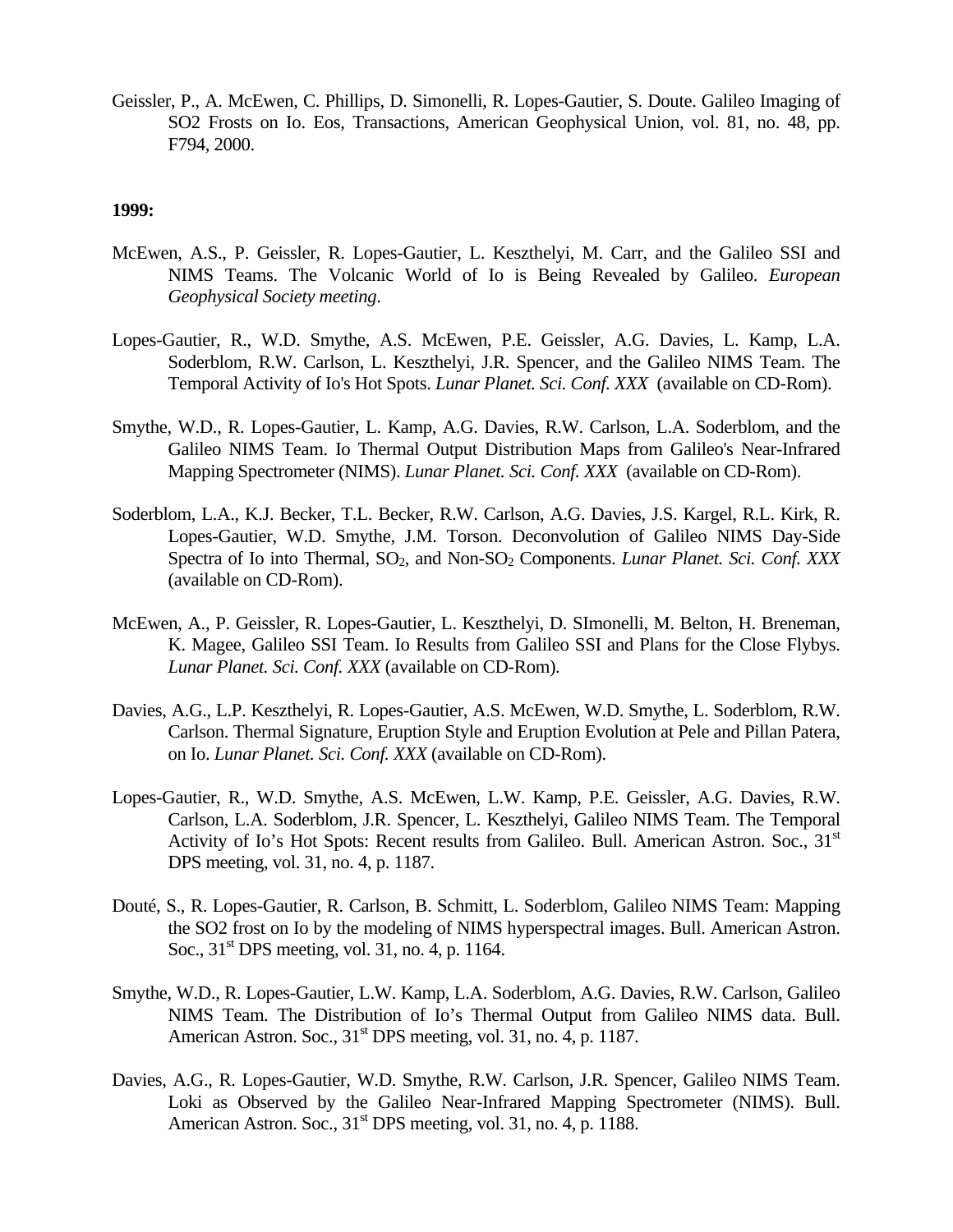- Lopes-Gautier, R., R.W. Carlson, W.D. Smythe, A.G. Davies, L.W. Kamp A.S. McEwen, J. Spencer, L. Soderblom: Galileo at Io: Results from the Near-Infrared Mapping Spectrometer. American Geophysical Union Fall Meeting (Invited oral presentation), *Supplement to EOS, Transactions*, AGU vol. 80, no.46, p. F636.
- Douté, S., R. Lopes-Gautier, R.W. Carlson, B. Schmitt, L.A. Soderblom. Mapping the SO2 frost on Io by the modeling of NIMS hyperspectral images. American Geophysical Union Fall Meeting, *Supplement to EOS, Transactions*, AGU vol. 80, no.46, p. F636.
- Smythe, W.D., R. Lopes-Gautier, L.W. Kamp, L.A. Soderblom, A.G. Davies, R.W. Carlson. Measurements of Io's Thermal Output with Galileo NIMS. American Geophysical Union Fall Meeting, *Supplement to EOS, Transactions*, AGU vol. 80, no.46, p. F623.
- Geissler, P., A.S. McEwen, R. Lopes-Gautier, D.P. Simonelli, D.A. Williams, Galileo SSI Team, Galileo NIMS Team. New Results on Io's Color and Composition. American Geophysical Union Fall Meeting, *Supplement to EOS, Transactions*, AGU vol. 80, no. 46, p. F624.

- Lopes-Gautier, R., A.S. McEwen, W.D. Smythe, P. Geissler, J. Spencer, A.G. Davies, R.W. Carlson, L.W. Kamp. and the Galileo NIMS and SSI Teams. Volcanism on Io: Global Distribution and Activity of Hot Spots Observed During the Galileo Mission. *Sixth International Meeting "Colima Volcano"*, Universidad de Colima, Mexico, January 26-30.
- Lopes-Gautier, R., A.G. Davies, W.D. Smythe, R. Carlson, L. Kamp, F. Leader, R. Mehlman, L. Soderblom, and the Galileo NIMS Team. Io's Hot Spots: Results from the Near-Infrared Mapping Spectrometer on the Galileo Spacecraft. *XXIX Lunar and Planetary Science Conference*, March 16-20, Lunar and Planetary Science Institute.
- Davies, A.G., R. Lopes-Gautier, W.D. Smythe, and R.W. Carlson. Multiple- Temperature Fits to the NIMS observations of Volcanism on Io. *XXIX Lunar and Planetary Science Conference*, March 16-20, Lunar and Planetary Science Institute.
- Smythe, W.D.; R. Lopes-Gautier, D. Blaney, A. Davies, A. Delamere, F. Fanale, R. Greeley, R. Johnson, A. Lane, E. Lellouch, A. McEwen, R. Nelson, A. Ocampo, P. Schenk, N. Schneider, J. Spencer, M. Zuber: Getting Back to Io. *Third International Conference on Low-Cost Planetary Missions*, April 27-May 8, Cal. Institute of Techonology.
- Lopes-Gautier, R.; W.D. Smythe; L. Kamp; A.G. Davies, R. Carlson, A.S. McEwen; P.E. Geissler; and the Galileo NIMS and SSI Teams. The global distribution and temporal variability of Io's volcanism. *Geological Society of America 1998 Annual Meeting*, Toronto, Canada.
- Lopes-Gautier, R., A.S. McEwen, W.D. Smythe, P.E. Geissler, L. Kamp, A.G. Davies, J.R. Spencer, R.W. Carlson, L. Keszthelyi, L.A. Soderblom, NIMS team, SSI team. The Global distribution and temporal variability of Io's volcanism. *Division of Planetary Sciences Meeting, Bull. Am. Astronon. Society*, 30, no. 3, p. 1121.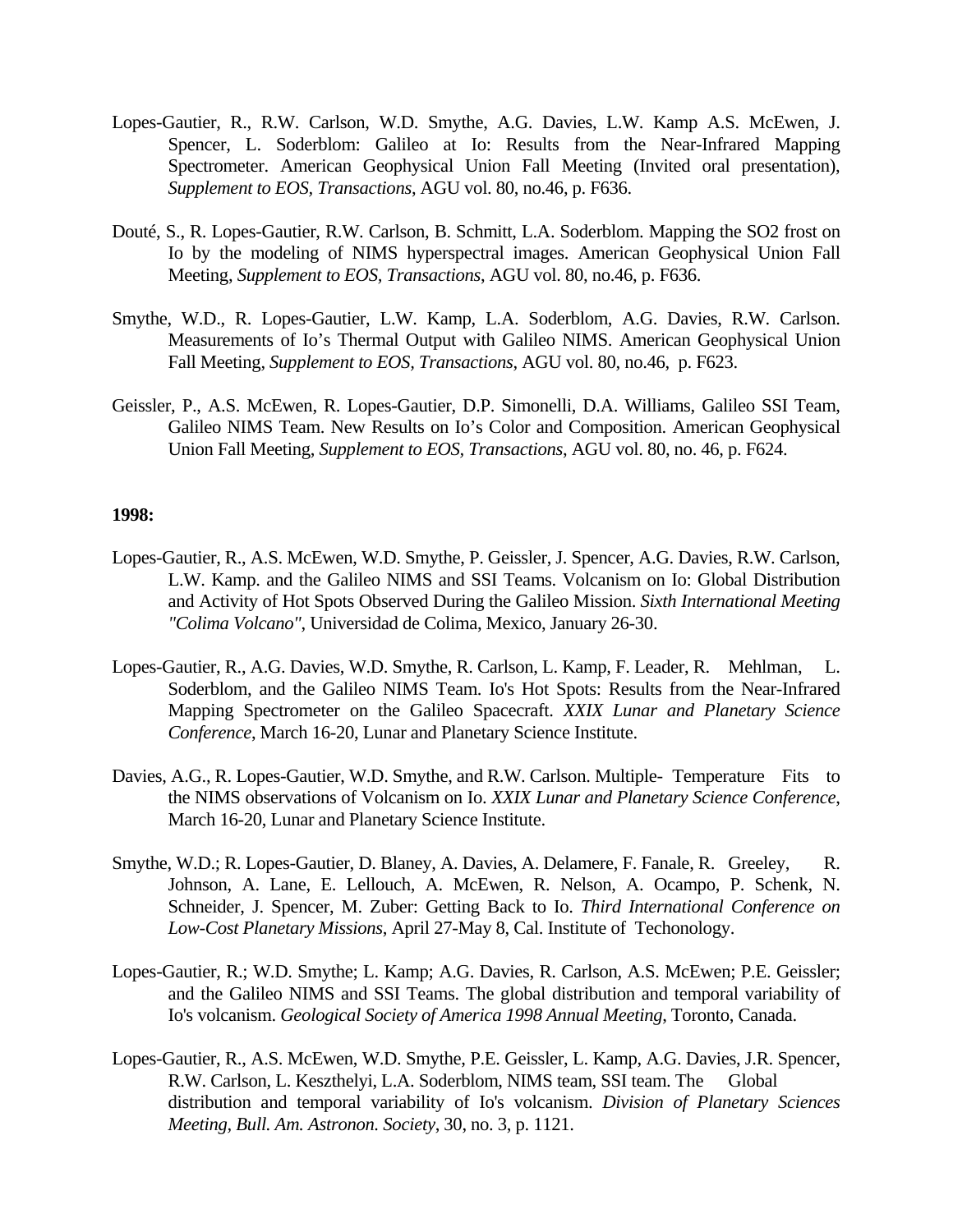- Davies, A.G., L. Keszthelyi, R. Lopes-Gautier, A.S. McEwen, W.D. Smythe, R.W. Carlson, NIMS Team, SSI Team. Eruption style at Pillan and Pele from Galileo NIMS and SSI observations of Io. *Division of Planetary Sciences Meeting, Bull. Am. Astronon. Society*, 30, no. 3, p. 1120.
- Lopes-Gautier, R., W.D. Smythe, L.W. Kamp, A.G. Davies, R.W. Carlson, A.S. McEwen, P.E. Geissler, L. Soderblom. Volcanism on Io: Global distribution and temporal activity. *American Geophysical Union Fall meeting, Supplement to EOS, Transactions*, AGU vol. 79, no.45, p. F528-529.
- Davies, A.G., L. Keszthelyi, R. Lopes-Gautier, A.S. McEwen, W.D. Smythe, R.W. Carlson, and the Galileo NIMS and SSI Teams. Eruption style and the thermal signature of eruptions at Pele and Pillan Patera, Io. *American Geophysical Union Fall meeting, Supplement to EOS, Transactions*, AGU vol. 79, no.45, p. F539.
- A.S. McEwen, P.E. Geissler, L. Keszthelyi, R. Lopes-Gautier, J. Granahan, D.P. Simonelli. Global color variations on Io. *American Geophysical Union Fall meeting, Supplement to EOS, Transactions*, AGU vol. 79, no.45, p. F538.

- Lopes-Gautier, R., Carlson, R., Smythe, W., et al., "Galileo's Near Infrared Mapping Spectrometer (NIMS) Preliminary Science Results for Io", *International Association of Volcanology and Chemistry of the Earth's Interior, General Assembly*, Puerto Vallarta, Mexico.
- Lopes-Gautier, R., A.G. Davies, R. Carlson, W. Smythe, and L. Soderblom, "Monitoring of Io's Activity Using Galileo's Near-Infrared Mapping Spectrometer", *Lunar and Planetary Science Conference XXVIII*, pp. 831.
- Davies, A.G, Lopes-Gautier, R., Carlson, R., et al., "Io's Thermal Output as Measured by Galileo's Near Infrared Mapping Spectrometer During Galileo's First Orbit, *Lunar and Planetary Science Conference XXVIII*, pp. 283.
- Geissler, P.E.; McEwen, A.S.; Simonelli, D.P.; Lopes-Gautier, R.; Davies, A.; Granahan, J.; Denk, T., and the Galileo Imaging Team, "Global Color Variations on Io, *Lunar and Planetary Science Conference XXVIII*, pp. 403-4.
- Lopes-Gautier, R., A.G. Davies, W.D. Smythe, R.W. Carlson, L.A. Soderblom, and the Galileo NIMS Team, "Io's Hot Spots: Observations by Galileo's Near-Infrared Mapping Spectrometer. *AAS Division for Planetary Sciences Annual Meeting*, Boston, Mass., July 1997, p. 978.
- Davies, A.G., McEwen, A.S., Lopes-Gautier, R., et al. "Multiple Temperature Component Fits to a Silicate Eruption at South Volund, Io, from Galileo NIMS and SSI Observations. *AAS Division for Planetary Sciences Annual Meeting*, Boston, Mass., July 1997, p. 978.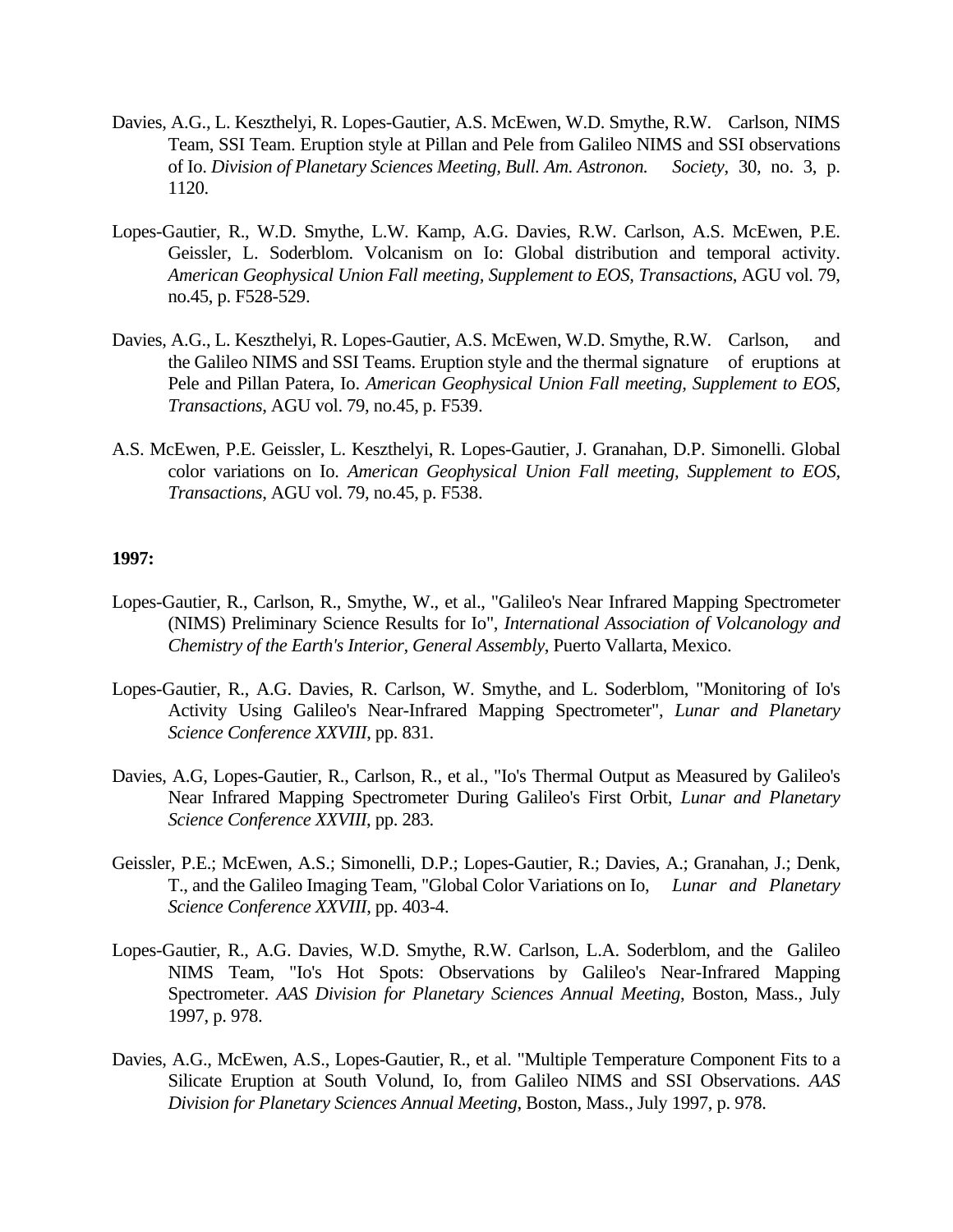- Carlson, R.W., W.D. Smythe, R. Lopes-Gautier, et al. "The Distribution of Sulfur Dioxide and Other Infrared Adsorbers on the Surface of Io from Galileo NIMS. *AAS Division for Planetary Sciences Annual Meeting*, Boston, Mass., July 1997, p. 978.
- Smythe, W.D., R. Lopes-Gautier, et al. "Thermal Mapping of Io Using the Galileo Near-Infrared Mapping Spectrometer". *AAS Division for Planetary Sciences Annual Meeting*, Boston, Mass., July 1997, p. 978.
- Lopes-Gautier, R.; McEwen, A.; Smythe, W.; Geissler, P.; Spencer, J.; Davies, A.; Carlson, R.; Kamp, L: "Io's Hot Spots: Global Distribution and Persistency of Activity". *Io During the Galileo Era Conference*, Lowell Observatory, Flagstaff, Arizona, Sept. 22-24, 1997, pp. 12- 13.
- Smythe, W.; Lopes-Gautier, R.; Davies, A.; Carlson, R.; Kamp, L.; Soderblom, L.: "A Temperature Distribution Map of Io from Galileo's Near Infrared Mapping Spectrometer (NIMS). *Io During the Galileo Era Conference*, Lowell Observatory, Flagstaff, Arizona, Sept. 22-24, 1997, pp. 14.
- McEwen, A.; Keszthelyi, L.; Geissler, P.; Spencer, J.; Lopes-Gautier, R.; Davies, A.; Johnson, T.; et al.: Very High Temperature Volcanism on Io. *Io During the Galileo Era Conference*, Lowell Observatory, Flagstaff, Arizona, Sept. 22-24, 1997, pp. 27-28.
- Davies, A.; Lopes-Gautier, R.; Smythe, W.; Carlson, R.; and the Galileo NIMS Team: Silicate Volcanism on Io: Multiple Temperature Fits to Galileo NIMS data from the G1 orbit. *Io During the Galileo Era Conference*, Lowell Observatory, Flagstaff, Arizona, Sept. 22-24, 1997, pp. 29-30.
- Carlson, R.; Smythe, W.; Lopes-Gautier, R.; Davies, A.; Kamp, L; et al.: Some Aspects of Io's Surface Composition from Galileo's Near-Infrared Mapping Spectrometer. *Io During the Galileo Era Conference*, Lowell Observatory, Flagstaff, Arizona, Sept. 22-24, 1997, pp. 37.
- Geissler, P.; McEwen, A.; Simonelli, D.; Lopes-Gautier, R.; Davies, A.; Granahan, J.; Denk, T.; Galileo SSI Team: Global Color Variations on Io. *Io During the Galileo Era Conference*, Lowell Observatory, Flagstaff, Arizona, Sept. 22-24, 1997, pp. 40-41.
- Doute, S.; Schmitt, B.; Carlson, R.; Smythe, W.; Lopes-Gautier, R. The modeling of Io's NIMS hyperspectral images: preliminary results. *Io During the Galileo Era Conference*, Lowell Observatory, Flagstaff, Arizona, Sept. 22-24, 1997, pp. 52.
- Lopes-Gautier, R., A.G. Davies, W.D.Smythe, R.W. Carlson, L. Kamp, L. Soderblom: Io's Volcanism: Results from the Near-Infrared Mapping Spectrometer (NIMS) on Galileo. *Annual Meeting of the Geological Society of America*, p. A-189.
- McEwen, A.S.; R. Lopes-Gautier; T.V. Johnson; M.J.S. Belton; R. Carlson; J.R. Spencer; D.P. Simonelli; W. Ip; M.H. Carr; and the Galileo SSI, NIMS, and PPR Teams. Io Through the Eyes of the Galileo Orbiter. *American Geophysical Union Fall Meeting*, p.F408.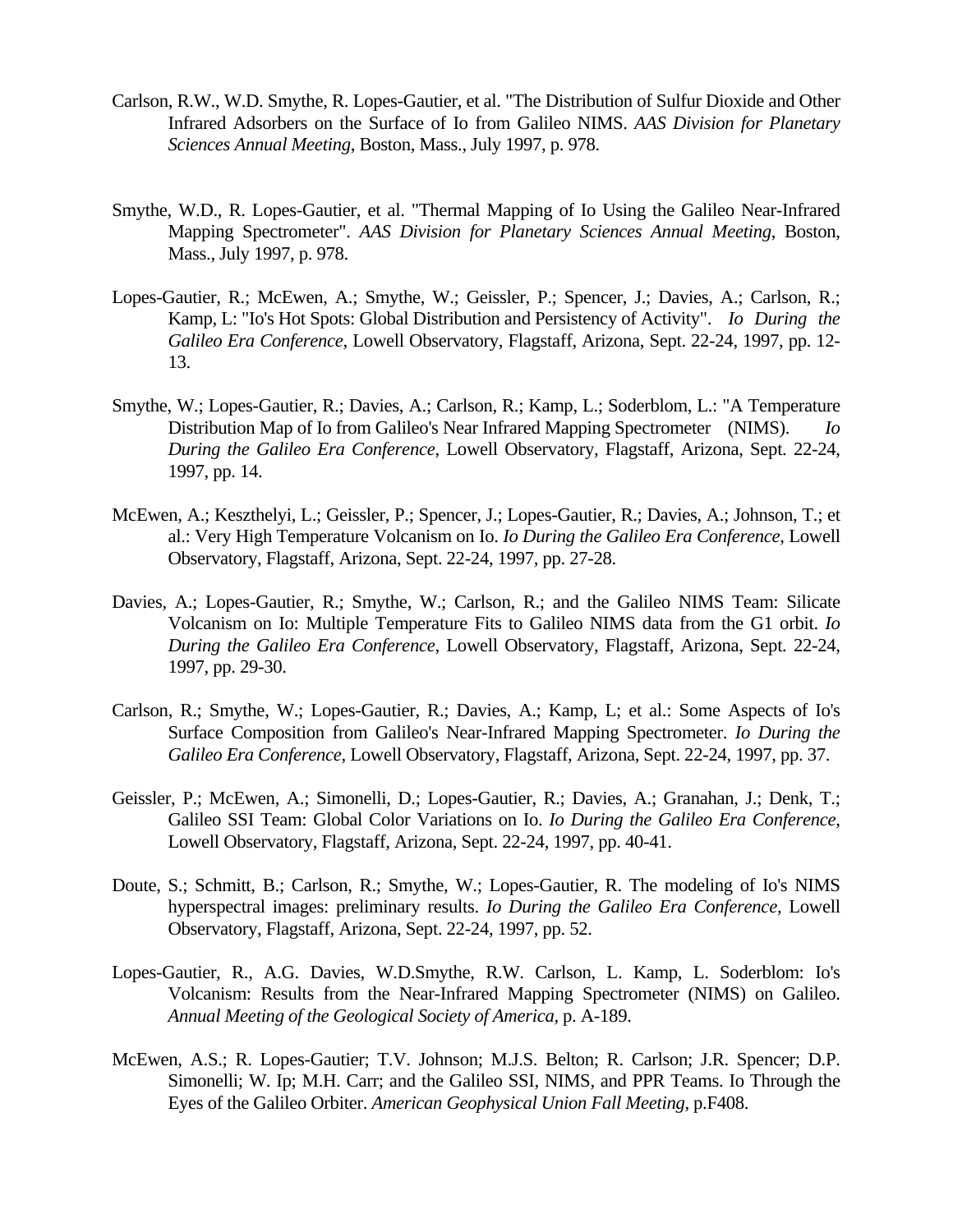- Lopes-Gautier, R.; McEwen, A.S.; W.D.Smythe; P. Geissler; J. Spencer; A.G. Davies; R.W. Carlson, L. Kamp, and the Galileo NIMS and SSI Teams. Io's Hot Spots: Global Distribution and Persistency of Activity. *American Geophysical Union Fall Meeting*, p. F418.
- Smythe, W.D.; R. Lopes-Gautier; A.G. Davies; R.W. Carlson, L.W. Kamp; L.A. Soderblom; and the Galileo NIMS Team. A Temperature Distribution Map of Io from Galileo's Near-Infrared Mapping Spectrometer. *American Geophysical Union Fall Meeting*, p. F418.
- McEwen, A.S.; Keszthelyi, L; Geissler, P.; Spencer. J.; R. Lopes-Gautier; A. Davies; T. Johnson; K. Klaasen; M. Belton; G. Schubert; J. Head; R. Greeley; S. Fagents; M. Carr; D. Simonelli; J. Veverka; Galileo SSI Team. Very High-Temperature Volcanism on Io. *American Geophysical Union Fall Meeting*, p. F418.
- Davies, A.G.; R.M.C. Lopes-Gautier; W.D. Smythe; R.W. Carlson; and the Galileo NIMS Team. Silicate Volcanism on Io: Multiple-Temperature Fits to Galileo NIMS Nightside Data. *American Geophysical Union Fall Meeting*, p. F418.

- W.D. Smythe, R. Lopes-Gautier, A. Davies, R. Carlson, et al., "Galileo's Near Infrared Mapping Spectrometer (NIMS) Science at Io: Objectives, Plans, and Predictions, *Lunar and Planetary Science Conference XXVII*.
- Lopes-Gautier, R., Bruno, B., Taylor, G.J., Smythe, W., Kilburn, C., "Analysis of Martian Lava Flow Properties using three Complementary Models, *Lunar and Planetary Science Conference XXVII*.
- Lopes-Gautier, R.M.C., A.G. Davies, R. Carlson, W. Smythe, L. Soderblom, and the Galileo NIMS Team, "Galileo's Near-Infrared Mapping Spectrometer's (NIMS) Science Observations of Io, *American Geophysical Union Fall Meeting*, San Francisco.
- Carlson, R.W., W.D. Smythe, J. Hui, R. Lopes-Gautier, et al., "Infrared Spectroscopy and Spectral Mapping of the Galilean Satellites by the Galileo Near Infrared Mapping Spectrometer: an Overview", *American Geophysical Union Fall Meeting*, San Francisco.

#### **1995:**

- Lopes-Gautier, R.M.C., Bruno, B.G., Taylor, G.F., and Kilburn, C.R.J., "Lava Flows on Alba Patera: Analysis of flow properties using three complementary models: *Lunar and Planetary Science Conference XXVI*, pp. 861-862.
- Lopes-Gautier, R.M.C., "Large Volcanic Systems: A Planetary Perspective". *Invited lecture for the International Union of Geodesy and Geophysics XXI General Assembly*, Boulder, Colorado, July 1995.

Lopes-Gautier, R.M.C., D.L. Matson, R. Carlson, W.D. Smythe, L. Soderblom, and the Galileo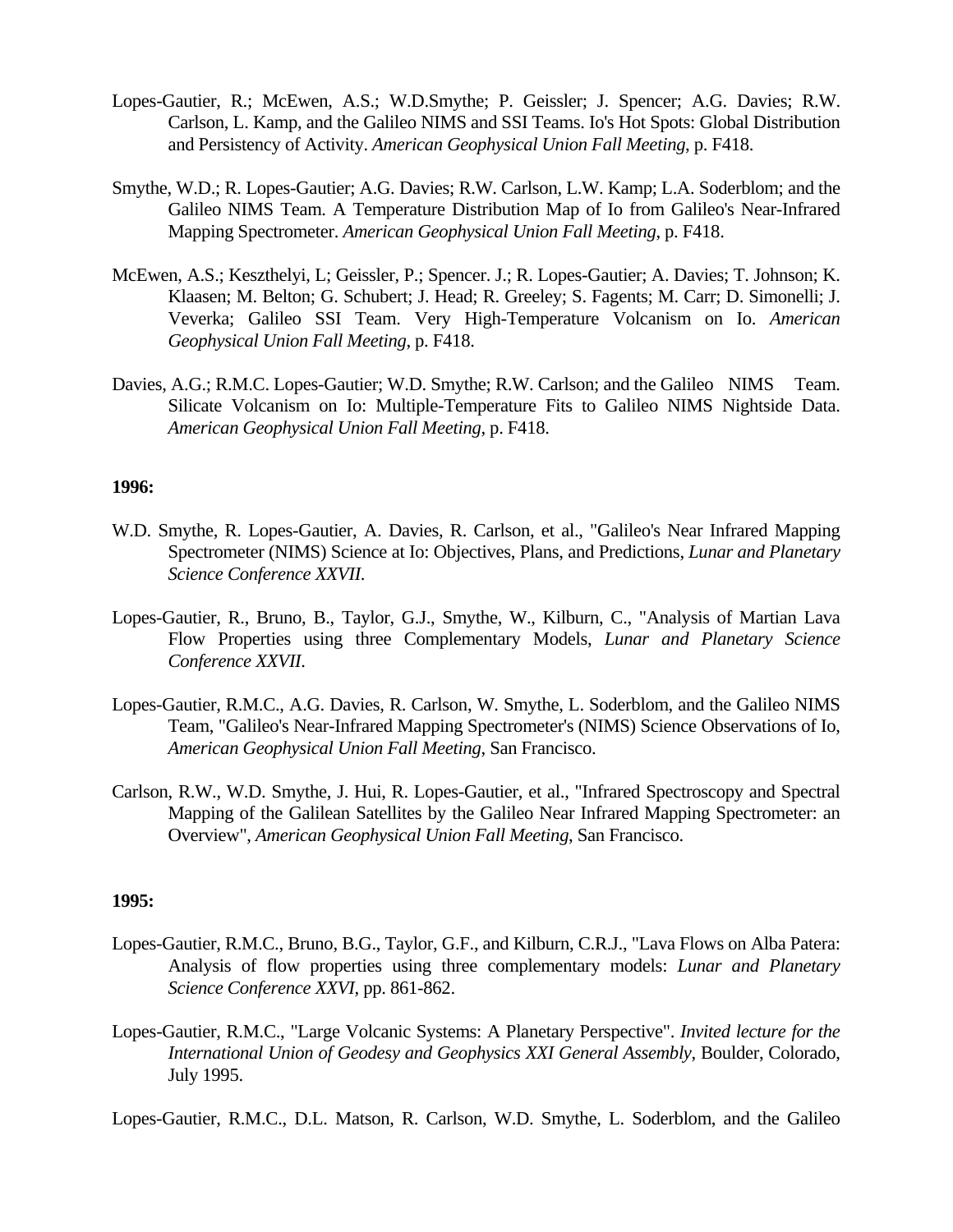NIMS Team, "Io and Europa: Science Plans and Expected Data Return from Galileo's Near Infrared Mapping Spectrometer (NIMS)", *AAS Division for Planetary Sciences Meeting*, Kona, Hawaii, October 1995.

- Smythe, W.D., R.M. Nelson, B.W. Hapke, L.J. Horn, R. Lopes-Gautier, "Surficial Iron Conversion Mechanisms for the surface of Mercury", *AAS Division for Planetary Sciences Meeting*, Kona, Hawaii, October 1995.
- Lopes-Gautier, R.M.C., Carlson, R., Smythe, W., Soderblom, L., "Galileo's Near-Infrared Mapping Spectrometer (NIMS) Science Predictions for Io. *American Geophysical Union Fall meeting*, December 1995.

#### **1994:**

- Lopes-Gautier, R., and Kilburn, C.R.J: "Forecasting Lava Flow Lengths", *Third International Conference on Volcanology,* Colima, Mexico.
- Lopes-Gautier, R., and Kilburn, C.R.J: "A Model for Forecasting Lava Flow Lengths", *Lunar and Planetary Science Conference XXV*, pp. 805-806.
- Lopes-Gautier, R., Carlson, R., Smythe, W., and Soderblom, L.: "Galileo's Near Infrared Mapping Spectrometer (NIMS) Science Objectives and Observational Plans for Io", *Lunar and Planetary Science Conference XXV*, pp. 807.
- Smythe, W.D., Lopes-Gautier, R., Ocampo, A., and Nelson, R., "The Status of Mercury Exploration", *Lunar and Planetary Science Conference XXV*, pp. 1297.
- Smythe, W.D., Lopes-Gautier, R., and 10 others: "Discovery Missions in the Jovian System: Watching Ionian Volcanic Eruptions" in *IAA International Conference on Low-Cost Planetary Missions*, John Hopkins University, April 12-15.
- Lopes-Gautier, R.M.C., "Geological Processes on the Earth and Planets", *Invited lecture at the Fourth United Nations/European Space Agency Workshop on Basic Space Science*, Cairo, Egypt, June 1994.
- Lopes-Gautier, R.M.C., "The Galileo Mission", *Invited lecture at the Fourth United Nations/European Space Agency Workshop on Basic Space Science*, Cairo, Egypt, June 1994.
- Lopes-Gautier, R.M.C., and Baloga, S., and Nelson, R.: Volcanism on Mercury. *AAS Division for Planetary Sciences Annual Meeting*, Washington, D.C..

#### **1993:**

Lopes-Gautier, R., Bruno, B.G., Taylor, G., and S. Rowland: Martian lavas: Three complementary remote sensing techniques to derive flow properties. *Lunar and Planetary Science*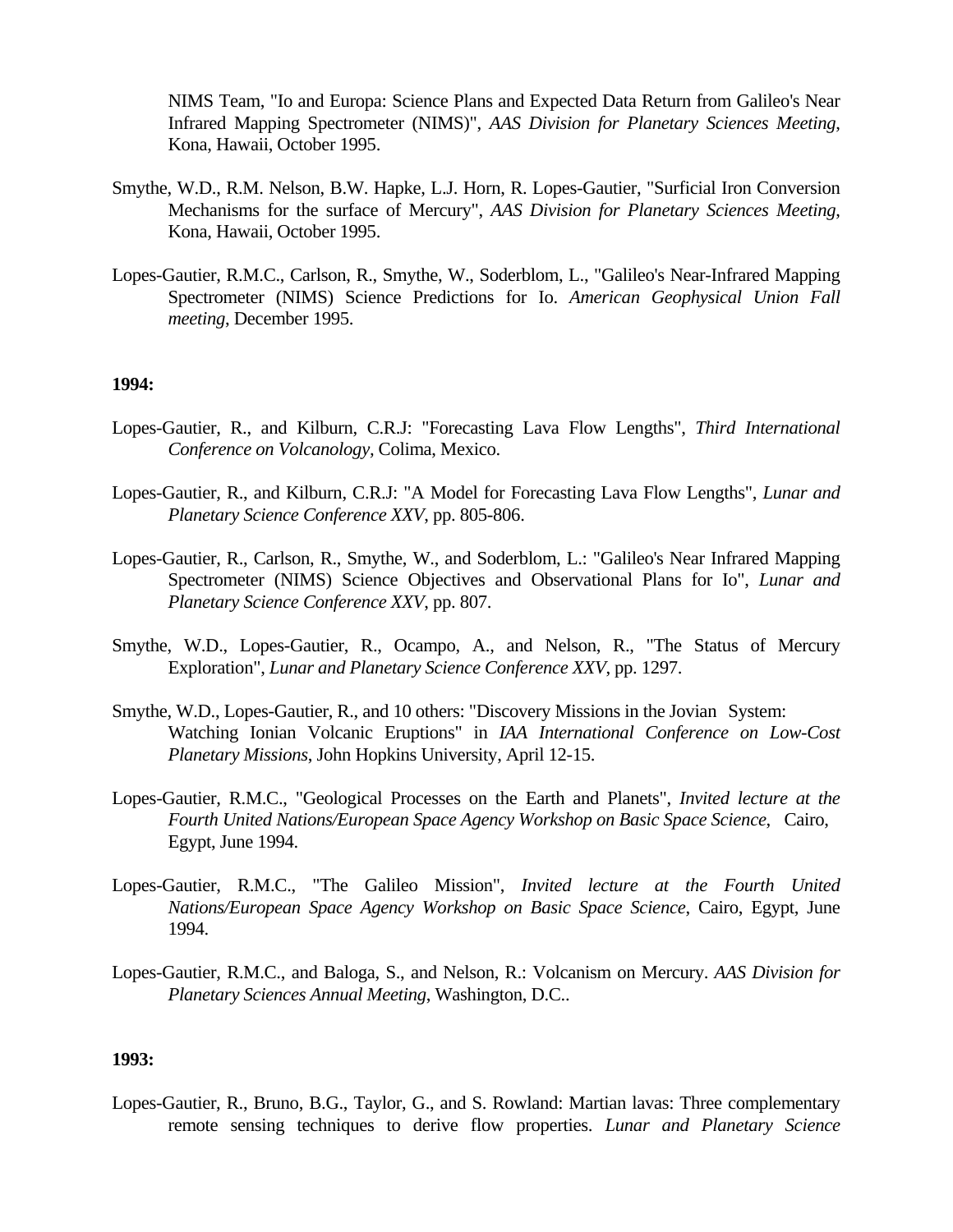*Conference XXIV*, pp 899-900.

- Bruno, B.G., Taylor, G., and Lopes-Gautier, R.M.C., "Quantifying the Effect of Rheology on Plan-View Shapes of Flows", *Lunar and Planetary Science Conference XXIV*, pp. 207-208.
- Carlson, R.W.; Kieffer, H.H., Baines, K.H., Becker, K.J., Danielson, G.E., Edwards, K., Fanale, F.P., Forsythe, J., Gaddis, L.R., Granaham, J.C., Hui, J., Johnson, T.V., Lopes-Gautier, R., and 9 others, "Preliminary Report of Lunar Observations by the Near-Infrared Mapping Spectrometer (NIMS) During the Second Galileo Earth-Moon Encounter", *Lunar and Planetary Science Conference XXIV*, pp. 255-6.
- Smythe, W., Carlson, R., Weissman, P., Byrne, L., Ocampo, A., Kamp, L., Lopes-Gautier, R., Kieffer, H., Soderblom, L., Fanale, F., Granaham, J., McCord, T.: Galileo NIMS Approach Observations of Asteroid 951 Gaspra. AGU 1993 Spring Meeting, *EOS*, p. 197.
- Nelson, R.H., Smythe, W.D., Horn, L.J., and Lopes-Gautier, R., "On the Question of Direct Transport of Material from Io's Surface to its Torus as a Consequence of Volcanic Activity", in: *Io: an International Conference* at the San Juan Capistrano Research Institute, pp. 79-80, 1993.
- Smythe, W.D., Lopes-Gautier, R., and 10 others: "High Resolution Spatial and Temporal Observations of Io: the Next Generation of Missions", in *Io: an International Conference* at the San Juan Capistrano Research Institute, pp. 102-103, 1993.
- Horn, L., Nelson, R., Weiss, J., Smythe, W., Evans, M., Gatz, E., Kuo, S., Lane, A., Linick, S., Lopes-Gautier, R., and 17 others: Hermes Globa Orbiter, Mission to Mercury: in *AAS Division for Planetary Sciences Annual Meeting*, 1993.

#### **1979-1992:**

- Lopes-Gautier, R.M.C., and Kilburn, C.R.J., "The Growth of Aa and Blocky Lavas and Their Implications for Magmatic Feeding Systems", *Lunar and Planetary Science Conference XXIII*, 809-810, 1992.
- Lopes-Gautier, R.M.C., Bruno, B.G., Taylor, G.F., Rowland, S., and Kilburn, C.R.J., "Martian Lavas: Three Complementary Remote Sensing Techniques to Derive Flow Properties", *Lunar and Planetary Science Conference XXIV*, pp. 899-900, 1992.
- Lopes-Gautier, R.M.C., "Surface Processes on the Terrestrial Planets", *Invited lecture at the Second United Nations/European Space Agency Workshop on Basic Space Science*, San Jose, Costa Rica, November 1992.
- Lopes-Gautier, R.M.C., "Volcanoes on the Earth and the Planets", *Invited lecture at the Second United Nations/European Space Agency Workshop on Basic Space Science*, San Jose, Costa Rica, November 1992.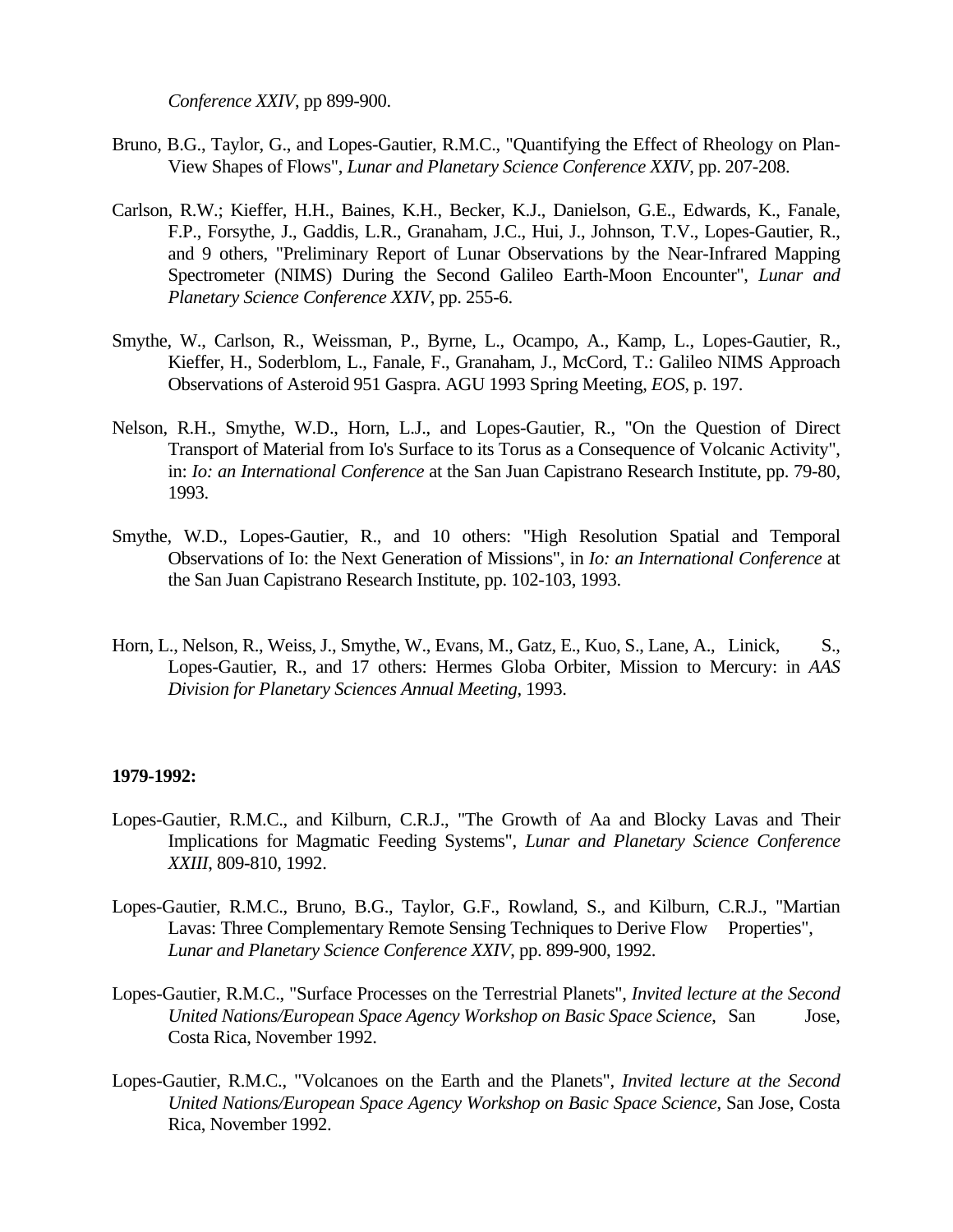- Lopes-Gautier, R.M.C., "The Special Case of Io", *Invited lecture at the Second United Nations/European Space Agency Workshop on Basic Space Science*, San Jose, Costa Rica, November 1992.
- Kilburn, C.R.J., and Lopes-Gautier, R.M.C.: Controls on Lava Flow Growth and their implications for magmatic feeding systems, *International Meeting on Vesuvius*, Naples, Sept. 1991.
- Crisp, D., Lopes, R., Stephens, S. *et al.*, "Near-Infrared Images of the Venus Night Side Before and After the January 18, 1990, Inferior Conjunction", in: *Bull. Amer. Astron. Soc*., 22, No. 3, 1990, pp. 1053.
- Kilburn, C. R. J. and Lopes, R. M. C.: "General Patterns of Flow Field Growth: Aa and Blocky Lavas", in: *Intraplate Volcanism: The Reunion Hotspot, an International Meeting*, Ile de la Reunion, November, 12-17, 1990.
- Kilburn, C. R. J., and Lopes-Gautier, R. M. C., "Controls on Lava Flow Growth and Their Implications for Magmatic Feeding Systems", *International Conference on Active Volcanoes and Risk Mitigation*, Naples, Italy., August 26-September 1, 1990.
- Lopes, R.M.C., and Kilburn, C.R.J.: Flow Field Growth, Emplacement Regimes and Magmatic Feeding Systems. *EOS*, vol. 71., no. 43, 1990.
- Lopes, R.M.C., and Kilburn, C.R.J.: Emplacement and Growth of Lava Flow Fields: Application of Terrestrial Studies to Alba Patera. *Fourth International Conference on Mars*, Tucson, 1989, p.134-135.
- Wadge, G., and Lopes, R.: Lava Flow Lobes on Earth and Mars. *Fourth International Conference on Mars*, Tucson, 1989.
- Lopes, R. M. C. and Kilburn, C. R. J.: "Emplacement and Growth of Lava Flow Fields on Earth and Mars", in: *NASA/MEVTV Workshop on the Evolution of Magma Bodies on Mars*, LPI Tech. Report No. 90-04, Lunar and Planet. Sci. Inst., pp. 40-41, 1989.
- Kilburn, C.R.J., and Lopes, R.M.C.: Growth Patterns of Lava Flow Fields. *Geological Society of London Newsletter*, Sept. 1989, p. 34.
- Lopes, R., and Kilburn, C.: Emplacement of Lava Flow Fields on Mars. *International Association of Volcanology and Chemistry of the Earth's Interior General Assembly*, Santa Fe, July 1989.
- Lopes, R. M. C. and Kilburn, C. R. J.: "Widening of Lava Flow Fields", *Lunar and Planetary Science Conference XIX*, p.692, 1988.
- Kilburn, C. R. J. and Lopes, R. M. C.: "Lava Thicknesses: Implications for Rheological and Crustal Development", in: *NASA/MEVTV Working Group Meeting*, June 27-30, Oahu, Hawaii, 1988.